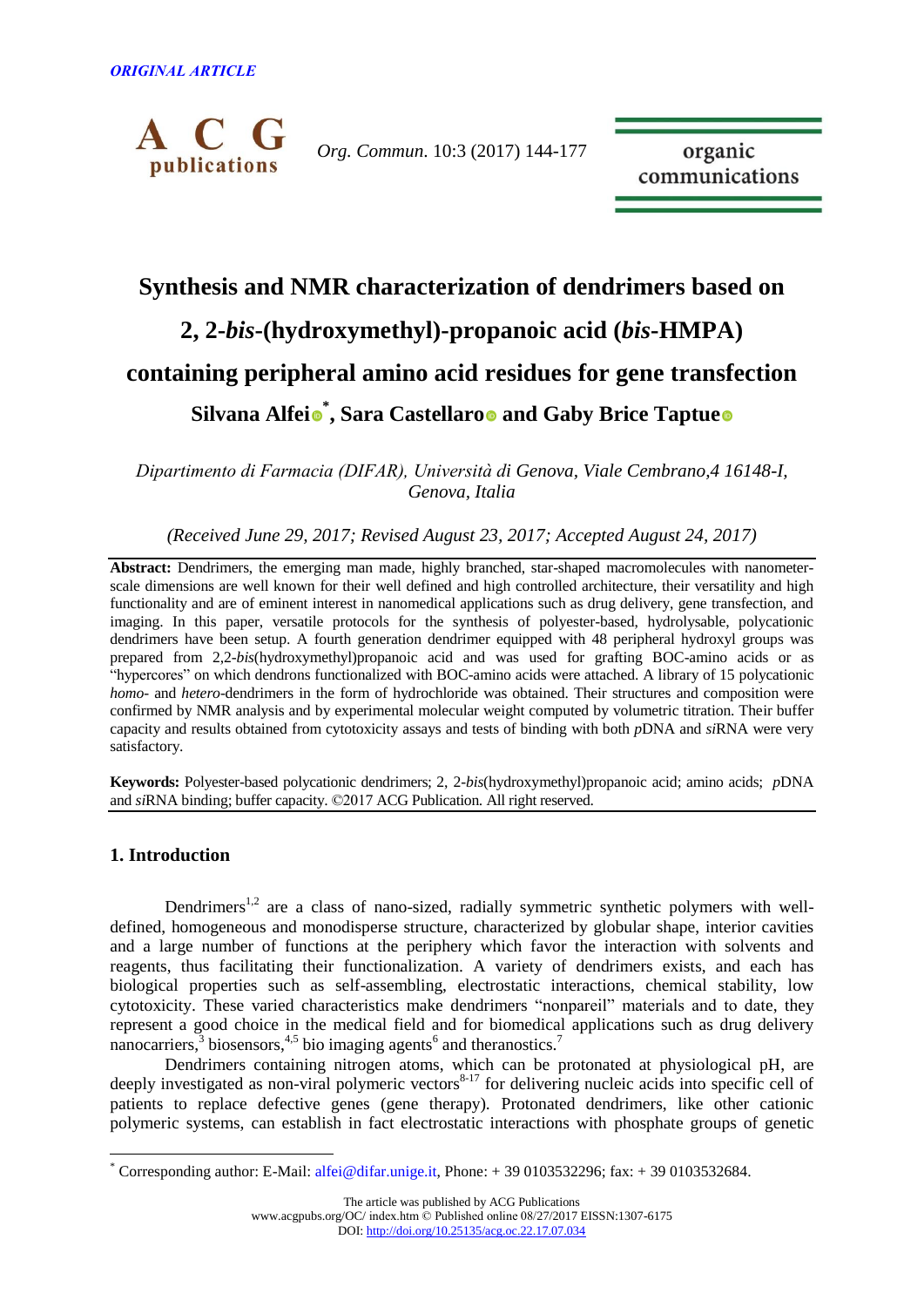materials, promoting the formation of nanoparticles known as "polyplexes" where the polymeric component can protect the therapeutic genes from degradation by nucleases during trafficking to the nucleus<sup>10</sup> and successively release them, if the binding strength of the two components of the polyplex are not too strong.

As polyethyleneimine (PEI) between polymeric systems, polyamidoamines (PAMAM)<sup>18,19</sup> are among the most investigated dendrimeric vectors and are considered as good reference in the field of gene delivery. Though characterized by efficient gene transfer, *in vivo*, PAMAM do not find real applications owing to their cytotoxicity, mainly deriving from the high density of protonated amino groups in the polymeric framework. It is necessary to interact with negatively charged DNA and with membrane sphingolipids thus facilitating the entry into the cell but, if excessive, could, on the one hand, cause irreversible damage to the cell membranes and, could oppose the release of the genetic material once in the nucleus.

To decrease toxicity and improve biodegradability of PAMAM, research efforts focused on their chemical modification such as acetylation,<sup>20,21</sup> PEGylation,<sup>22</sup> introduction of pyrrolidone,<sup>23</sup> carbohydrate,<sup>24,25</sup> amino acid<sup>26-28</sup> and peptide<sup>29</sup> residues.

A different approach to reduce cytotoxicity in polycationic vectors was to introduce hydrolyzable linkages, as the ester groups, as applied both to  $PAMAM<sup>30</sup>$  itself and to non dendrimeric vectors such as  $poly(β\text{-}amino\text{ esters})$ .<sup>31-33</sup>

Moreover, dendrimers containing amino acid residues<sup>26,34-36</sup> have aroused great interest since the diversity of amino acid moiety can meet the recognized requirement for modulating the buffer capacity of the vector and facilitate its escape from endosomal acidic compartments through membrane disruption of endosomes.<sup>10</sup>

On this ground, with the aim of preparing hydrolyzable dendrimer structures which were, at the same time, adequately protonated but also well tolerated by the cells and which could harmonize transfection capacity with a low level of toxicity, we report in this work versatile chemical protocols for the synthesis of a library of 15 dendrimers of fourth, fifth and sixth generation derived from 2,2  $b$ is(hydroxymethyl)propanoic acid ( $b$ is-HMPA), a monomer of the  $AB_2$  type used to prepare a variety of dendritic architectures.<sup>37</sup>

The prepared dendrimers have an internal polyester structure known for its biocompatibility<sup>38</sup> and contain at the surface a set of amino acid residues, natural or not, alone or in combination which can be protonated at physiological pH thus making dendrimers able to bind DNA, to enter into the cells and to escape the endosomal compartment as soon as possible to avoid degradation.

A selection of samples, elected on the basis of molecular weight and of the N value ( $N =$ number of protonated residues), as representatives of the entire library have been investigated in cytotoxicity tests, proofs of adhesion to genetic materials (*p*DNA and *si*RNA) and transfection.

# **2. Experimental**

# *2.1. Chemical Material And Apparatus*

4-Dimethylaminopiridinium p-toluenesulfonate (DPTS),<sup>39</sup> isopropylidene-2,2-bis(methoxy)propanoic acid **D1(A)**, (**1**) <sup>40</sup> (mp 124-126 °C), benzyl 2,2-*bis*(hydroxymethyl)propanoate **D1(Bn)**, (**2**) 40  $(\text{mp } 88\text{-}90 \text{ °C})$ , dendrons  $\text{D2(BnA)}$  (3),<sup>40</sup>  $\text{D2(A)}$  (4),<sup>40</sup>  $\text{D2(Bn)}$  (5)<sup>40</sup> (mp 74-76 °C),  $\text{D4(BnA)}$  (6),<sup>40</sup> and  $\mathbf{D4(A)}$  (7)<sup>40</sup> were prepared according to known procedures. Branched polyethylenimine (PEI-b, 25) kDa) and all the reagents and solvents were purchased from Aldrich or Merck. *N*-BOC-amino acids **16a-f** were prepared according to literature procedure and synthetic and analytical data are reported and available in Supporting Information (pages 3-5). The solvents were dried and distilled according to standard procedures. Petroleum ether refers to the fraction with boiling point 40-60 °C. Melting points, determined on Leica Galen III hot stage apparatus or Mettler Toledo MP50 Melting Point System, are uncorrected.

FTIR spectra were recorded as films or KBr pellets on a Perkin Elmer System 2000 spectrophotometer. <sup>1</sup>H and <sup>13</sup>C NMR spectra were acquired on a Bruker Avance DPX 300 Spectrometer at 300 and 75.5 MHz respectively and assigned through DEPT-135 and decoupling experiments. Coupling constant values were given in Hertz. Fully decoupled <sup>13</sup>C NMR spectra were reported. Chemical shifts were reported in δ (parts per million) units relative to the internal standard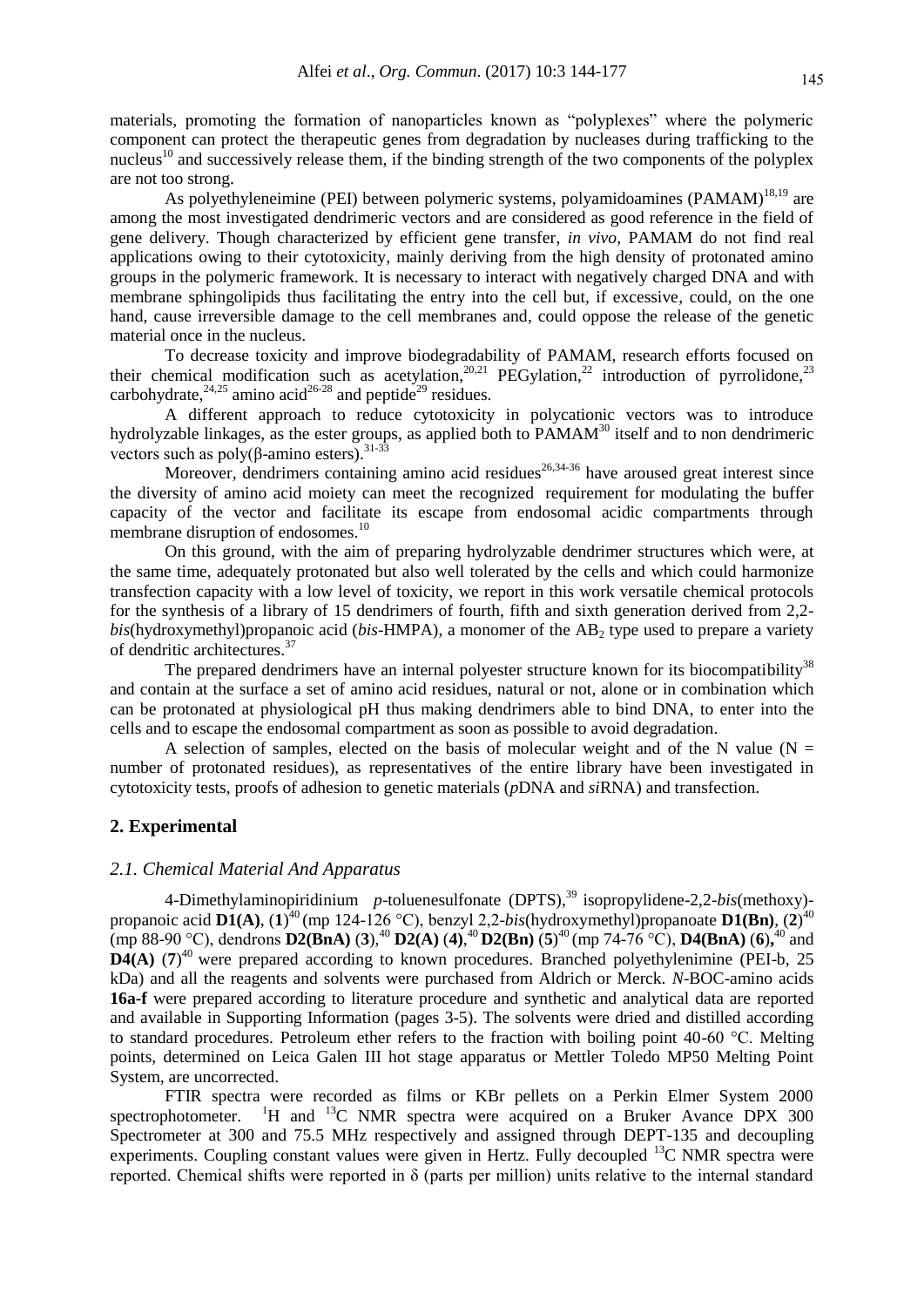tetramethylsilane ( $\delta = 0.00$  ppm) and the splitting patterns were described as follows: s (singlet), d (doublet), t (triplet), q (quartet), m (multiplet) and br (broad signal).

Freeze-drying was performed on an EDWARDS Super Modulyo Freeze Dryer, Ice capacity 8 kg, 8kg/24hrs, refrigeration down to -55 °C with 24-place Drum Manifold. Centrifugations were performed on an ALC 4236-V1D Centrifuge at 3400-3500 rpm. Thin layer chromatography (TLC) system for routine monitoring the course of reactions and confirming the purity of analytical samples employed aluminium-backed silica gel plates (Merck DC-Alufolien Kieselgel 60 F254) and detection of spots was made by UV light and/or by ninhydrin solution 0.2% in ethanol and heating in stove at 100°C. Chromatographic columns and filtrations on silica gel were performed on Merck Silica gel (0.040-0.063 mm). Elemental analyses were performed with an EA1110 Elemental Analyser (Fison-Instruments). Organic solutions were dried over anhydrous sodium sulphate and were evaporated using a rotatory evaporator operating at reduced pressure of about 10-20 Torr.

## *2.2. Biological Materials and Apparatus*

Tris borate EDTA (TBA), ethidium bromide, 7-aminoactinomycine D (7-AAD), 4′, 6 diammidino-2-fenilindolo (DAPI), propidio iodine, annexine, CHO (Chinese Hamster Ovary) and Hela (by Henrietta Lacks, whose cancer cells of the uterine cervix were the first to be immortalized) cell lines were purchased by Termofischer Scientific, while *Jet*PEI from PolyPlus. KMS-12-BM and LP1 cell lines were taken from a patient suffering from multiple myeloma (MM).

The factors necessary to cell growth [Dulbecco's Minimal Essential Medium (DMEM), fetal bovine serum (FBS), amino acids, sodium pyruvate, antibiotics, Reduced Serum Medium (OptiMEM), trypsin], *p*DNA and *siRNA* were purchased from Invitrogen™ (Termofischer Scientific).

Electrophoresis was performed in Agarose Gels, 4% TBA (Agarose 4g in 100 mL TBA buffer) and Agarose was purchased from Sigma-Aldrich. Cytofluorometric analysis were performed on Beckman Coulter's Gallios 10/3 Citofluorimeter. Fluorescence emissions were evaluated and quantified by a double fluorescence FM YG100 microscope produced by Suzhou Flyingman Precision Instruments Co. Ltd.

#### *2.3. Chemistry*

#### *2.3.1. Determination of Molecular Weights of Dendrimers*

Molecular weights of dendrimers in the form of hydrochlorides were obtained by volumetric titrations with HClO<sub>4</sub> in AcOH.<sup>41</sup> A sample of the dendrimer (10-30 mg) was dissolved in AcOH (5 mL), treated with 2-4 mL of a solution of mercury acetate (1.5 g) in AcOH (25 mL), added with a few drops of a solution of quinaldine red (100 mg) in AcOH (25 mL) and titrated with a standardized 0.17- 0.18 N solution of HClO<sub>4</sub> in AcOH. The very sharp end points were detected by observing the disappearance of the red color or its change to yellow and in some cases the appearance of a fine white precipitate.

#### *2.3.2. Potentiometric Titrations of Dendrimers*

Potentiometric titrations to determine the buffer capacity  $\left[\beta = dc_{(HC)}/d(pH)\right]^{42}$  and then the average buffer capacity  $\left[\overline{\beta}\right] = dV_{(HC)/} \left(dpH(1)\right)^{43}$  of dendrimers in the form of hydrochlorides were performed at room temperature with a Hanna Microprocessor Bench pH Meter. The dendrimer (20-30 mg) was dissolved in Milli-Q water (30 mL) then was treated with standard 0.1 N NaOH (1-1.5 mL,  $pH = 10-12$ ). The solution was potentiometrically titrated by adding 0.2 mL samples of standard 0.1 N HCl up to total 3.0 mL and measuring the corresponding  $pH$  values.<sup>44</sup>

# *2.3.3. Synthesis of Dendrimer G4(OH) (10):*

A mixture of D4(A) (**7**) <sup>40</sup> (3.52 g, 1.69 mmol), **8** (0.062 g, 0.52 mmol), DPTS (0.347 g, 1.18 mmol) in  $CH_2Cl_2$  (26 mL) was treated with dicyclohexylcarbodiimide (DCC) (0.38 g, 1.84 mmol) at room temperature under  $N_2$  and magnetic stirring for 24 h. The precipitated dicyclohexylurea (DCU) was removed by filtration and washed with CH<sub>2</sub>Cl<sub>2</sub>. Filtrate and washings were combined,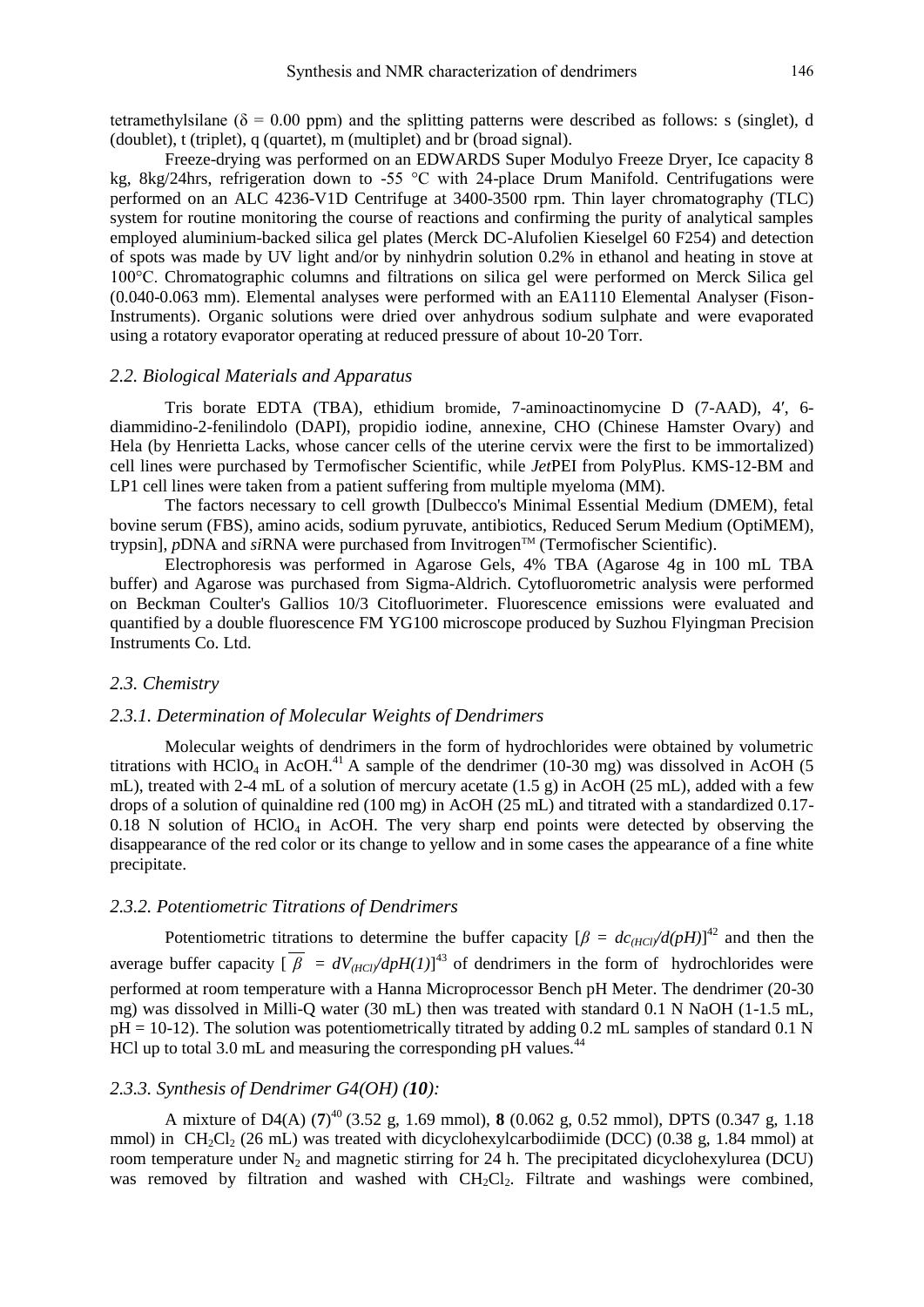concentrated at reduced pressure and taken with ethyl acetate (EtOAc) (25 mL) to make precipitate DPTS which was filtered and washed with EtOAc. The solvent was removed at reduced pressure to give dendrimer G4(A) (**9**) which was submitted to a careful column chromatography to eliminate traces of unreacted DCC and *N*-acylureic adduct of **7** performed as follows. Dendrimer **9** was dissolved in the minimum quantity of a mixture petroleum ether/ $EtOAc = 1:1$  and passed through a short silica gel column (h = 20 cm,  $\varnothing$  = 2 cm) using the same mixture of solvents (100 mL) collecting 1 mL fractions up to disappearance of IR bands at 2118 cm<sup>-1</sup> (DCC) and at 1648, 1527 cm<sup>-1</sup> (Nacylureic adduct of **7**). The chromatography was completed with petroleum ether/EtOAc = 2:3 (100) mL) and EtOAc 100% (200 mL) collected as a single fraction. The removal of the solvent at reduced pressure afforded **9** which was brought to constant weight under vacuum**.**

*Compound 9:* Glassy white solid (2.67 g, 82% isolated yield). FTIR (KBr, cm<sup>-1</sup>): 1739 (C=O). <sup>1</sup>H NMR (CDCl<sub>3</sub>, 300 MHz): δ = 0.89 (s, 3H, CH<sub>3</sub> of *core*), 1.14 (s, 72H, CH<sub>3</sub> of fourth generation), 1.28 (s, 36H, CH<sub>3</sub> of third generation), 1.32 (s, 18H, CH<sub>3</sub> of second generation), 1.35 (s, 72H, CH<sub>3</sub> acetonide), 1.42 (s, 72H, CH<sub>3</sub> acetonide), 1.45 (s, 9H, CH<sub>3</sub> of first generation), 3.63 (d, 48H  $J = 11.3$ ) Hz, CH<sub>2</sub>O acetonide), 4.15 (d, 48H,  $J = 11.8$  Hz, CH<sub>2</sub>O acetonide), 4.17-4.36 (m, 90H, CH<sub>2</sub>O dendrimer + *core*). <sup>13</sup>C NMR (CDCl<sub>3</sub>, 75.5 MHz):  $\delta$  = 16.88 (CH<sub>3</sub> of *core*), 17.52, 17.55, 17.68, 18.49  $(CH<sub>3</sub>$  dendrimer generations), 21.91-22.10 (CH<sub>3</sub> acetonide), 25.17- 25.32 (CH<sub>3</sub> acetonide), 42.06 and 42.09 (quaternary C), 46.07 (quaternary C of *core*), 46.72 (quaternary C), 46.78 (quaternary C), 46.88 (quaternary C),  $64.98$ ,  $65.72$ ,  $65.93$  and  $65.96$  (CH<sub>2</sub>O of dendrimer generations), CH<sub>2</sub>O *core* not detected, 98.10, 98.12 and 98.19 (quaternary C acetonide), 171.49, 171.71, 171.80 and 173.48-173.60 (C=O). Anal. Cald. for  $C_{302}H_{468}O_{138}$ : C, 57.51; H, 7.48%. Found: C, 57.38; H, 7.35.

A solution of **9** (1.37 g, 0.22 mmol) in MeOH (34 mL) was treated with four spatula tips of acid resin Dowex 50 WX2-200 at room temperature with magnetic stirring for 24 h. The resins were removed by filtration and washed with fresh MeOH. Filtrate and washings were combined, concentrated at reduced pressure to give a pink glassy solid which was left under magnetic stirring overnight in excess of dry Et<sub>2</sub>O, filtered to give **10** as a pink hygroscopic solid (1.20 g) which was further purified by dissolution in  $H<sub>2</sub>O$  (80 mL), centrifuged to remove insoluble residues and freezedried to obtain **10** which was stored in a dryer on  $P_2O_5$ .

*Compound 10:* Fluffy white solid (1.14 g, 98% isolated yield), m.p. 77 °C. FTIR (KBr, cm<sup>-1</sup>): 3424 (OH), 1739 (C=O). <sup>1</sup>H NMR (DMSO- $d_6$ , 300 MHz):  $\delta = 0.80$  (s, 3H, CH<sub>3</sub> of *core*), 1.01 (s 72H, CH<sub>3</sub> of fourth generation),  $1.16$  (s,  $36H$ ,  $CH_3$  of third generation),  $1.18$  (s,  $18H$ ,  $CH_3$  of second generation), 1.22 (s, 9H, CH<sub>3</sub> of first generation), 3.29-3.49 (m, 96H, CH<sub>2</sub>OH); 4.08-4.30 (m, 90H, CH<sub>2</sub>O of dendrimer), 4.55 (br q, 48H, OH). <sup>13</sup>C NMR (DMSO- $d_6$ , 75.5 MHz):  $\delta = 16.67$ , 16.84, 16.88, and 17.12 (CH<sub>3</sub>), 46.16, 46.19, 46.23 and 50.20 (quaternary C), 63.63 (CH<sub>2</sub>OH), 64.33, 64.86 and 65.29 (CH<sub>2</sub>O), 171.42 (two signals overlapped), 171.79 and 174.00 (C=O),  $CH_3$ , quaternary *C* and *CH<sub>2</sub>O* of *core* were no detectable. Anal. Cald. for C<sub>230</sub>H<sub>372</sub>O<sub>138</sub>: C, 51.68; H, 7.01%. Found: C, 51.86; H 7.18.

# *2.3.4. General Procedure for Synthesis of G4-Boc Dendrimers 17-22:*

A solution of **10** in dry DMF (50 mg/mL) was added with *N*-BOC-amino acid (1.2 equiv./OH of **10**), 4-dimethylaminopyridine (DMAP) (0.6 equiv./OH of **10**) and *N*-ethyl-*N*-(3-dimethylamino)propyl carbodiimide hydrochloride (EDC) (1.2 equiv./OH of **10**). The solution was kept under magnetic stirring at rt for 24 h then added with EtOAc (15 mL) to produce a suspension which was washed with 10% aq. KHSO<sub>4</sub> (3x15 mL). The aqueous washings were extracted with EtOAc and the combined organic phases washed with aq. 15% NaOH followed by water then dried (Na<sub>2</sub>SO<sub>4</sub>). The removal of the solvent at reduced pressure afforded the functionalized dendrimer.

*Dendrimer G4(16a) (17):* Off white glassy solid, Yield 88%. FTIR (KBr, cm<sup>-1</sup>): 3407 (NH), 1744 (C=O ester), 1721 (C=O urethane), 1528 (NH). <sup>1</sup>H NMR (CDCl<sub>3</sub>, 300 MHz):  $\delta$  = < 1.00 (CH<sub>3</sub> of *core* was no detectable), 1.18-1.28 (m, 135 H, *CH<sup>3</sup>* of G1, G2, G3, G4), 1.44 (s, 432 H, C*H<sup>3</sup>* of BOC), 3.88 (d, 96 H,  $J = 5.3$  Hz, CH<sub>2</sub>NH), 4.26 (m, 186 H, CH<sub>2</sub>O of dendrimer), 5.46 (br s, 48 H, NH). <sup>13</sup>C NMR  $(CDCl_3, 75.5 MHz)$ :  $\delta = 17.32-17.87$   $(CH_3$  of G1, G2, G3, G4), 28.35  $(CH_3$  of BOC), 42.26  $(CH_2NH)$ ,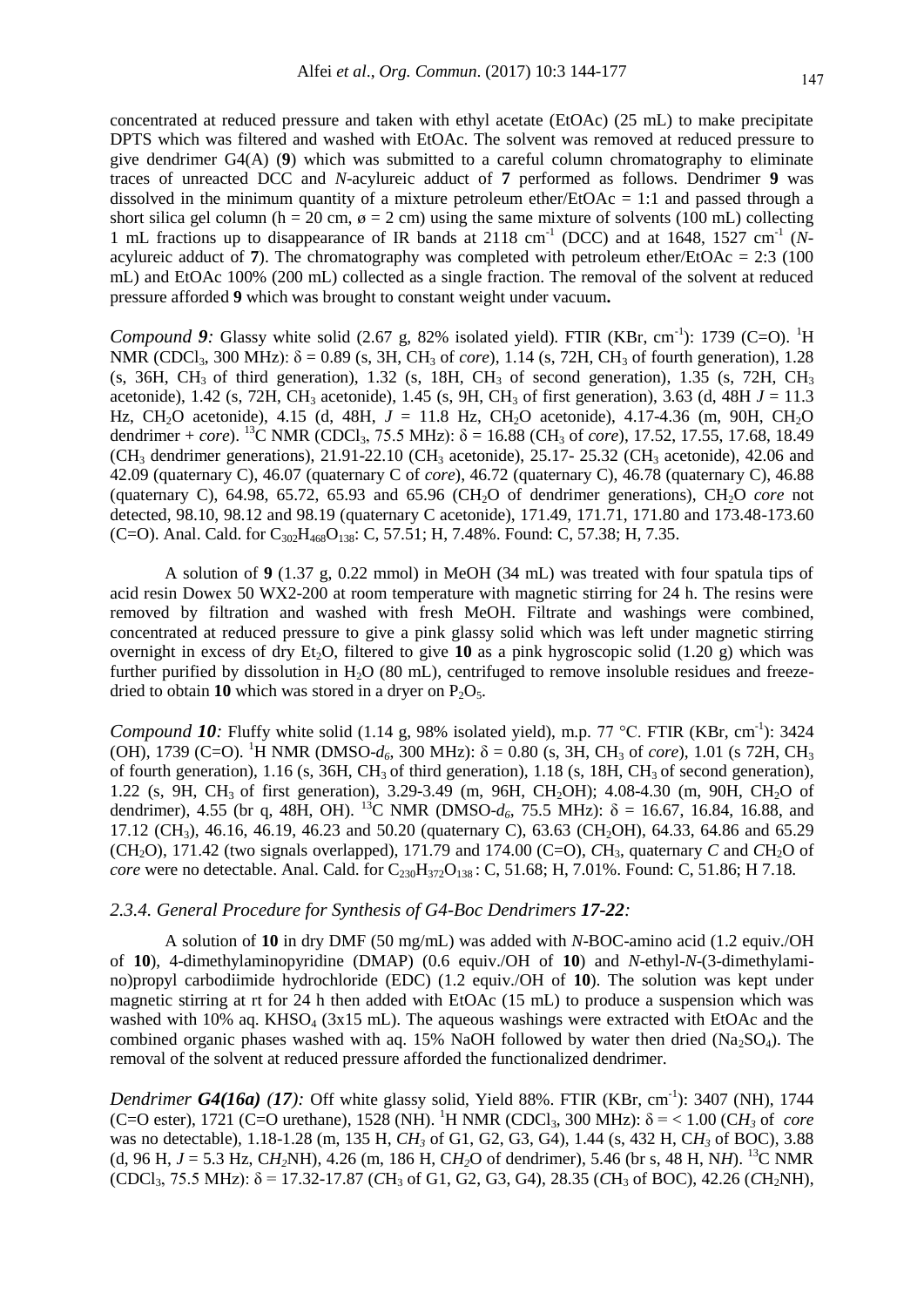46.44-46.72 (quaternary *C* of G1, G2, G3, G4), 65.34-65.85 (*C*H2O of G1, G2, G3, G4), 79.93 (quaternary *C* of BOC), 155.98 (*C*=O urethane), 170.15 (*C*=O amino acid), 171.52-171.93 (*C*=O ester of G1, G2, G3, G4), *C*H3, quaternary *C* and *C*H2O of *core* were no detectable. Anal. Cald. for  $C_{566}H_{900}N_{48}O_{282}$ : C, 52.74; H, 7.04; N, 5.22%. Found: C, 52.58; H, 7.34; N, 5.27.

*Dendrimer G4(16b) (18):* Colorless oil, Yield, 89%. FTIR (film, cm<sup>-1</sup>): 1747 (C=O ester), 1698 (C=O urethane). <sup>1</sup>H NMR (CDCl<sub>3</sub>, 300 MHz):  $\delta$  = < 1.00 (CH<sub>3</sub> of *core* was no detectable), 1.11-1.21 (m, 135 H, C*H<sup>3</sup>* of G1, G2, G3, G4), 1.35 and 1.38 (two s, 432 H, C*H<sup>3</sup>* of BOC), 2.83 (s, 144 H, CH<sub>3</sub>N), 3.86 and 3.91 (two s, 96 H, CH<sub>2</sub>N), 4.19 (m, 186 H, CH<sub>2</sub>O of dendrimer). <sup>13</sup>C NMR (CDCl<sub>3</sub>, 75.5 MHz):  $δ = 18.56-19.67$  (*CH*<sub>3</sub> of G1, G2, G3, G4), 28.75 (*CH*<sub>3</sub> of BOC), 35.85 and 36.00 (*CH*<sub>3</sub>N), 46.93-47.13 (quaternary C of G1, G2, G3, G4), 50.52 and 51.12 (*C*H2N), 65.65 (*C*H2O), 80.64 (quaternary *C* of BOC), 155.73 and 156.41 (*C*=O urethane), 169.85 (*C*=O amino acid), 171.88-172.16 (*C*=O ester of G1, G2, G3, G4), *C*H3, quaternary *C* and *C*H2O of *core* were no detectable. Anal. Cald. for  $C_{614}H_{996}N_{48}O_{282}$ : C, 54.37; H, 7.40; N, 4.96%. Found: C, 54.19; H, 7.47; N, 5.10.

*Dendrimer G4(16c) (19):* Pale yellow oil, Yield, 78%. FTIR (film, cm<sup>-1</sup>): 3383 (NH), 1741 (C=O ester), 1709 (C=O urethane), 1517 (NH). <sup>1</sup>H NMR (CDCl<sub>3</sub>, 300 MHz):  $\delta$  = < 1.00 (CH<sub>3</sub> of *core* was no detectable), 1.21-1.26 (m, 135 H, C*H<sup>3</sup>* of G1, G2, G3, G4), 1.43 (s, 432 H, C*H<sup>3</sup>* of BOC), 1.78 (m, 96 H, C*H2*), 2.36 (t, 96 H, *J* = 7.3 Hz, C*H2*), 3.12 (m, 96 H, C*H2*NH), 4.20 (m, 186 H, C*H2*O of dendrimer), 5.05 (br s, 48 H, NH). <sup>13</sup>C NMR (CDCl<sub>3</sub>, 75.5 MHz):  $\delta$  = 17.46-17.83 (CH<sub>3</sub> of G1, G2, G3, G4), 25.18 (*C*H<sub>2</sub>), 28.45 (*C*H<sub>3</sub> of BOC), 31.19 (*C*H<sub>2</sub>), 39.80 (*CH<sub>2</sub>NH*), 46.43-46.67 (quaternary *C*) of G1, G2, G3, G4), 64.97-65.11 (*C*H2O of G1, G2, G3, G4), 79.08 (quaternary *C* of BOC), 156.08 (*C*=O urethane), 171.42 (*C*=O ester), 171.54 (*C*=O ester), 172.07 (*C*=O ester), 172.19 (*C*=O ester), 172.68 (*C*=O amino acid), *C*H3, quaternary *C* and *C*H2O of *core* were no detectable. Anal. Cald. for  $C_{662}H_{1092}N_{48}O_{282}$ : C, 55.85; H, 7.73; N, 4.72%. Found: C, 55.97; H, 8.05; N, 5.08.

*Dendrimer G4(16d) (20):* Colorless oil, Yield, 97%. FTIR (film, cm-1 ): 3383 (NH), 1743 (C=O ester), 1695 (C=O urethane). <sup>1</sup>H NMR (CDCl<sub>3</sub>, 300 MHz):  $\delta$  = < 1.00 (CH<sub>3</sub> of *core* was no detectable),1.23-1.26 (m, 135 H, C*H<sup>3</sup>* of G1, G2, G3, G4), 1.44 (s, 432 H, C*H<sup>3</sup>* of BOC), 1.81 (m, 96 H, C*H2*), 2.31 (t, 96 H, J = 7.4 Hz, C*H2*), 2.84 (s, 144 H, C*H3*N), 3.23 (t, 96 H, J = 7.1 Hz, C*H2*N), 4.21 (m, 186 H, CH<sub>2</sub>O of dendrimer). <sup>13</sup>C NMR (CDCl<sub>3</sub>, 75.5 MHz):  $\delta$  = 17.90-18.25 (CH<sub>3</sub> of G1, G2, G3, G4), 23.46 (CH<sub>2</sub>), 28.88 (CH<sub>3</sub> of BOC), 31.46 (CH<sub>2</sub>), 34.64 (CH<sub>3</sub>N), 46.82-47.09 (quaternary *C* of G1, G2, G3, G4), 48.20-48.64 (*CH<sub>2</sub>N*), 65.24 (*CH<sub>2</sub>O*), 65.43 (*CH<sub>2</sub>O*), 79.79 (quaternary *C* of BOC), 156.16 (*C*=O urethane), 171.87 (*C*=O ester), 172.35 (*C*=O ester), 172.91 (*C*=O amino acid), *C*H3, quaternary *C* and *CH*<sub>2</sub>O of *core* were no detectable. Anal. Cald. for  $C_{710}H_{1188}N_{48}O_{282}$ : C, 57.20; H, 8.03; N, 4.51%. Found: C, 57.30; H, 8.33; N, 4.90.

*Dendrimer G4(16e)* (21): Viscous resin, Yield, 90%. FTIR (KBr, cm<sup>-1</sup>): 3431 (NH), 1739 (C=O ester), 1694 (C=O urethane), 1528 (NH). <sup>1</sup>H NMR (CDCl<sub>3</sub>, 300 MHz):  $\delta$  = < 1.00 (CH<sub>3</sub> of *core* was no detectable), 1.00-1.70 (m, 423 H, C*H<sup>3</sup>* of G1, G2, G3, G4 + C*H2*C*H2*C*H<sup>2</sup>* of Lys), 1.36 (s, 432 H, C*H<sup>3</sup>* of BOC), 1.37 (s, 432 H, C*H<sup>3</sup>* of BOC), 2.87 (m, 96 H, C*H2*NH), 3.44-4.22 (m, 234 H, C*H2*O of dendrimer + CHNH of Lys), 6.65, 6.75 and 7.05 (br signals, 48H,  ${}^{\circ}$ NH), 6.95 (d, *J* = 7.9 Hz, 48 H, <sup>a</sup>NH). <sup>13</sup>C NMR (CDCl<sub>3</sub>, 75.5 MHz):  $\delta$  = 17.00-18.00 (*C*H<sub>3</sub> of G1, G2, G3, G4), 22.61 (*C*H<sub>2</sub>), 28.39 (*C*H3 of BOC), 28.49 (*C*H3 of BOC), 29.58 (*C*H2), 31.81 (*C*H2), 40.06 (*C*H2NH), 46.00-49.00 (quaternary *C* G1, G2, G3, G4), 53.41 (*C*HNH), 65.31-65.37 (*C*H2O of G1, G2, G3, G4), 78.99 (quaternary *C* of BOC), 79.77 (quaternary *C* of BOC), 155.66 (*C*=O urethane), 156.23 (*C*=O urethane), 171.80-172.45 (*C*=O amino acid + *C*=O ester of G1, G2, G3, G4), *C*H3, quaternary *C* and *C*H2O of *core* were no detectable. Anal. Cald. for  $C_{998}H_{1716}N_{96}O_{378}$ : C, 56.79; H, 8.19; N, 6.37%. Found: C, 56.98; H, 8.49; N, 6.06.

*Dendrimer G4(16f) (22):* Viscous resin, Yield, 87%. FTIR (KBr, cm-1 ): 3383 (NH), 1748 (C=O ester), 1716 (C=O urethane). <sup>1</sup>H NMR (CDCl<sub>3</sub>, 300 MHz):  $\delta$  = < 1.00 (CH<sub>3</sub> of *core* was no detectable), 1.18-1.28 (m, 135 H, C*H<sup>3</sup>* of G1, G2, G3, G4), 1.39 (s, 432 H, C*H<sup>3</sup>* of BOC), 1.58 (s, 432 H, C*H<sup>3</sup>* of BOC), 2.96 (m, 96 H, C*H<sup>2</sup>* of His), 4.30 (m, 186 H, C*H2*O of dendrimer ), 4.55 (m, 48 H,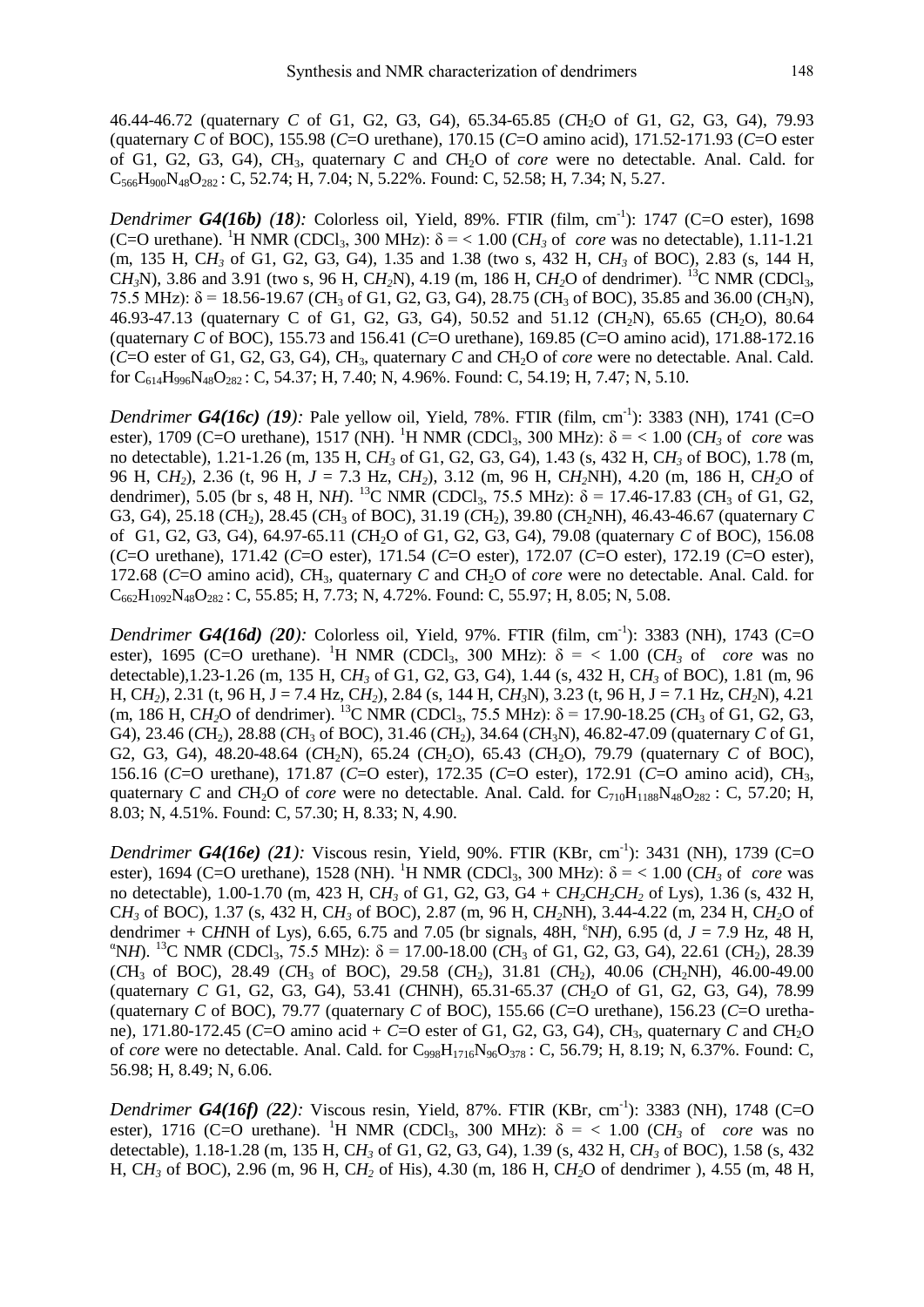C*H*NH of His), 5.50 and 5.93 (m, 48 H, N*H*), 7.19 (m, 48 H, C*H* of imidazole), 7.95 (m, 48 H, C*H* of imidazole). <sup>13</sup>C NMR (CDCl<sub>3</sub>, 75.5 MHz):  $\delta$  = 17.52-17.83 (CH<sub>3</sub> of G1, G2, G3, G4), 27.88 (CH<sub>3</sub> of BOC), 28.34 (CH<sub>3</sub> of BOC), 29.97 (CH<sub>2</sub>), 46.47-46.69 (quaternary *C* of G1, G2, G3, G4), 53.07 (*C*HNH), 65.45-65.68 (*C*H2O of G1, G2, G3, G4), 79.49 (quaternary *C* of BOC), 85.38 (quaternary *C* of BOC), 114.86 (*C*H of imidazole), 136.86 (*C*H of imidazole), 138.65 (quaternary *C* of imidazole), 146.90 (*C*=O urethane), 155.43 (*C*=O urethane), 171.25-171.79 (*C*=O amino acid + *C*=O ester of G1, G2, G3, G4), *C*H3, quaternary *C* and *C*H2O of *core* were no detectable. Anal. Cald. for  $C_{998}H_{1476}N_{144}O_{378}$ ; C, 55.65; H, 6.91; N, 9.36%. Found: C, 61.32; H, 6.75; N, 9.24.

## *2.3.5. General Procedure for Removing the Boc Groups from 17-22*

A solution of the BOC-protected dendrimer in ethanol (320 mg/mL) was cooled to 0 °C and treated with acetyl chloride (2 equiv./BOC to be removed). The solution was kept at rt under magnetic stirring for 24 h then was concentrated at reduced pressure, taken with MeOH and precipitated into acetone. The dendrimer in the form of hydrochloride was directly filtered or recovered as oil after centrifugation, washed repeatedly with fresh acetone, filtered or recovered by centrifugation, dried at reduced pressure and stored under vacuum over  $P_2O_5$ .

*Dendrimer G4(15aHCl) (23):* Hygroscopic off-white solid, Yield, 97%. FTIR (KBr, cm<sup>-1</sup>): 3433 (NH<sub>3</sub><sup>+</sup>), 1744 (C=O), 1629 (NH). <sup>1</sup>H NMR (DMSO- $d_6$ , 300 MHz): δ = < 1.00 (CH<sub>3</sub> of *core* was no detectable), 1.03-1.24 (m, 135 H, C*H<sup>3</sup>* of G1, G2, G3, G4), 3.81 (m, 96 H, C*H2*NH<sup>3</sup> + ), 4.00-4.45 (m, 186 H, CH<sub>2</sub>O of dendrimer), 8.69 (br s, 144 H, NH<sub>3</sub><sup>+</sup>). <sup>13</sup>C NMR (DMSO- $d_6$ , 75.5 MHz): δ = 19.05-19.47 (CH<sub>3</sub> of G1, G2, G3, G4), 40.16 (CH<sub>2</sub>NH<sub>3</sub><sup>+</sup>), 47.84-48.99 (quaternary *C* of G1, G2, G3, G4), 67.69 (*C*H2O), 169.15 (*C*=O amino acid), 173.52 (*C*=O ester), *C*H3, quaternary *C* and *C*H2O of *core* were no detectable.

*Dendrimer G4(15bHCl) (24):* Hygroscopic off-white solid, Yield, 98%. FTIR (KBr, cm<sup>-1</sup>): 3425 (NH<sub>3</sub><sup>+</sup>), 1747 (C=O). <sup>1</sup>H NMR (DMSO- $d_6$ , 300 MHz):  $\delta$  = < 1.00 (CH<sub>3</sub> of *core* was no detectable), 1.16-1.25 (m, 135 H, CH<sub>3</sub> of G1, G2, G3, G4), 2.58 (s, 144 H, CH<sub>3</sub>NH<sub>2</sub><sup>+</sup>), 3.99 (m, 96 H, CH<sub>2</sub>NH<sub>2</sub><sup>+</sup>), 4.10-4.50 (m, 186 H, C*H2*O of dendrimer), 9.59 (br s, 96 H, N*H<sup>2</sup> +* ). <sup>13</sup>C NMR (DMSO-*d6*, 75.5 MHz):  $\delta$  = 16.74 (*C*H<sub>3</sub> of G4), 16.86 (*C*H<sub>3</sub> of G3), 16.95 (*C*H<sub>3</sub> of G1), 17.11 (*C*H<sub>3</sub> of G2), 32.39 (*C*H<sub>3</sub>NH<sub>2</sub><sup>+</sup>), 46.23, 47.87, 47.91(quaternary *C* of G1, G2, G3), 48.37 (CH<sub>2</sub>NH<sub>2</sub><sup>+</sup>), 50.12 (quaternary C of G4), 63.37 (*C*H2O), 167.96 (*C*=O amino acid), 172.67-174.13 (*C*=O ester of G1, G2, G3, G4), *C*H3, quaternary *C* and *CH*<sub>2</sub>O of *core* were no detectable.

*Dendrimer G4(15cHCl) (25):* Hygroscopic glassy solid, Yield, 85%. FTIR (KBr, cm<sup>-1</sup>): 3419 (NH<sub>3</sub><sup>+</sup>), 1738 (C=O). <sup>1</sup>H NMR (CD<sub>3</sub>OD, 300 MHz):  $\delta$  = < 1.00 (CH<sub>3</sub> of *core* was no detectable), 1.16-1.32 (m, 135 H, C*H<sup>3</sup>* of G1, G2, G3, G4), 1.99 (m, 96 H, C*H2*), 2.54 (t, 96 H, *J* = 7.0 Hz, C*H2*), 3.03 (m, 96 H, CH<sub>2</sub>NH<sub>3</sub><sup>+</sup>), 4.29 (m, 186 H, CH<sub>2</sub>O of dendrimer). <sup>13</sup>C NMR (CD<sub>3</sub>OD, 75.5 MHz):  $\delta$  = 18.00-18.34 (CH<sub>3</sub> of G1, G2, G3, G4), 23.80 (CH<sub>2</sub>), 31.69 (CH<sub>2</sub>), 40.17 (CH<sub>2</sub>NH<sub>3</sub><sup>+</sup>), quaternary C of dendrimer hidden under solvent, 65.52-66.71 (*CH*<sub>2</sub>O of G1, G2, G3, G4), 173.65-173.90 (*C*=O amino acid + *C*=O ester of G1, G2, G3, G4), *C*H3, quaternary *C* and *C*H2O of *core* were no detectable.

*Dendrimer G4(15dHCl)* (26): Very hygroscopic pale yellow solid, Yield, 99%. FTIR (KBr, cm<sup>-1</sup>): 3418 (NH<sub>3</sub><sup>+</sup>), 1739 (C=O). <sup>1</sup>H NMR (CD<sub>3</sub>OD, 300 MHz):  $\delta$  = < 1.00 (CH<sub>3</sub> of *core* was no detectable), 1.10-1.50 (m, 135 H, C*H<sup>3</sup>* of G1, G2, G3, G4), 1.87-2.02 (m, 96 H, C*H2*), 2.46-2.55 (m, 96 H, C*H2*), 2.73 (m, 144 H, CH<sub>3</sub>NH<sub>2</sub><sup>+</sup>), 3.02-3.20 (m, 96 H, CH<sub>2</sub>NH<sub>2</sub><sup>+</sup>), 4.11-4.44 (m, 186 H, CH<sub>2</sub>O of dendrimer). <sup>13</sup>C NMR (CD<sub>3</sub>OD, 75.5 MHz): δ = 17.61-18.41 (CH<sub>3</sub> of G1, G2, G3, G4), 22.49 (CH<sub>2</sub>), 31.69 (CH<sub>2</sub>), 33.71 and 33.90 ( $CH_3NH_2^+$ ), 47.81-48.10 (quaternary *C* of G1, G2, G3, G4), 49.80 ( $CH_2NH_2^+$ ), 66.56-68.90 (*C*H2O of G1, G2, G3, G4), 173.54 (*C*=O amino acid + *C*=O ester of G1, G2, G3, G4), *C*H3, quaternary *C* and *CH*<sub>2</sub>O of *core* were no detectable.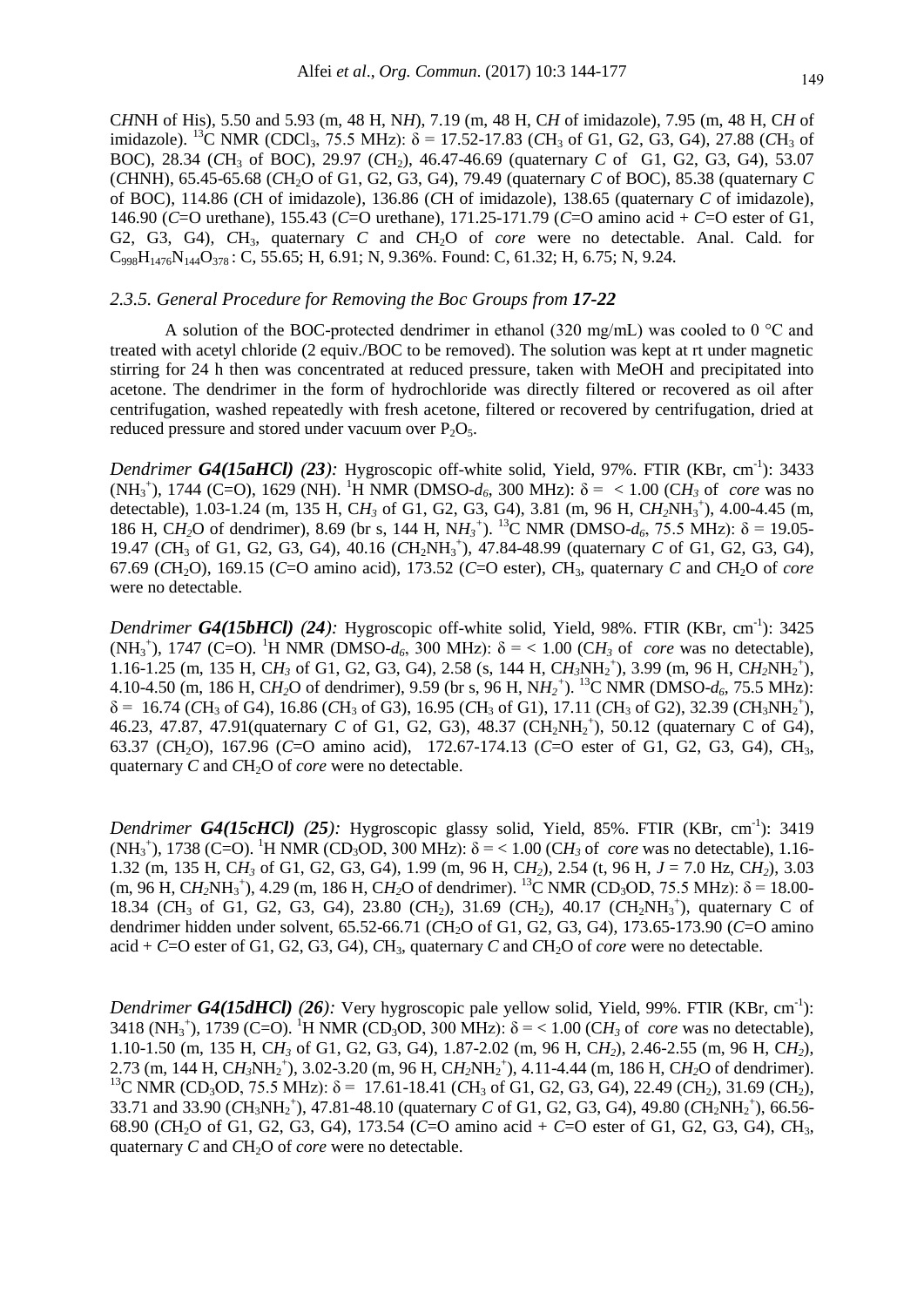*Dendrimer G4(15e2HCl) (27):* Very hygroscopic glassy solid, Yield, 92%. FTIR (KBr, cm-1 ): 3431 (NH<sub>3</sub><sup>+</sup>), 1742 (C=O), 1629 (NH). <sup>1</sup>H NMR (DMSO- $d_6$ , 300 MHz): δ = < 1.00 (CH<sub>3</sub> of *core* was no detectable), 1.03-1.99 (m, 423 H, C*H<sup>3</sup>* of G1, G2, G3, G4 + C*H2*C*H2*C*H<sup>2</sup>* of Lys), 2.76 (m, 96 H,  $CH_2NH_3^+$  of Lys), 3.99 (m, 48 H,  $CHNH_3^+$  of Lys), 4.10-4.50 (m, 186 H,  $CH_2O$  of dendrimer), 8.20 (br s, 144 H, N $H_3$ <sup>+</sup>), 8.82 (br s, 144 H, N $H_3$ <sup>+</sup>). <sup>13</sup>C NMR (DMSO- $d_6$ , 75.5 MHz):  $\delta$  = 19.33 (*C*H<sub>3</sub>), 23.14 ( $CH_2$ ), 28.01 ( $CH_2$ ), 31.01 ( $CH_2$ ), 40.02 ( $CH_2NH_3^+$ ), 47.70 (quaternary *C*), 53.55 ( $CHNH_3^+$ ), 67.65-67.82 (*C*H2O and of G1, G2, G3, G4), 170.68-173.33 (*C*=O of amino acid + ester of G1, G2, G3, G4), CH<sub>3</sub>, quaternary *C* and CH<sub>2</sub>O of *core* were no detectable.

*Dendrimer G4(15f2HCl) (28):* Hygroscopic glassy solid, Yield 99%. FTIR (KBr, cm<sup>-1</sup>): 3435 (NH), 1747 (C=O), 1626 (NH). <sup>1</sup>H NMR (DMSO- $d_6$ , 300 MHz):  $\delta$  = < 1.00 (CH<sub>3</sub> of *core* was no detectable), 1.00-1.35 (m, 135 H, C*H<sup>3</sup>* of G1, G2, G3, G4), 3.35 (m, 96 H, C*H<sup>2</sup>* of His), 4.24 (m, 186 H, C*H2*O of dendrimer), 4.57 (m, 48 H, C*H*N*H<sup>3</sup> +* ), 7.55 (br s, 48 H, *C*H of imidazole), 8.00-10.00 (very broad s, 144 H,  $^{0}NH_{3}^{+}$ ), 9.12 (br s, 48 H, CH of imidazole), 12.80-16.00 (very br s, 96 H,  $^{im}NH^{+}$  $+$   $^{im}NH$ ).

<sup>13</sup>C NMR (DMSO- $d_6$ , 75.5 MHz): δ = 17.47-19.03 (CH<sub>3</sub> of G1, G2, G3, G4), 25.11 and 25.54 (CH<sub>2</sub> His), 45.52-47.53 (quaternary *C* of dendrimer), 51.49 and 51.70 (*CHNH*<sub>3</sub><sup>+</sup>), 65.87-66.80 (*CH*<sub>2</sub>O of G1, G2, G3, G4), 118.49 (*C*H of imidazole), 127.21 (quaternary *C* of imidazole), 134.56 (*C*H of imidazole), 167.97-173.87 (*C*=O amino acid + *C*=O ester of G1, G2, G3, G4), *C*H3, quaternary *C* and *CH*<sub>2</sub>O of *core* were no detectable.

# *2.3.6. General Procedure for Functionalization of 2 or 5 with N-Boc Amino Acids:*

A solution of the dendron (**2** or **5)** in dry DMF (65 mg/mL) was treated with *N*-BOC amino acid (1.2 equiv./OH of dendron), DMAP (0.6 equiv./OH of dendron) and EDC (1.2 equiv./OH of dendron) for 24 h at rt under  $N_2$  and magnetic stirring. For the isolation of the products in the case of amino acids **16a-d** the final solution was added with Et<sub>2</sub>O (15 mL) to produce a suspension which was washed with 10% aq. KHSO<sub>4</sub> ( $3x15$  mL). The aqueous washings were extracted with Et<sub>2</sub>O and the combined organic phases washed with aq. 15% NaOH followed by water then dried  $(Na_2SO_4)$ . In the case of amino acids **16e** and **16f**, EtOAc was used as extraction solvent instead of Et<sub>2</sub>O. The removal of the solvent at reduced pressure afforded the functionalized dendron.

*Dendron D1(Bn16a) (29):* Colorless viscous oil, Yield, 83%. FTIR (KBr, cm-1 ): 3384 (NH), 1721 (C=O ester + C=O urethane), 1513 (NH). <sup>1</sup>H NMR (CDCl<sub>3</sub>, 300 MHz):  $\delta$  = 1.26 (s, 3 H), 1.44 (s, 18 H), 3.79 (d, 4 H, *J* = 4.4 Hz), 4.31 (m, 4 H, *J* = 11.1 Hz), 4.99 (br s, 2 H, N*H*), 5.16 (s, 2 H), 7.36 (m, 5 H). <sup>13</sup>C NMR (CDCl<sub>3</sub>, 75.5 MHz):  $\delta$  = 17.99 (CH<sub>3</sub>), 28.40 (CH<sub>3</sub> of BOC), 42.31 (CH<sub>2</sub>NH), 46.44 (quaternary *C*), 65.91 (*C*H<sub>2</sub>O), 67.10 (benzyl *C*H<sub>2</sub>O), 80.16 (quaternary *C* of BOC), 128.43 (phenyl *C*H), 128.61 (phenyl *C*H), 128.74 (phenyl *C*H), 135.56 (quaternary phenyl *C*), 155.78 (*C*=O urethane), 170.02 (*C*=O amino acid), 172.26 (*C*=O ester). Anal. Cald. for C<sub>26</sub>H<sub>38</sub>N<sub>2</sub>O<sub>10</sub>: C, 57.98; H, 7.11; N, 5.20%. Found: C, 57.78; H, 7.49; N, 5.57.

*Dendron D1(Bn16b)* (30): Colorless oil, Yield, 84%. Mixture of rotamers. FTIR (KBr, cm<sup>-1</sup>): 1743 (C=O ester), 1702 (C=O urethane). <sup>1</sup>H NMR (CDCl<sub>3</sub>, 300 MHz):  $\delta$  = 1.26 (s, 3 H), 1.41 and 1.46 (s, 18 H), 2.86 and 2.87 (s, 3 H), 3.84 and 3.91 (s, 4 H), 4.30 (m, 4 H), 5.16 (s, 2 H), 7.34 (m, 5 H). <sup>13</sup>C NMR (CDCl<sub>3</sub>, 75.5 MHz):  $\delta$  = 17.71 (*C*H<sub>3</sub>), 28.26 and 28.31 (*C*H<sub>3</sub> of BOC), 35.44 and 35.54 (*C*H<sub>3</sub>N), 46.46 (quaternary *C*), 50.14 and 50.73 (*C*H<sub>2</sub>N), 65.67 (*C*H<sub>2</sub>O), 66.98 (benzyl *C*H<sub>2</sub>O), 80.22 and 80.27 (quaternary *C* of BOC), 128.22 (phenyl *C*H), 128.44 (phenyl *C*H), 128.64 (phenyl *C*H), 135.49 (quaternary phenyl *C*), 155.27 and 155.97 (*C*=O urethane), 169.40 (*C*=O amino acid), 172.21 (*C*=O ester). Anal. Cald. for C<sub>28</sub>H<sub>42</sub>N<sub>2</sub>O<sub>10</sub>: C, 59.35; H, 7.47; N, 4.94%. Found: C, 59.21; H, 7.78; N, 4.67.

*Dendron D1(Bn16c) (31):* Colorless viscous oil, Yield, 97%. FTIR (KBr, cm-1 ): 1736 (C=O ester), 1716 (C=O urethane), 1515 (NH). <sup>1</sup>H NMR (CDCl<sub>3</sub>, 300 MHz):  $\delta$  = 1.26 (s, 3 H), 1.44 (s, 18 H), 1.74  $(m, 4 \text{ H})$ , 2.27 (t, 4 H, *J* = 7.4 Hz), 3.12 (m, 4 H), 4.24 (m, 4 H, *J* = 11.1 Hz), 4.67 (br s, 2 H, N*H*),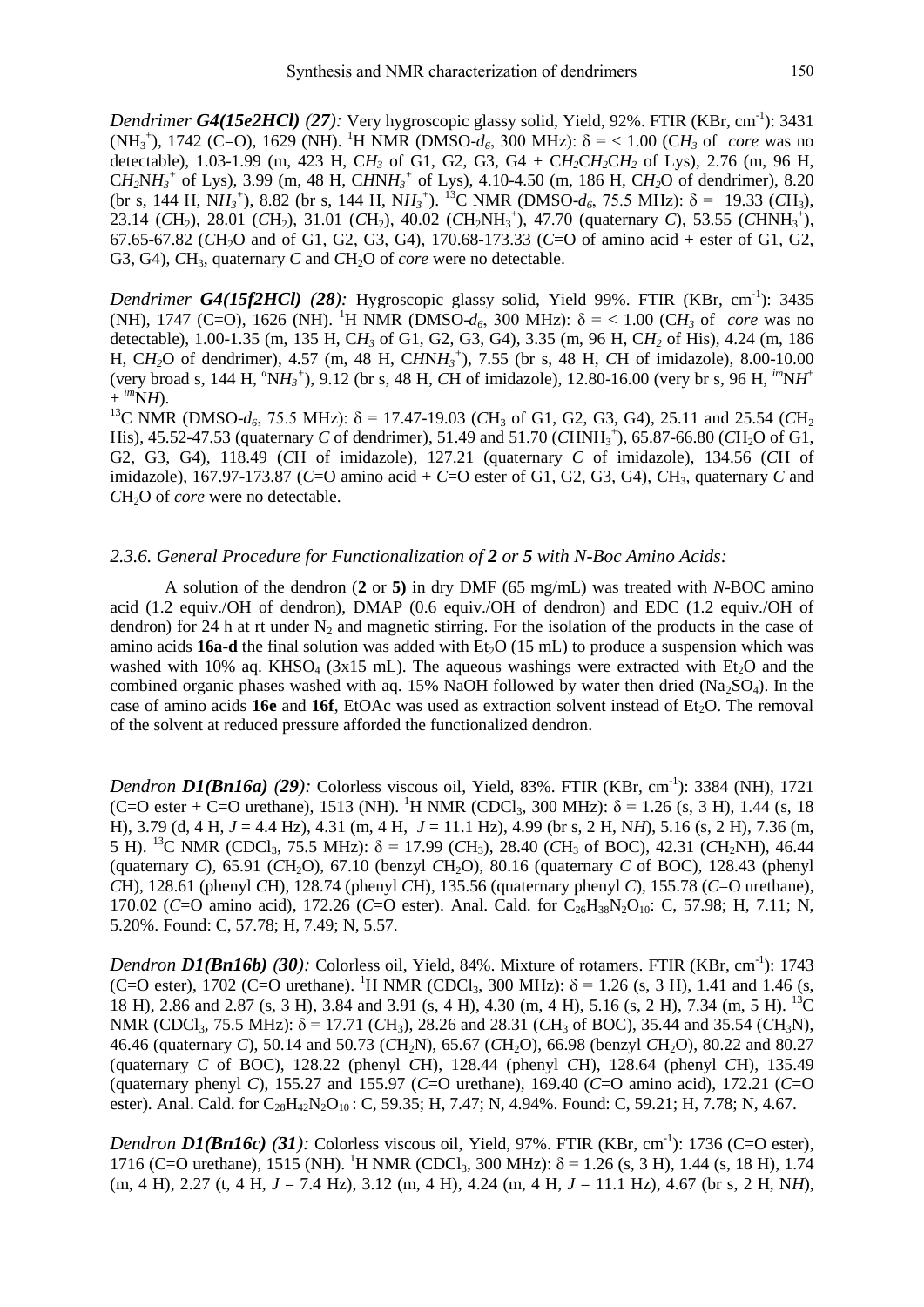5.16 (s, 2 H), 7.34 (m, 5 H). <sup>13</sup>C NMR (CDCl<sub>3</sub>, 75.5 MHz):  $\delta$  = 17.85 (*C*H<sub>3</sub>), 25.16 (*CH<sub>2</sub>*), 28.42 (*CH<sub>3</sub>*) of BOC), 31.21 (*C*H2), 39.78 (*C*H2NH), 46.42 (quaternary *C*), 65.36 (*C*H2O), 66.86 (benzyl *C*H2O), 79.24 (quaternary *C* of BOC); 128.23 (phenyl *C*H), 128.42 (phenyl *C*H), 128.61 (phenyl *C*H), 135.60 (quaternary phenyl *C*), 155.96 (*C*=O urethane), 172.56 (*C*=O ester), 172.62 (*C*=O amino acid). Anal. Cald. for C<sub>30</sub>H<sub>46</sub>N<sub>2</sub>O<sub>10</sub>: C, 60.59; H, 7.80; N 4.96%. Found: C, 60.80; H, 7.80; N, 5.06.

*Dendron D1(Bn16d)* (32): Colorless oil, Yield, 76%. FTIR (KBr, cm<sup>-1</sup>): 1741 (C=O ester), 1694 (C=O urethane). <sup>1</sup>H NMR (CDCl<sub>3</sub>, 300 MHz):  $\delta$  = 1.26 (s, 3 H), 1.45 (s, 18 H), 1.76 (m, 4 H), 2.24 (t, 4 H, *J* = 7.4 Hz), 2.82 (s, 6 H), 3.20 (t, 4 H, *J* = 6.9 Hz), 4.24 (m, 4 H, *J* = 11.1 Hz), 5.16 (s, 2 H), 7.34 (m, 5 H). <sup>13</sup>C NMR (CDCl<sub>3</sub>, 75.5 MHz):  $\delta = 17.79$  (CH<sub>3</sub>), 22.99 (CH<sub>2</sub>), 28.45 (CH<sub>3</sub> of BOC), 31.05 (*C*H2), 34.17 (*C*H3N), 46.43 (quaternary *C*), 47.96 (*C*H2N), 65.42 (*C*H2O), 66.83 (benzyl *C*H2O), 79.24 (quaternary *C* of BOC), 128.14 (phenyl *C*H), 128.24 (phenyl *C*H), 128.60 (phenyl *C*H); 135.59 (quaternary phenyl *C*); 155.75 (*C*=O urethane); 172.50 (*C*=O amino acid); 172.56 (*C*=O ester). Anal. Cald. for  $C_{32}H_{50}N_2O_{10}$ : C, 61.72; H, 8.09; N 4.50%. Found: C, 61.76; H, 8.41; N, 4.33.

*Dendron D1(Bn16e) (33):* Colorless viscous oil, Yield, 98%. FTIR (KBr, cm-1 ): 3358 (NH), 1740 (C=O ester), 1713 (C=O urethane), 1520 (NH). <sup>1</sup>H NMR (CDCl<sub>3</sub>, 300 MHz):  $\delta$  = 1.27 (s, 3 H), 1.33-1.80 (m, 12 H), 1.44 (s, 36 H), 3.01 (m, 4 H), 4.24 (m, 4 H), 4.34 (m, 2 H), 4.73 (m, 2 H, *<sup>ε</sup>*N*H*), 5.16 (s, 4 H, PhC $H_2$ <sup>*+*</sup><sup>α</sup>N*H*), 7.35 (m, 5 H). <sup>13</sup>C NMR (CDCl<sub>3</sub>, 75.5 MHz):  $\delta$  = 17.51 (*CH*<sub>3</sub>), 22.11 (*CH*<sub>2</sub>), 28.00 (*C*H<sup>3</sup> of BOC), 28.11 (*C*H<sup>3</sup> of BOC), 29.21 (*C*H2), 31.59 (*C*H2), 39.69 (*C*H2NH), 46.07 (quaternary *C*), 52.95 (*C*HNH), 65.41 (*C*H2O), 66.68 (benzyl *C*H2O), 78.74 (quaternary *C* of BOC), 79.52 (quaternary *C* of BOC), 127.81 (phenyl *C*H), 128.13 (phenyl *C*H), 128.31 (phenyl *C*H), 135.08 (quaternary phenyl *C*), 155.13 (*C*=O urethane), 155.77 (*C*=O urethane), 171.86 (*C*=O amino acid), 180.05 (*C*=O ester). Anal. Cald. for C<sub>44</sub>H<sub>72</sub>N<sub>4</sub>O<sub>14</sub>: C, 59.98; H, 8.24; N, 6.36%. Found: C, 59.86; H, 8.54; N, 6.56.

*Dendron D1(Bn16f)* (34): Glassy solid, Yield, 86%. FTIR (KBr, cm<sup>-1</sup>): 3387 (NH), 1753 (C=O ester), 1717 (C=O urethane). <sup>1</sup>H NMR (CDCl<sub>3</sub>, 300 MHz):  $\delta$  = 1.23 (s, 3 H), 1.42 (s, 18 H), 1.59 (s, 18 H), 2.96 (m, 4 H), 4.19-4.34 (m, 4 H), 4.54 (m, 2 H), 5.15 (m, 2 H), 5.75 (m, 2 H, N*H*), 7.15 (s, 2 H), 7.34 (m, 5 H), 7.91 (s, 2 H). <sup>13</sup>C NMR (CDCl<sub>3</sub>, 75.5 MHz):  $\delta$  = 17.67 (*C*H<sub>3</sub>), 27.88 (*C*H<sub>3</sub> of BOC), 28.33 (*C*H<sup>3</sup> of BOC), 29.89 (*C*H<sup>2</sup> His), 46.46 (quaternary *C*), 53.09 and 53.12 (*C*HNH His), 66.07 (*C*H2O), 66.93 (benzyl *C*H2O), 79.67 (quaternary *C* of BOC), 85.49 (quaternary *C* of BOC), 114.77 and 114.82 (*C*H of imidazole), 128.18 (phenyl *C*H), 128.38 (phenyl *C*H), 128.62 (phenyl *C*H), 135.55 (quaternary phenyl *C*), 136.88 (*C*H of imidazole), 138.48 (quaternary *C* of imidazole), 146.87 (*C*=O urethane), 155.42 (*C*=O urethane), 171.27 (*C*=O amino acid), 172.27 (*C*=O ester). Anal. Cald. for  $C_{44}H_{62}N_{6}O_{14}$ : C, 58.44; H, 6.64; N, 12.03%. Found: C, 58.06; H, 7.00; N, 12.21.

*Dendron D2(Bn16a) (41):* Glassy solid, Yield, 81%. FTIR (KBr, cm<sup>-1</sup>): 3410 (NH), 1747 (C=O ester), 1720 (C=O urethane), 1523 (NH). <sup>1</sup>H NMR (CDCl<sub>3</sub>, 300 MHz):  $\delta$  = 1.17 (s, 6 H), 1.27 (s, 3 H), 1.44 (s, 36 H), 3.88 (d, 8 H, *J* = 5.6 Hz), 4.26 (m, 12 H), 5.16 (s, 2 H), 5.22 (m, 4 H, N*H*), 7.36 (m, 5 H). <sup>13</sup>C NMR (CDCl<sub>3</sub>, 75.5 MHz):  $\delta = 17.66$  (CH<sub>3</sub>), 17.80 (CH<sub>3</sub>), 28.33 (CH<sub>3</sub> of BOC), 42.28 (*C*H2NH), 46.39 (quaternary *C*), 46.68 (quaternary *C*), 65.69 (benzyl *C*H2O), 65.81(*C*H2O), 67.29 (*C*H2O), 80.03 (quaternary *C* of BOC), 128.48 (phenyl *C*H), 128.62 (phenyl *C*H), 128.74 (phenyl *C*H), 135.27 (quaternary phenyl *C*), 155.82 (*C*=O urethane), 170.03 (*C*=O amino acid), 171.85 (*C*=O ester). Anal. Cald. for C<sub>50</sub>H<sub>76</sub>N<sub>4</sub>O<sub>22</sub>: C, 55.34; H, 7.06; N, 5.16%. Found: C, 55.46; H, 7.42: N, 4.80.

*Dendron D2(Bn16c) (42):* Colorless viscous oil, Yield, 64%. FTIR (KBr, cm-1 ): 3386 (NH), 1740 (C=O ester), 1712 (C=O urethane), 1516 (NH). <sup>1</sup>H NMR (CDCl<sub>3</sub>, 300 MHz):  $\delta$  = 1.16 (s, 6 H), 1.28 (s, 3 H), 1.43 (s, 36 H), 1.77 (m, 8 H), 2.34 (t, 8 H, *J* = 7.4 Hz), 3.13 (m, 8 H), 4.20 (m, 12 H, *J* = 11.1 Hz), 4.85 (br s, 4 H, N*H*), 5.16 (s, 2 H), 7.36 (m, 5 H). <sup>13</sup>C NMR (CDCl<sub>3</sub>, 75.5 MHz): δ = 18.18 (*C*H<sub>3</sub>), 18.29 (*C*H3), 25.70 (*C*H2), 28.98 (*C*H<sup>3</sup> of BOC), 31.72 (*C*H2), 40.32 (*C*H2NH), 46.97 (quaternary *C*), 47.23 (quaternary *C*), 65.61 (*C*H2O), 66.20 (*C*H2O), 67.74 (benzyl *C*H2O), 79.71 (quaternary *C* of BOC), 128.94 (phenyl *C*H), 129.12(phenyl *C*H), 129.26 (phenyl *C*H), 135.86 (quaternary phenyl *C*),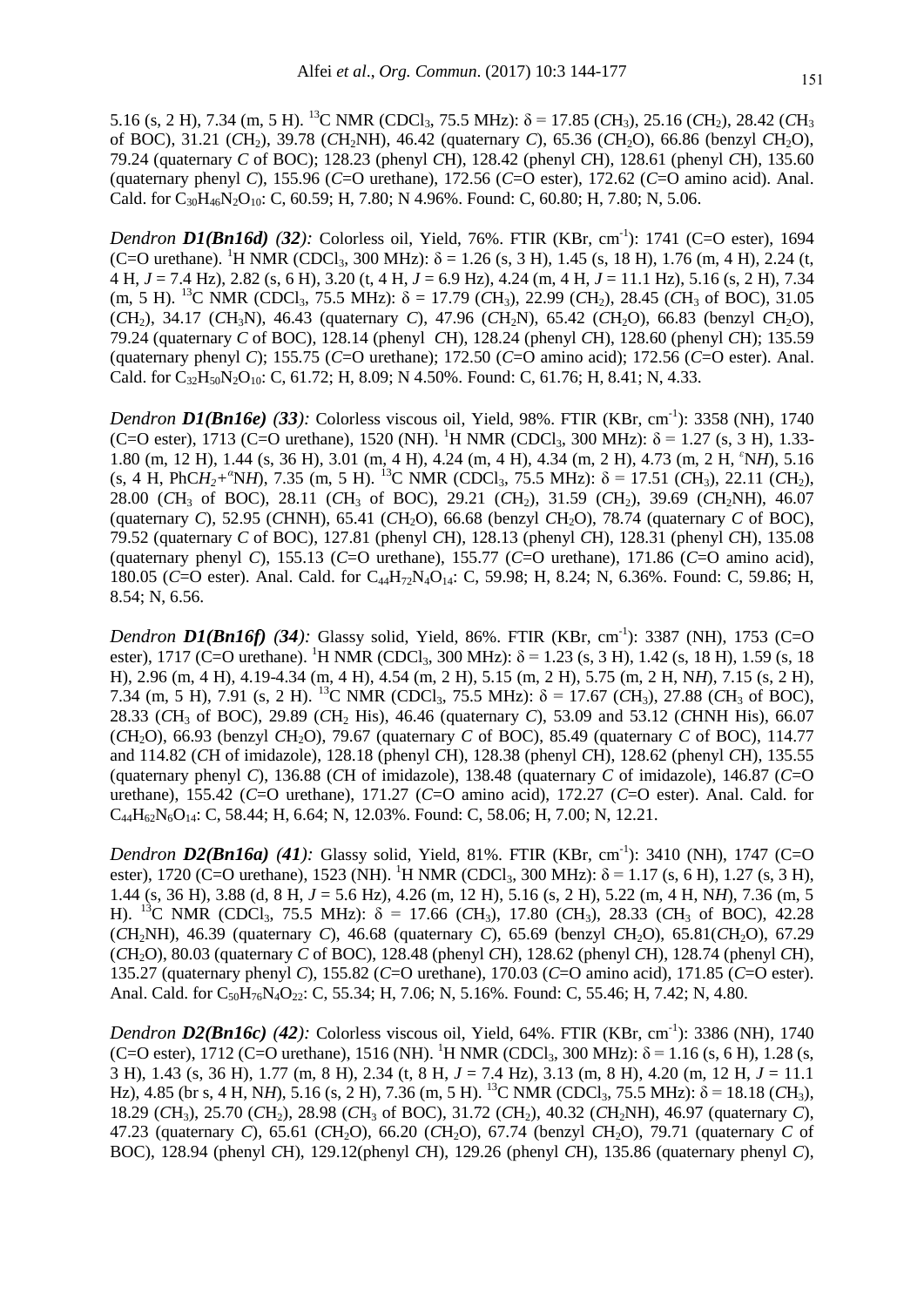156.56 (*C*=O urethane), 172.60 (*C*=O ester), 172.64 (*C*=O ester), 173.19 (*C*=O amino acid). Anal. Cald. for  $C_{58}H_{92}N_4O_{22}$ : C, 58.18; H, 7.74; N, 4.68%. Found: C, 58.47; H, 7.45; N, 4.96.

*Dendron D2(Bn16e)* (43): Off-white solid, Yield, 94%. FTIR (KBr, cm<sup>-1</sup>): 3394 (NH), 1742 (C=O ester), 1715 (C=O urethane), 1525 (NH). <sup>1</sup>H NMR (CDCl<sub>3</sub>, 300 MHz):  $\delta$  = 1.26 (s, 6 H), 1.30 (s, 3 H), 1.30-1.90 (m, 24 H), 1.43 (s, 36 H), 1.44 (s, 36 H), 3.09 (m, 8 H), 4.00-4.40 (m, 16 H), 4.80 (m, 4 H, <sup>ε</sup>N*H*), 5.17 (s, 2 H, PhC*H*<sub>2</sub>), 5.30 (m, 4 H, <sup>α</sup>N*H*), 7.36 (m, 5 H). <sup>13</sup>C NMR (CDCl<sub>3</sub>, 75.5 MHz): δ = 17.62 (*C*H3), 17.75 (*C*H3), 22.56 (*C*H2), 28.36 (*C*H<sup>3</sup> of BOC), 28.47 (*C*H<sup>3</sup> of BOC), 29.59 (*C*H2), 31.90 (*C*H2), 40.08 (*C*H2NH), 46.41 (quaternary *C*), 46.56 (quaternary *C*), 53.38 (*C*HNH), 65.27  $(CH<sub>2</sub>O)$ , 65.42  $(CH<sub>2</sub>O)$ , 65.93 (benzyl  $CH<sub>2</sub>O)$ , 79.82 (quaternary *C* of BOC), 79.99 (quaternary *C* of BOC), 128.50 (phenyl *C*H), 128.59 (phenyl *C*H), 128.51 (phenyl *C*H), 135.33 (quaternary phenyl *C*), 155.56 (*C*=O urethane), 156.16 (*C*=O urethane), 171.76, 172.07, 172.27 (*C*=O). Anal. Cald. for  $C_{86}H_{144}N_8O_{30}$ : C, 58.35; H, 8.20; N, 6.33%. Found: C, 58.12; H, 8.19; N, 6.18.

#### *2.3.7. General Procedure for Debenzylation of Dendrons 29-34 and 41-43*

A slurry of the dendron in EtOAc  $(100 \text{ mg}/1.5 \text{ mL})$  and  $10\%$  Pd/C  $(10\% \text{ w/w})$  was subjected to hydrogenation in a 100 mL flask connected to a glass burette at rt and atmospheric pressure until ceased absorption of the gas. The slurry was then filtered through a silica plug (h = 10 cm,  $\varnothing$  = 2 cm) which was washed with fresh EtOAc (25-50 mL). Filtrate and washings were combined and evaporated at reduced pressure to remove the solvent and gave pure debenzylated dendrons.

*Dendron D1(16a)* (35): Glassy solid, Yield, 99%. Mixture of rotamers. FTIR (KBr, cm<sup>-1</sup>): 3500-2400 (OH), 3397 (NH), 1747 (C=O ester + carboxyl), 1721 (C=O urethane), 1529 (NH). <sup>1</sup>H NMR (CDCl<sub>3</sub>, 300 MHz):  $\delta$  = 1.21 (s, 3 H), 1.37 (s, 18 H), 3.83 (d, 4 H, *J* = 5.1 Hz), 4.25 (m, 4 H, *J* = 11.2 Hz), 5.29 and 6.23 (br s, 2 H, N*H*), 8.30 (br s, 1 H, O*H*). <sup>13</sup>C NMR (CDCl<sub>3</sub>, 75.5 MHz): δ = 16.89 (*C*H3), 27.29 (*C*H<sup>3</sup> of BOC), 41.28 (*C*H2NH), 44.98 (quaternary *C*), 64.84 (*C*H2O), 79.21 (quaternary *C* of BOC), 155.06 (*C*=O urethane), 169.18 (*C*=O amino acid), 175.08 (*C*=O carboxyl). Anal. Cald. for  $C_{19}H_{32}N_2O_{10}$ : C, 50.89; H, 7.19; N, 6.25%. Found: C, 50.81; H, 7.03; N, 6.15.

*Dendron D1(16b)* (36): Viscous resin, Yield, 99%. Mixture of rotamers. FTIR (KBr, cm<sup>-1</sup>): 3500-2400 (OH), 1748 (C=O ester + carboxyl), 1705 (C=O urethane). <sup>1</sup>H NMR (CDCl<sub>3</sub>, 300 MHz):  $\delta$  = 1.28 (s, 3 H), 1.42 and 1.46 (s, 18 H), 2.92 and 2.99 (s, 6 H), 3.93 and 4.00 (s, 4 H), 4.30 (m, 4 H), 9.30 (br s, 1 H, OH). <sup>13</sup>C NMR (CDCl<sub>3</sub>, 75.5 MHz):  $\delta$  = 16.68 (CH<sub>3</sub>), 27.24 and 27.29 (CH<sub>3</sub> of BOC), 34.51 and 34.57 (*C*H3N), 45.08 (quaternary *C*), 49.19 and 49.89 (*C*H2N), 64.53 (*C*H2O), 79.42 and 79.55 (quaternary *C* of BOC), 154.44 and 155.11 (*C*=O urethane), 168.39 (*C*=O amino acid), 175.47  $(C=O \text{ carboxyl})$ . Anal. Cald. for  $C_2H_{36}N_2O_{10}$ : C, 52.93; H, 7.61; N, 5.88%. Found: C, 52.81; H, 7.91; N, 5.83.

*Dendron D1(16c)* (37): Viscous oil, Yield, 91%. Mixture of rotamers. FTIR (KBr, cm<sup>-1</sup>): 3500-2400 (OH), 3355 (NH), 1738 (C=O ester + carboxyl), 1711 (C=O urethane), 1521 (NH). <sup>1</sup>H NMR (CDCl<sub>3</sub>, 300 MHz): δ = 1.27 (s, 3 H), 1.44 (s, 18 H), 1.81 (m, 4 H), 2.37 (t, 4 H, *J* = 7.3 Hz), 3.14 (m, 4 H), 4.25 (m,  $4$  H,  $J = 11.1$  Hz),  $4.92$  and  $6.03$  (br s, 2 H, NH),  $9.80$  (br s, 1 H, OH). <sup>13</sup>C NMR (CDCl<sub>3</sub>, 75.5) MHz):  $\delta = 17.79$  (*C*H<sub>3</sub>), 25.21 (*C*H<sub>2</sub>), 28.40 (*C*H<sub>3</sub> of BOC), 31.36 (*C*H<sub>2</sub>), 39.79 (*C*H<sub>2</sub>NH), 46.10 (quaternary *C*), 65.49 (*C*H2O), 79.46 (quaternary *C* of BOC), 156.26 (*C*=O urethane), 172.75 (*C*=O carboxyl), 175.84 (*C*=O amino acid). Anal. Cald. for  $C_{23}H_{40}N_2O_{10}$ : C, 54.75; H, 7.99; N, 5.55%. Found: C, 54.78; H, 7.76; N, 5.84.

*Dendron D1(16d) (38):* Viscous oil, Yield, 99%. FTIR (KBr, cm-1 ): 3500-2400 (OH), 1740 (C=O ester + carboxyl), 1695 (C=O urethane). <sup>1</sup>H NMR (CDCl<sub>3</sub>, 300 MHz):  $\delta$  = 1.28 (s, 3 H), 1.45 (s, 18 H), 1.80 (m, 4 H), 2.32 (t, 4 H, *J* = 7.3 Hz), 2.84 (s, 6 H), 3.25 (m, 4 H), 4.28 (m, 4 H, *J* = 11.1 Hz). <sup>13</sup>C NMR (CDCl<sub>3</sub>, 75.5 MHz):  $δ = 17.72$  (*C*H<sub>3</sub>), 22.98 (*C*H<sub>3</sub> of BOC), 23.02 (*C*H<sub>2</sub>), 28.44 (*CH*<sub>3</sub> of BOC), 30.91 (*C*H2), 34.19 (*C*H3N), 46.14 (quaternary *C*), 47.66 (*C*H2N), 65.52 (*C*H2O), 79.86 (quaternary *C*), 155.99 (*C*=O urethane), 172.57 (*C*=O amino acid), 175.84 (*C*=O carboxyl). Anal. Cald. for  $C_{25}H_{44}N_{2}O_{10}$ : C, 56.38; H, 8.33; N, 5.26%. Found: C, 56.54; H, 8.14; N, 5.06.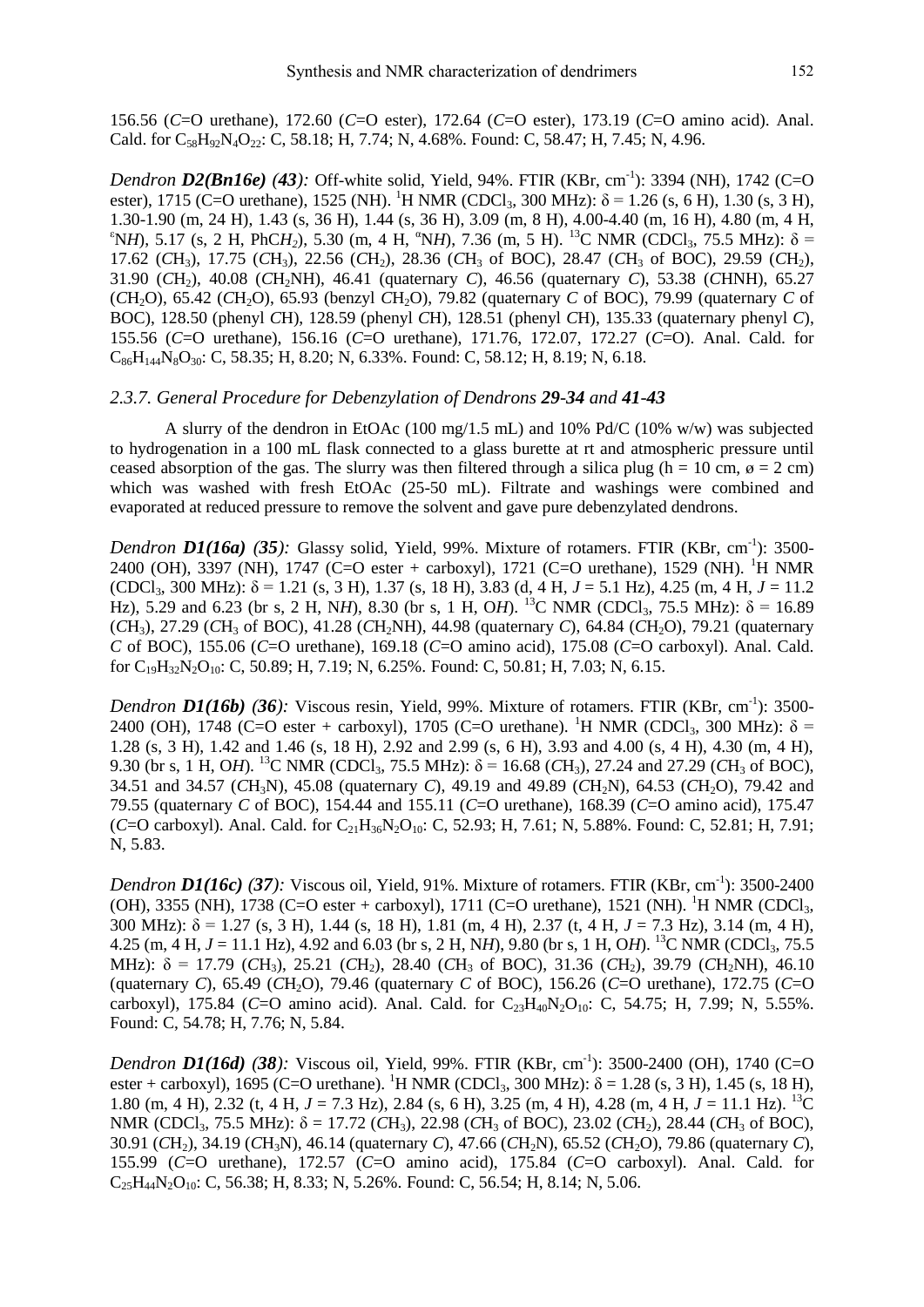*Dendron D1(16e)* (39): Glassy solid, Yield, 99%. Mixture of rotamers. FTIR (KBr, cm<sup>-1</sup>): 3500-2400 (OH), 3406 (NH), 1740 (C=O ester + carboxyl), 1705 (C=O urethane), 1526 (NH). <sup>1</sup>H NMR  $(CDCl_3, 300 MHz)$ :  $\delta = 1.22$  (s, 3 H), 1.10-1.80 (m, 12 H), 1.36 (s, 36 H), 2.97 (m, 4 H), 3.90-4.50 (m, 6 H), 4.60-6.60 (m, 4 H,  ${}^{6}NH + {}^{6}NH$ ). <sup>13</sup>C NMR (CDCl<sub>3</sub>, 75.5 MHz):  $\delta$  = 16.63 (*C*H<sub>3</sub>), 21.39 (*C*H<sub>2</sub>), 27.33 (*C*H<sup>3</sup> of BOC), 27.43 (*C*H<sup>3</sup> of BOC), 28.54 (*C*H2), 31.13 (*C*H2), 39.11 and 39.16 (*C*H2NH), 44.96 (quaternary *C*), 52.37 (*C*HNH), 65.64 (*C*H2O), 78.90 (quaternary *C*), 154.47 and 154.53 (*C*=O urethane), 155.36 and 155.47 (*C*=O urethane), 171.26 (*C*=O amino acid), 171.34 (*C*=O carboxyl). Anal. Cald. for  $C_{37}H_{66}N_4O_{14}$ : C, 56.19; H, 8.41; N, 7.08%. Found: C, 56.18; H, 8.18; N, 7.08.

*Dendron D1(16f)* (40): Glassy solid, Yield, 99%. Mixture of regioisomers. FTIR (KBr, cm<sup>-1</sup>): 3500-2400 (OH), 1752 (C=O ester + carboxyl), 1716 (C=O urethane). <sup>1</sup>H NMR (CDCl<sub>3</sub>, 300 MHz):  $\delta$  $= 1.19$  (s, 3 H), 1.34 (s, 18 H), 1.52 (s, 18 H), 2.98 (m, 4 H), 4.17-4.37 (m, 4 H), 4.48 (m, 2 H), 5.63 and 5.69 (two d, 2 H,  $J = 8.3$  Hz, *NH*), 7.11 (br s, 2 H), 7.96 (s, 2 H). <sup>13</sup>C NMR (CDCl<sub>3</sub>, 75.5 MHz):  $\delta$  $= 16.71$  (*C*H<sub>3</sub>), 26.83 (*C*H<sub>3</sub> of BOC), 27.28 (*C*H<sub>3</sub> of BOC), 29.01 (*CH<sub>2</sub>* His), 45.12 (quaternary *C*), 53.09 (*CHNH*), 65.34 (*CH<sub>2</sub>O*), 78.66 (quaternary *C* of BOC), 84.84 (quaternary *C* of BOC), 113.88 and 113.99 (*C*H of imidazole), 135.94 (*C*H of imidazole), 137.03 and 137.14 (quaternary *C* of imidazole), 145.67 (*C*=O urethane), 154.43 (*C*=O urethane), 170.21 and 170.28 (*C*=O amino acid), 174.01 (*C*=O carboxyl). Anal. Cald. for C<sub>37</sub>H<sub>56</sub>N<sub>6</sub>O<sub>14</sub>: C, 54.94; H, 6.98; N, 10.39 %. Found: C, 54.98; H, 6.81; N, 10.44.

*Dendron D2(16a) (44):* Glassy solid, Yield, 99%. FTIR (KBr, cm-1 ): 3500-2400 (OH), 3406 (NH), 1747 (C=O ester + carboxyl), 1721 (C=O urethane), 1527 (NH). <sup>1</sup>H NMR (CDCl<sub>3</sub>, 300 MHz): δ = 1.26 (s, 6 H), 1.30 (s, 3 H), 1.45 (s, 36 H), 3.89 (d, 8 H, *J* = 5.3 Hz), 4.29 (m, 12 H), 5.24 (m, 4 H, NH). <sup>13</sup>C NMR (CDCl<sub>3</sub>, 75.5 MHz):  $\delta = 17.81$  (*C*H<sub>3</sub>), 17.92 (*C*H<sub>3</sub>), 28.31 (*C*H<sub>3</sub> of BOC), 42.20 (*C*H2NH), 46.34 (quaternary *C*), 46.49 (quaternary *C*), 66.08 (*C*H2O), 66.67 (*C*H2O), 80.47 (quaternary *C* of BOC), 156.17 (*C*=O urethane), 169.96 (*C*=O amino acid), 171.91 (*C*=O ester). Anal. Cald. for  $C_{43}H_{70}N_4O_{22}$ : C, 51.90; H, 7.09; N, 5.63%. Found: C, 52.13; H, 7.04; N, 5.40.

*Dendron D2(16c) (45):* Viscous oil, Yield, 99%. FTIR (KBr, cm-1 ): 3500-2400 (OH), 3382 (NH), 1740 (C=O ester + carboxyl), 1711 (C=O urethane), 1523 (NH). <sup>1</sup>H NMR (CDCl<sub>3</sub>, 300 MHz): δ = 1.24 (s, 6 H), 1.29 (s, 3 H), 1.44 (s, 36 H), 1.79 (m, 8 H), 2.36 (t, 8 H, *J* = 7.2 Hz), 3.14 (m, 8 H), 4.23 (m, 12 H), 4.87 (br s, 4 H, NH). <sup>13</sup>C NMR (CDCl<sub>3</sub>, 75.5 MHz):  $\delta$  = 17.67 (CH<sub>3</sub>), 17.81 (CH<sub>3</sub>), 25.16  $(CH_2)$ , 28.41  $(CH_3$  of BOC), 31.23  $(CH_2)$ , 39.81  $(CH_2NH)$ , 46.12 (quaternary *C*), 46.49 (quaternary *C*), 65.29 (*C*H2O), 79.29 (quaternary *C* of BOC), 156.21 (*C*=O urethane), 172.29 (*C*=O ester), 172.68 (*C*=O amino acid). Anal. Cald. for C<sub>51</sub>H<sub>86</sub>N<sub>4</sub>O<sub>22</sub>: C, 55.32; H, 7.83; N, 5.06%. Found: C, 55.29; H, 7.60; N, 4.80.

*Dendron D2(16e)* (46): White solid, Yield, 99%. FTIR (KBr, cm<sup>-1</sup>): 3500-2400 (OH), 3397(NH), 1746 (C=O ester + carboxyl), 1712 (C=O urethane), 1528 (NH). <sup>1</sup>H NMR (CDCl<sub>3</sub>, 300 MHz): δ = 1.26 (s, 6 H), 1.30 (s, 3 H), 1.30-1.90 (m, 24 H), 1.44 (s, 72 H), 3.10 (m, 8 H), 4.10-4.40 (m, 16 H), 4.80 (m, 4 H,  ${}^6NH$ ), 5.30 (m, 4 H,  ${}^6NH$ ). <sup>13</sup>C NMR (CDCl<sub>3</sub>, 75.5 MHz):  $\delta$  = 17.74 (*CH*<sub>3</sub>), 17.89 (*CH*<sub>3</sub>), 22.57 (*C*H2), 28.36 (*C*H<sup>3</sup> of BOC), 28.47 (*C*H<sup>3</sup> of BOC), 29.57 (*C*H2), 31.85 (*C*H2), 40.00 (*C*H2NH), 46.31-46.41 (quaternary *C*), 53.37 (*C*HNH), 64.00-68.00 (*C*H2O), 79.13 (quaternary *C* of BOC), 80.07 (quaternary *C* of BOC), 155.74 (*C*=O urethane), 156.18 (*C*=O urethane), 171.00-173.00 (*C*=O ester + amino acid). Anal. Cald. for  $C_{79}H_{138}N_8O_{30}$ : C, 56.48; H, 8.28; N, 6.67%. Found: C, 56.68; H, 8.56; N, 6.40.

## *2.3.8. General Procedure for the Synthesis of G5 and G6 BOC-Dendrimers 47-52 and 53-55*

A solution of 10 in CH<sub>2</sub>Cl<sub>2</sub> (7-10 mg/mL) was added with the proper *N*-Boc-amino acid dendron (1.1 equiv./OH of **10**), DPTS (0.75 equiv./OH of **10**) and DCC (1.25 equiv./OH of **10**) and kept under magnetic stirring at rt for 24 h. The precipitated DCU was removed by filtration and washed with fresh CH<sub>2</sub>Cl<sub>2</sub> (30 mL). Filtrate and washings were combined, concentrated at reduced pressure and added with EtOAc (30 mL) to precipitate DPTS which was removed by filtration. The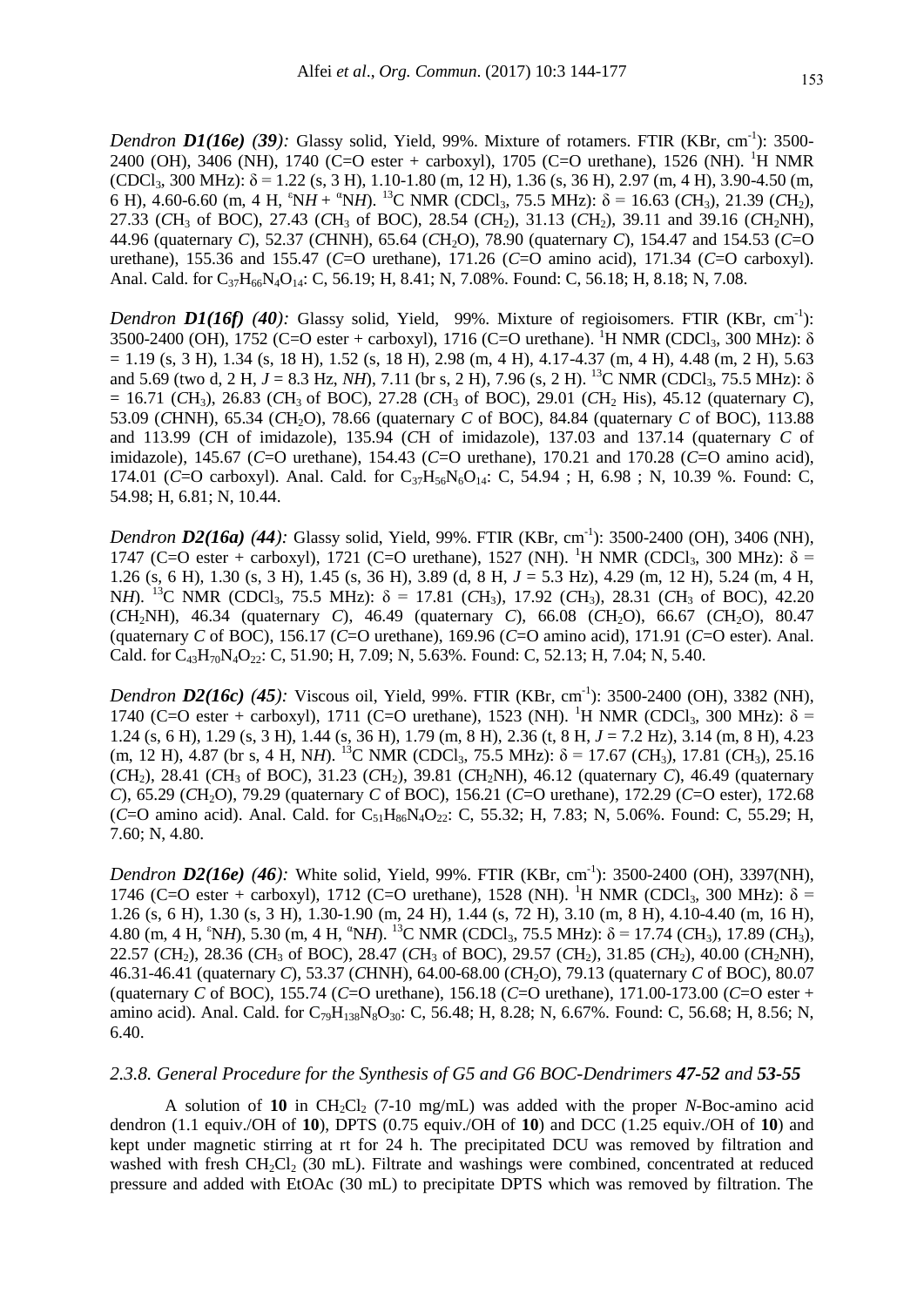solvent was removed by evaporation at reduced pressure to give a creamy solid which was purified by a slow careful column chromatography performed as the following. The dendrimer was dissolved in the minimum quantity of a mixture petroleum ether /EtOAc = 2:3 and passed through a short silica gel column (h = 20 cm,  $\varnothing$  = 2 cm) using the same mixture above (50 mL) followed by a mixture petroleum ether /EtOAc = 1:4 (30 mL), collecting 1 mL fractions up to disappearance of the last traces of unreacted DCC and *N*-acylureic adduct identified through real-time FTIR spectra. The chromatography was completed with EtOAc 100% (50 mL) and acetone 100% (50 mL) which were pooled. The pooled fractions were concentrated at reduced pressure, taken with acetone and filtered to remove small quantities of DCU and brought to constant weight to give the dendrimer.

*Dendrimer G5(16a) (47):* Viscous resin, Yield, 85%. FTIR (KBr, cm<sup>-1</sup>): 3410 (NH), 1745 (C=O ester), 1719 (C=O urethane), 1528 (NH). <sup>1</sup>H NMR (CDCl<sub>3</sub>, 300 MHz):  $\delta$  = < 1.00 (CH<sub>3</sub> of *core* was no detectable), 1.17-1.28 (m, 279 H, C*H<sup>3</sup>* of G1, G2, G3, G4, G5), 1.44 (s, 864 H, C*H<sup>3</sup>* of BOC), 3.89 (m, 192 H, C*H2*NH), 4.27 (m, 378 H, C*H2*O of dendrimer), 5.00-5.80 (m, 96 H, N*H*). <sup>13</sup>C NMR (CDCl3, 75.5 MHz): δ = 17.32-17.88 (*C*H<sup>3</sup> of G1, G2, G3, G4, G5), 28.34 (*C*H<sup>3</sup> of BOC), 42.27 (*C*H2NH), 46.00-46.72 (quaternary *C* of G1, G2, G3, G4, G5), 65.60-66.16 (*C*H2O of G1, G2, G3, G4, G5), 79.96 and 80.01 (quaternary *C* of BOC), 156.01 (*C*=O urethane), 170.06-172.20 (*C*=O amino aci $d + C = O$  ester of G1, G2, G3, G4, G5),  $CH_3$ , quaternary *C* and *CH*<sub>2</sub>O of *core* were no detectable. Anal. Cald. for C<sub>1142</sub>H<sub>1812</sub>N<sub>96</sub>O<sub>570</sub>: C, 52.74; H, 7.02; N, 5.17%. Found: C, 52.74; H, 7.05; N, 5.09.

*Dendrimer G5(16b)* (48): Viscous resin, Yield, 78%. Mixture of rotamers. FTIR (KBr, cm<sup>-1</sup>): 3432 (NH), 1747 (C=O ester), 1702 (C=O urethane). <sup>1</sup>H NMR (CDCl<sub>3</sub>, 300 MHz):  $δ = < 1.00$  (CH<sub>3</sub> of *core* was no detectable), 1.16-1.28 (m, 279 H, C*H<sup>3</sup>* of G1, G2, G3, G4, G5), 1.42 and 1.45 (two br s, 864 H, C*H<sup>3</sup>* of BOC), 2.90 (br s, 288 H, C*H3*N), 3.94 and 3.98 (two s, 192 H, C*H2*N), 4.26 (m, 378 H, , C*H2*O of dendrimer). <sup>13</sup>C NMR (CDCl<sub>3</sub>, 75.5 MHz):  $\delta$  = 17.31-17.74 (CH<sub>3</sub> of G1, G2, G3, G4, G5), 28.32 (*C*H<sup>3</sup> of BOC), 35.43 and 35.58 (*C*H3N), 46.45-46.69 (quaternary *C* of G1, G2, G3, G4, G5), 50.09- 50.68 (*C*H2N), 65.19-65.70 (*C*H2O of G1, G2, G3, G4, G5), 80.22 and 80.35 (quaternary *C* of BOC), 155.31 and 155.99 (*C*=O urethane), 169.44 (*C*=O amino acid), 171.72-172.00 (*C*=O ester of G1, G2, G3, G4, G5), *C*H3, quaternary *C* and *C*H2O of *core* were no detectable. Anal. Cald. for  $C_{1238}H_{2004}N_{96}O_{570}$ : C, 54.36; H, 7.38; N, 4.92%.Found: C, 54.06; H, 6.98; N, 4.81.

*Dendrimer G5(16c) (49):* Glassy solid, Yield, 92%. FTIR (KBr, cm-1 ): 3375 (NH), 1740 (C=O ester), 1698 (C=O urethane), 1522 (NH). <sup>1</sup>H NMR (CDCl<sub>3</sub>, 300 MHz):  $\delta$  = < 1.00 (CH<sub>3</sub> of *core* was no detectable), 1.17-1.32 (m, 279 H, C*H<sup>3</sup>* of G1, G2, G3, G4, G5), 1.43 (s, 864 H, C*H<sup>3</sup>* of BOC), 1.79 (m, 192 H, C*H2*), 2.37 (q, 192 H, *J* = 6.9 Hz, C*H2*), 3.13 (m, 192 H, C*H2*NH), 4.25 (m, 378 H, , C*H2*O of dendrimer),  $4.88$  (m,  $96$  H, NH). <sup>13</sup>C NMR (CDCl<sub>3</sub>,  $75.5$  MHz):  $\delta = 17.29$ -17.82 (*CH<sub>3</sub>* of G1, G2, G3, G4, G5), 25.15 (CH<sub>2</sub>), 28.43 (CH<sub>3</sub> of BOC), 31.13 (CH<sub>2</sub>), 39.77 (CH<sub>2</sub>NH), 46.50-48.01 (quaternary *C* of G1, G2, G3, G4, G5), 64.72-65.19 (*C*H2O of G1, G2, G3, G4, G5), 79.21 (quaternary *C* of BOC), 156.13 (*C*=O urethane), 167.66, 172.56, 172.71 and 172.76 (*C*=O amino acid + *C*=O ester of G1, G2, G3, G4, G5), *C*H3, quaternary *C* and *C*H2O of *core* were no detectable. Anal. Cald. for  $C_{1334}H_{2196}N_{96}O_{570}$ : C, 55.83; H, 7.71; N, 4.96%. Found: C, 55.54; H, 8.04; N, 5.05.

*Dendrimero G5(16e) (50):* Glassy solid, Yield, 76%. FTIR (KBr, cm-1 ): 3380 (NH), 1747 (C=O ester), 1710 (C=O urethane), 1527 (NH). <sup>1</sup>H NMR (CDCl<sub>3</sub>, 300 MHz):  $\delta$  = < 1.00 (CH<sub>3</sub> of *core* was no detectable), 1.09-1.90 (m, 855 H, C*H<sup>3</sup>* of G1, G2, G3, G4, G5) + C*H2*C*H2*C*H2* of Lys), 1.43 (s, 864 H, C*H<sup>3</sup>* of BOC), 1.44 (s, 864 H, C*H3* of BOC), 3.10 (m, 192 H, C*H2*NH), 4.25 (m, 474 H, , C*H2*O of dendrimer + CHNH of Lys), 4.70-5.50 (m, 192 H,  ${}^{\alpha}NH + {}^{\alpha}NH$ ). <sup>13</sup>C NMR (CDCl<sub>3</sub>, 75.5 MHz):  $\delta$  = 14.20-17.90 (*C*H<sup>3</sup> of G1, G2, G3, G4, G5), 22.57 (*C*H2), 28.36 (*C*H3 of BOC), 28.47 (*C*H3 of BOC), 29.57 (*C*H2), 31.84 (*C*H2), 40.04 (*C*H2NH), 46.42 (quaternary *C*), 53.37 (*C*HNH), 65.41-65.60 (*C*H2O of G1, G2, G3, G4, G5), 79.02 (quaternary *C* of BOC), 79.80 (quaternary *C* of BOC), 155.63 (*C*=O urethane), 156.17 (*C*=O urethane), 172.32 (*C*=O amino acid + *C*=O ester of G1, G2, G3, G4, G5), *CH*<sub>3</sub>, quaternary *C* and *CH*<sub>2</sub>O of *core* were no detectable. Anal. Cald. for  $C_{2006}H_{3444}N_{192}O_{762}$ : C, 56.76; H, 8.18; N, 6.34%. Found: C, 56.41; H, 8.48; N, 6.33.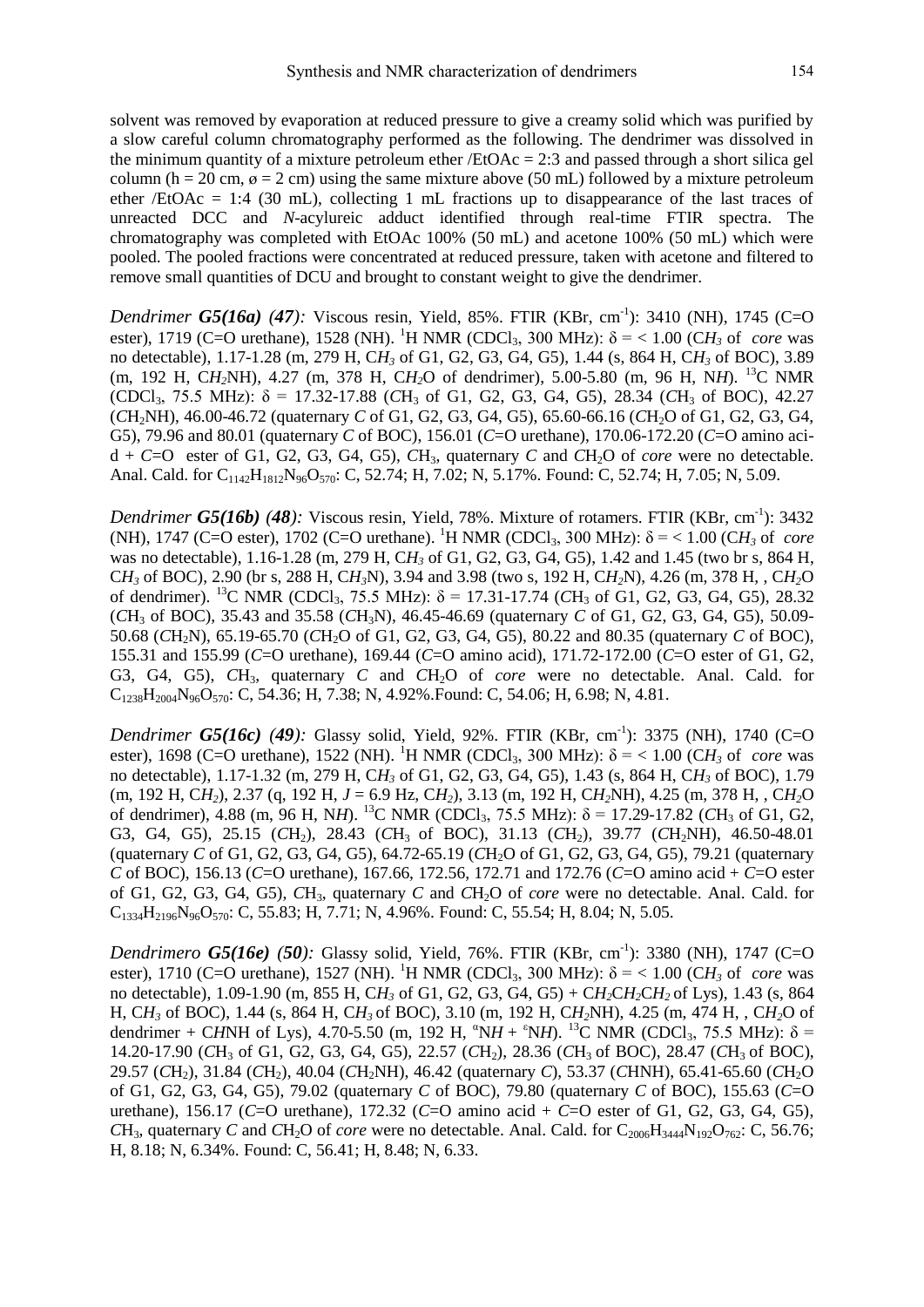*Dendrimer G5(16f) (51):* Glassy solid, Yield, 66%. Mixture of regioisomers. FTIR (KBr, cm<sup>-1</sup>): 3399 (NH), 1755 (C=O ester), 1717 (C=O urethane). <sup>1</sup>H NMR (CDCl<sub>3</sub>, 300 MHz):  $\delta$  = < 1.00 (CH<sub>3</sub> of *core* was no detectable),1.17-1.32 (m, 279 H, C*H<sup>3</sup>* of G1, G2, G3, G4, G5), 1.41 and 1.42 (two s, 864 H, C*H<sup>3</sup>* of BOC), 1.59 and 1.60 (two s, 864 H, C*H<sup>3</sup>* of BOC), 3.02 (m, 192 H, C*H<sup>2</sup>* of His), 4.05-4.60  $(m, 474 \text{ H}, CH<sub>2</sub>O \text{ of dendrimer} + CH<sub>2</sub>NH \text{ of His})$ , 5.67, 5.77 and 5.92 (three d, 96 H,  $J = 8.0, 8.1, 7.9$ ) Hz, N*H*), 7.19 (broad s, 96 H, C*H* of imidazole), 7.80-8.00 (m, 96 H, C*H* of imidazole). <sup>13</sup>C NMR  $(CDCl_3, 75.5 MHz)$ :  $\delta = 17.18-17.87$   $(CH_3$  of G1, G2, G3, G4, G5), 27.87  $(CH_3$  of BOC), 28.32  $(CH_3)$ of BOC), 29.76 and 29.95 (*C*H2 His), 46.44 (quaternary *C*), 53.12 (*C*HNH), 65.61-66.62 (*C*H2O of G1, G2, G3, G4, G5), 79.66 and 79.76 (quaternary *C* of BOC), 85.56 and 85.97 (quaternary *C* of BOC), 114.90 and 114.96 (*C*H of imidazole), 136.92 (*C*H of imidazole), 138.40 (quaternary *C* of imidazole), 146.83 (*C*=O urethane), 155.43 (*C*=O urethane), 171.12-171.24 (*C*=O amino acid + *C*=O ester of G1, G2, G3, G4, G5), *C*H3, quaternary *C* and *C*H2O of *core* were no detectable. Anal. Cald. for  $C_{2006}H_{2964}N_{288}O_{762}$ : C, 55.63; H, 6.90; N, 9.31%. Found: C, 50.43; H, 6.58; N, 9.58.

*Dendrimer G5[16e(50)16f(46)] (52):* Glassy solid, Yield, 69%. FTIR (KBr, cm-1 ): 3384 (NH), 1744 (C=O ester), 1714 (C=O urethane), 1513 (NH). <sup>1</sup>H NMR (CDCl<sub>3</sub>, 300 MHz): δ = < 1.00 (CH<sub>3</sub> of *core* was no detectable), 1.10-2.17 [m, 279 H (CH<sub>2</sub><sup>3</sup> of G1, G2, G3, G4, G5) + 300 H (CH<sub>2</sub><sup>C</sup>H<sub>2</sub><sup>C</sup>H<sub>2</sub><sup>of</sup> Lys)], 1.41, 1.43, 1.44 (three s, 1314 H, C*H<sup>3</sup>* of BOC Lys and His), 1.60 (s, 414 H, C*H<sup>3</sup>* of BOC His), 3.09 (m, 192 H, C*H<sup>2</sup>* His and C*H2*NH Lys), 4.00-4.60 (m, 474 H, C*H2*O of dendrimer + C*H*NH Lys + CHNH His), 4.70-5.55 (three m, 100H, NH Lys), 5.60-6.10 (m, 46 H, <sup>a</sup>NH His), 7.19 (s, 46 H, CH of imidazole), 8.00 (m, 46 H, CH of imidazole). <sup>13</sup>C NMR (CDCl<sub>3</sub>, 75.5 MHz):  $\delta$  = 17.29-17.89 (CH<sub>3</sub> of G1, G2, G3, G4, G5), 22.59 (CH<sub>2</sub> Lys), 27.88, 28.06, 28.34 and 28.48 (CH<sub>3</sub> BOC), 29.96, 32.15 and 33.97 (*C*H<sup>2</sup> Lys and His), 39.97 (*C*H2NH Lys), 46.50 (quaternary *C*), 53.16-53.42 (*C*HNH Lys and *C*HNH His), 64.96-66.54 (*C*H2O of G1, G2, G3, G4, G5), 79.81, 79.91, 85.58 and 85.69 (quaternary *C* of BOC), 114.94 (*C*H of imidazole), 136.82 (*C*H of imidazole), 138.29 (quaternary *C* of imidazole), 146.81 (*C*=O urethane), 155.34-156.27 (*C*=O urethane), 171.15-174.06 (*C*=O), *C*H3, quaternary *C* and *C*H<sub>2</sub>O of *core* were no detectable. Anal. Cald. for  $C_{2006}H_{3214}N_{238}O_{762}$ : C, 56.21; H, 7.56; N, 7.78%. Found: C, 56.10; H, 7.75; N, 8.04.

*Dendrimer G6(16a) (53): Viscous resin, Yield, 76%. FTIR (KBr, cm<sup>-1</sup>): 3376 (NH), 1752 (C=O* ester), 1710 (C=O urethane), 1527 (NH). <sup>1</sup>H NMR (CDCl<sub>3</sub>, 300 MHz):  $\delta$  = < 1.00 (CH<sub>3</sub> of *core* was no detectable), 1.24-1.29 (m, 567 H, C*H<sup>3</sup>* of G1, G2, G3, G4, G5, G6), 1.44 (s, 1728 H, C*H<sup>3</sup>* of BOC), 3.88 (d, 384 H, *J* = 5.3 Hz, C*H2*NH Gly), 4.27 (m, 762 H, C*H2*O of dendrimer), 5.47 (m, 192 H, N*H*). <sup>13</sup>C NMR (CDCl<sub>3</sub>, 75.5 MHz): δ = 17.73-18.04 (*C*H<sub>3</sub> of G1, G2, G3, G4, G5, G6), 28.31 (*C*H<sub>3</sub> of BOC), 42.29 (CH<sub>2</sub>NH), 45.90-50.75 (quaternary *C* of G1, G2, G3, G4, G5, G6), 65.89, 65.96 and 67.43-67.65 (*C*H2O of G1, G2, G3, G4, G5, G6), 80.05 and 80.12 (quaternary *C* of BOC), 155.93 (*C*=O urethane), 169.73-170.46 (*C*=O amino acid + *C*=O ester of G1, G2, G3, G4, G5, G6), *C*H3, quaternary *C* and *CH*<sub>2</sub>O of *core* were no detectable. Anal. Cald. for  $C_{2294}H_{3636}N_{192}O_{1146}$ : C, 52.74; H, 7.01; N, 5.15%. Found: C, 53.01; H, 6.84; N, 5.16.

*Dendrimer G6(16c) (54):* Viscous resin, Yield, 80%. FTIR (KBr, cm-1 ): 3448 (NH), 1740 (C=O ester), 1711 and 1695 (C=O urethane), 1526 (NH). <sup>1</sup>H NMR (CDCl<sub>3</sub>, 300 MHz):  $\delta$  = < 1.00 (CH<sub>3</sub> of *core* was no detectable), 1.24-1.35 (m, 567 H, C*H<sup>3</sup>* of G1, G2, G3, G4, G5, G6), 1.43 (s, 1728 H, C*H<sup>3</sup>* of BOC), 1.78 (m, 384 H, C*H2*), 2.36 (t, 384 H, *J* = 7.2 Hz, C*H2*), 3.13 (m, 384 H, C*H2*NH), 4.24 (m, 762 H, C*H2*O of dendrimer), 4.96 (m, 192 H, N*H*).

<sup>13</sup>C NMR (CDCl<sub>3</sub>, 75.5 MHz):  $\delta$  = 17.12-17.96 (CH<sub>3</sub> of G1, G2, G3, G4, G5, G6), 25.12 and 25.20 (*C*H2), 28.41 (*C*H3 of BOC), 31.10 (*C*H2), 39.77 (*C*H2NH), 46.03-50.56 (quaternary *C* of G1, G2, G3, G4, G5, G6), 64.70-65.52 (*CH*<sub>2</sub>O of G1, G2, G3, G4, G5, G6), 79.22 and 79.37 (quaternary *C* of BOC), 156.10 and 156.17 (*C*=O urethane), 167.65, 172.57, 172.75 and 173.43 (*C*=O amino acid + *C*=O ester), *C*H3, quaternary *C* and *C*H2O of *core* were no detectable. Anal. Cald. for  $C_{2678}H_{4404}N_{192}O_{1146}$ : C, 58.43; H, 7.63; N, 4.34%. Found: C, 58.06; H, 7.22; N, 3.98.

*Dendrimer G6(16e) (55):* Glassy solid, Yield, 89%. FTIR (KBr, cm-1 ): 3380 (NH), 1747 (C=O ester), 1710 (C=O urethane), 1527 (NH). <sup>1</sup>H NMR (CDCl<sub>3</sub>, 300 MHz):  $\delta$  = < 1.00 (CH<sub>3</sub> of *core* was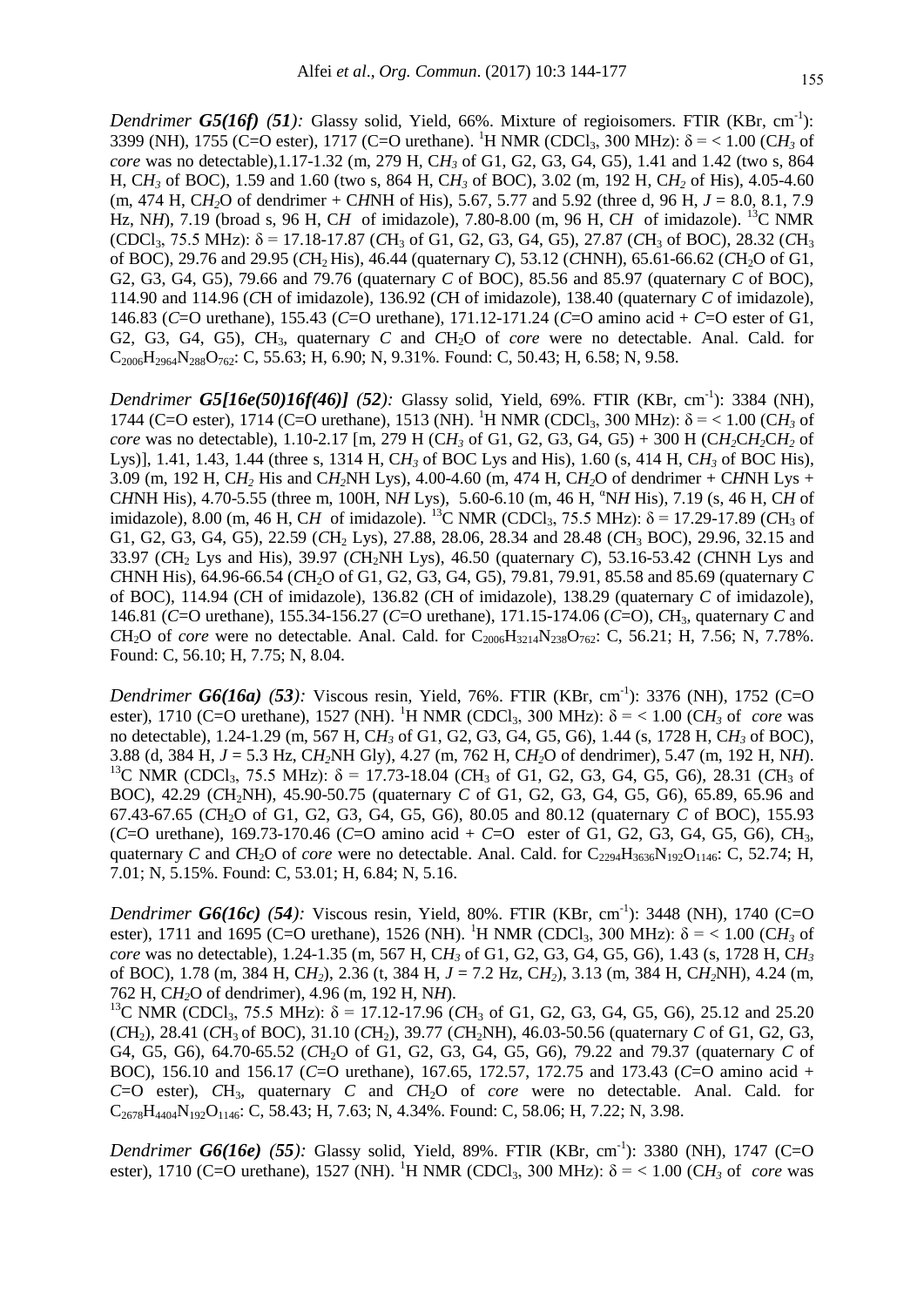no detectable), 1.10-2.17 (m, 1719 H, C*H2*C*H2*C*H<sup>2</sup>* Lys + C*H<sup>3</sup>* of G1, G2, G3, G4, G5, G6), 1.43 (s, 3456 H, C*H<sup>3</sup>* of BOC), 3.09 (m, 384 H, C*H2*NH), 4.00-4.50 (m, 954 H, C*H*NH + C*H2*O of dendrimer), 4.85 and 5.37 (two br s, 384 H, NH). <sup>13</sup>C NMR (CDCl<sub>3</sub>, 75.5 MHz):  $\delta$  = 14.20-17.90 (CH<sub>3</sub> of G1, G2, G3, G4, G5, G6), 22.57 (*C*H<sub>2</sub>), 28.36 (*C*H<sub>3</sub> of BOC), 28.47 (*C*H<sub>3</sub> of BOC), 29.57 (*C*H<sub>2</sub>), 31.85 (*C*H<sub>2</sub>), 40.04 (*C*H2NH), 46.42 (quaternary *C*), 53.37 (*C*HNH), 65.41-65.60 (*C*H2O of G1, G2, G3, G4, G5, G6), 79.02 (quaternary *C* of BOC), 79.80 (quaternary *C* of BOC), 155.63 (*C*=O urethane), 156.18 (*C*=O urethane), 172.33 (*C*=O), *C*H3, quaternary *C* and *C*H2O of *core* were no detectable. Anal. Cald. for C4022H6900N384O1530: C, 56.75; H, 8.17; N, 6.32%.Found: C, 57.06; H, 8.00; N, 5.96.

# *2.3.9. Removal of BOC Groups from Dendrimers 47-55*

The removal of BOC groups was carried out as described above for **17-22**.

*Dendrimer G5(15aHCl) (56):* Hygroscopic glassy solid, Yield, 97%. FTIR (KBr, cm<sup>-1</sup>): 3424 (NH<sub>3</sub><sup>+</sup>), 1744 (C=O), 1624 (NH). <sup>1</sup>H NMR (DMSO- $d_6$ , 300 MHz): δ = < 1.00 (CH<sub>3</sub> of *core* was no detectable), 1.02-1.34 (m, 279 H, C*H<sup>3</sup>* of G1, G2, G3, G4, G5), 3.81 (m, 192 H, C*H2*NH<sup>3</sup> + ), 4.10-4.40  $(m, 378 \text{ H}, \text{CH}_2\text{O} \text{ of } \text{dendrimer})$ , 8.56 and 8.69 (br s, 288 H, N $H_3^{\text{+}}$ ). <sup>13</sup>C NMR (DMSO- $d_6$ , 75.5 MHz):  $\delta$  = 17.15-17.79 (CH<sub>3</sub> of G1, G2, G3, G4, G5), 41.00 (CH<sub>2</sub>NH<sub>3</sub><sup>+</sup>), 45.44-46.37 (quaternary *C* of G1, G2, G3, G4, G5), 65.53-66.21 (C*H2*O of G1, G2, G3, G4, G5), 167.27 (*C*=O amino acid), 167.46 (*C*=O ester of G5), 171.65-173.81 (*C*=O ester of G1, G2, G3, G4), *C*H3, quaternary *C* and *C*H2O of *core* were no detectable.

*Dendrimer G5(15bHCl) (57):* Hygroscopic glassy solid, Yield, 96%. FTIR (KBr, cm<sup>-1</sup>): 3433 (NH<sub>3</sub><sup>+</sup>), 1748 (C=O). <sup>1</sup>H NMR (DMSO- $d_6$ , 300 MHz): δ = < 1.00 (CH<sub>3</sub> of *core* was no detectable), 1.16-1.25 (m, 279 H, CH<sub>3</sub> of G1, G2, G3, G4, G5), 2.58 (m, 288 H, CH<sub>3</sub>NH<sub>2</sub><sup>+</sup>), 3.99 (m, 192 H,  $CH_2NH_2^+$ ), 4.10-4.50(m, 378 H,  $CH_2O$  of dendrimer), 9.59 (br s, 192 H,  $NH_2^+$ ). <sup>13</sup>C NMR (DMSO- $d_6$ , 75.5 MHz):  $\delta$  = 16.37-17.11 (CH<sub>3</sub> of G1, G2, G3, G4, G5), 32.44 (CH<sub>3</sub>NH<sub>2</sub><sup>+</sup>), 46.17-47.91 (quaternary *C* of G1, G2, G3, G4), 48.37 ( $CH_2NH_2^+$ ), 50.11 (quaternary *C* of G5), 65.56-66.37 ( $CH_2O$  of G1, G2, G3, G4, G5), 166.37 (C=O), 167,72 (*C*=O amino acid), 172.67-174.13 (*C*=O), *C*H3, quaternary *C* and *C*H2O of *core* were no detectable.

*Dendrimer G5(15cHCl) (58):* Hygroscopic glassy solid, Yield, 83%. FTIR (KBr, cm<sup>-1</sup>): 3432 (NH<sub>3</sub><sup>+</sup>), 1736 (C=O), 1629 (NH). <sup>1</sup>H NMR (CD<sub>3</sub>OD, 300 MHz):  $\delta$  = < 1.00 (CH<sub>3</sub> of *core* was no detectable), 1.16-1.32 (m, 279 H, C*H<sup>3</sup>* of G1, G2, G3, G4, G5), 1.99 (m, 192 H, C*H2*), 2.55 (m, 192 H, C*H*<sub>2</sub>), 3.03 (m, 192 H, C*H*<sub>2</sub>NH<sub>3</sub><sup>+</sup>), 4.20-4.40 (m, 378 H, C*H*<sub>2</sub>O of dendrimer). <sup>13</sup>C NMR (CD<sub>3</sub>OD, 75.5 MHz):  $\delta = 18.00-18.34$  (*C*H<sub>3</sub> of G1, G2, G3, G4, G5), 23.80 (*C*H<sub>2</sub>), 31.69 (*CH*<sub>2</sub>), 40.17 (*CH*<sub>2</sub>)NH<sub>3</sub><sup>+</sup>), quaternary *C* of dendrimer hidden under solvent, 65.24-66.71 (*CH*<sub>2</sub>O of G1, G2, G3, G4, G5), 173.75-173.90 (*C*=O ester of G1, G2, G3, G4, G5), *C*H3, quaternary *C* and *C*H2O of *core* were no detectable.

*Dendrimer G5(15e2HCl) (59):* Hygroscopic glassy solid, Yield, 97%. FTIR (KBr, cm<sup>-1</sup>): 3431 (NH<sub>3</sub><sup>+</sup>), 1744 (C=O), 1635 (NH). <sup>1</sup>H NMR (DMSO- $d_6$ , 300 MHz): δ = < 1.00 (CH<sub>3</sub> of *core* was no detectable), 1.03-1.99 (m, 855 H, C*H<sup>3</sup>* of G1, G2, G3, G4, G5 + C*H2*C*H2*C*H<sup>2</sup>* of Lys), 2.76 (m, 192 H,  $CH_2NH_3^+$  of Lys), 3.99 (m, 96 H,  $CHNH_3^+$  of Lys), 4.10-4.50 (m, 378 H,  $CH_2O$  of dendrimer), 8.20 (br s, 288 H, N $H_3$ <sup>+</sup>), 8.82 (br s, 288 H, N $H_3$ <sup>+</sup>). <sup>13</sup>C NMR (DMSO- $d_6$ , 75.5 MHz):  $\delta$  = 19.33 (*C*H<sub>3</sub>), 23.14 (CH<sub>2</sub>), 28.01 (CH<sub>2</sub>), 31.01 (CH<sub>2</sub>), 40.02 (CH<sub>2</sub>NH<sub>3</sub><sup>+</sup>), 47.70 (quaternary *C*), 53.55 (CHNH<sub>3</sub><sup>+</sup>), 67.65-67.82 (*C*H2O and of G1, G2, G3, G4), 170.68-173.33 (*C*=O of amino acid + ester of G1, G2, G3, G4), CH<sub>3</sub>, quaternary C and CH<sub>2</sub>O of *core* were no detectable.

*Dendrimer G5(15f2HCl)* (60): Hygroscopic glassy solid, Yield, 99%. FTIR (KBr, cm<sup>-1</sup>): 3420 (NH<sub>3</sub><sup>+</sup>), 1751 (C=O), 1625 (NH). <sup>1</sup>H NMR (DMSO- $d_6$ , 300 MHz): δ = < 1.00 (CH<sub>3</sub> of *core* was no detectable), 1.15-1.35 (m, 279 H, C*H<sup>3</sup>* of G1, G2, G3, G4, G5), 3.34 (m, 192 H, C*H2*), 4.04-4.31 (m, 378 H, C*H2*O of dendrimer), 4.55 (m, 96 H, C*H*NH<sup>3</sup> + ), 7.55 (br s, 96 H, C*H* of imidazole), 9.10 and 9.14 (m, 96 H, CH of imidazole), 8.00-10.00 (br s, 288 H, NH<sub>3</sub><sup>+</sup>), 13.00-16.00 (br s, 192 H, <sup>im</sup>NH +  $\delta$ <sup>im</sup>N*H*<sup>+</sup>). <sup>13</sup>C NMR (DMSO-*d*<sub>6</sub>, 75.5 MHz): δ = 17.47-18.04 (*C*H<sub>3</sub> of G1, G2, G3, G4, G5), 25.54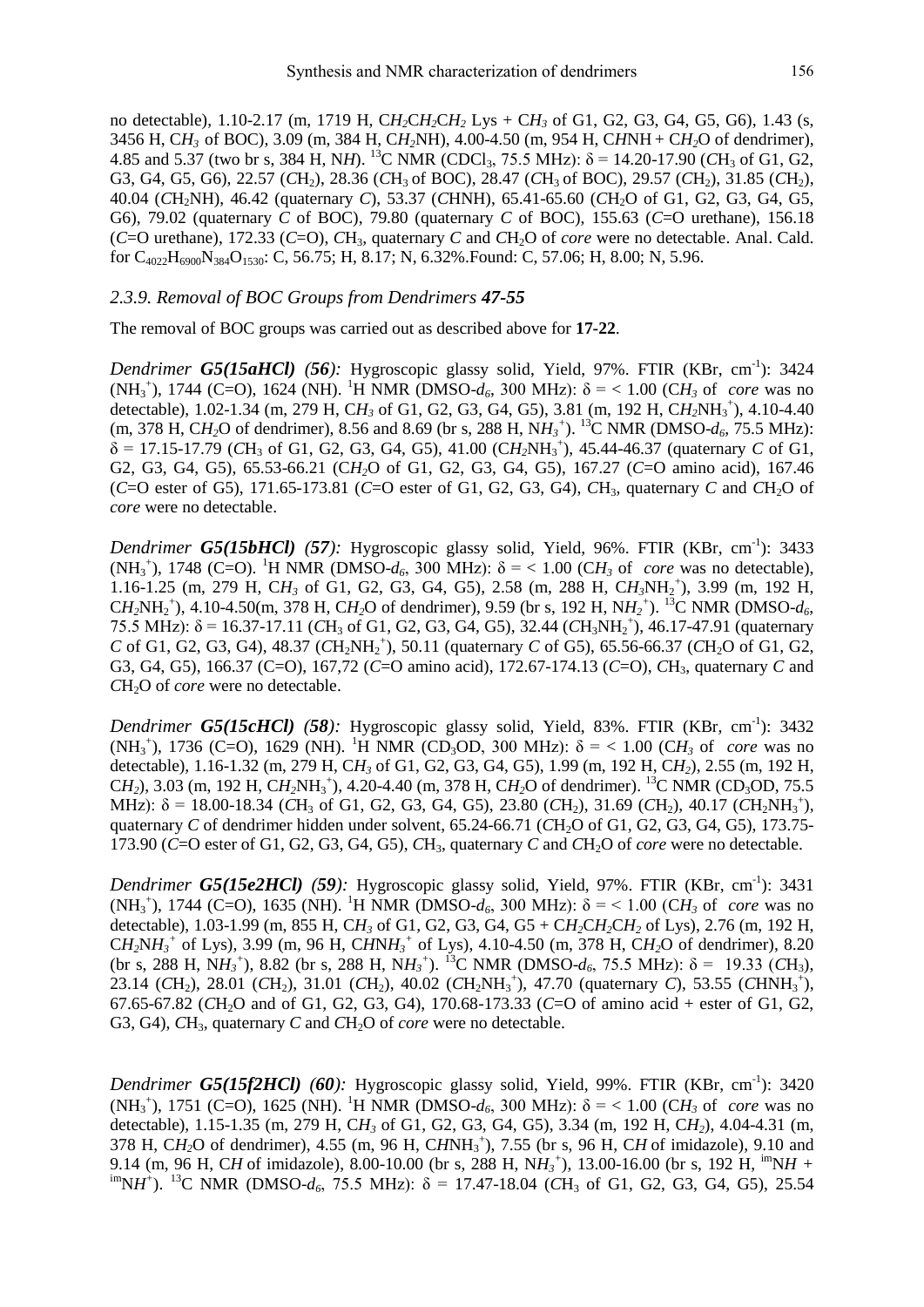(CH<sub>2</sub>), 45.45-46.02 (quaternary *C* of G1, G2, G3, G4, G5), 51.48 (CHNH<sub>3</sub><sup>+</sup>), 66.61-66.80 (CH<sub>2</sub>O of G1, G2, G3, G4, G5), 118.49 (*C*H of imidazole), 127.21 (quaternary *C* of imidazole), 134.56 (*C*H of imidazole), 167.97 (*C*=O amino acid), 168.08 (*C*=O ester of G5), 168.13-173.88 (*C*=O ester of G1, G2, G3, G4), CH<sub>3</sub>, quaternary *C* and CH<sub>2</sub>O of *core* were no detectable.

*Dendrimer G5[15e2HCl(50)15f2HCl(46)] (61)*: Hygroscopic glassy solid, Yield, 97%. FTIR (KBr, cm<sup>-1</sup>): 3424 (NH<sub>3</sub><sup>+</sup>), 1747 (C=O ester), 1623 (NH). <sup>1</sup>H NMR (DMSO- $d_6$ , 300 MHz):  $\delta$  = < 1.00 (CH<sub>3</sub> of *core* was no detectable), 1.00-1.99 [m, 279 H (CH<sub>3</sub> of G1, G2, G3, G4, G5) + 300 H (C*H2*C*H2*C*H<sup>2</sup>* Lys)], 2.76 (m, 100 H, C*H2*NH<sup>3</sup> <sup>+</sup>Lys), 3.34 (m, 92 H, C*H<sup>2</sup>* His), 3.99 (m, 50 H, C*H*NH<sup>3</sup> + Lys), 4.10-4.41 (m, 378 H, C*H2*O of dendrimer), 4.56 (m, 46 H, C*H*NH<sup>3</sup> <sup>+</sup> His), 7.56 (br s, 46 H, C*H* of imidazole), 8.22 (br s, 150 H, "N $H_3$ <sup>+</sup> Lys), 8.81 (br s, 288 H, "N $H_3$ <sup>+</sup> His), 9.11 (m, 46 H, CH of imidazole), 12.00-16.00 (br s, 92 H,  $\lim_{M}$  +  $\lim_{M}$  +  $\lim_{M}$ ). <sup>13</sup>C NMR (DMSO- $d_6$ , 75.5 MHz):  $\delta$  = 17.39-18.11 (*C*H<sup>3</sup> of G1, G2, G3, G4, G5), 21.78 (*C*H2), 25.58 (*C*H2), 26.71 (*C*H2), 29.74 (*C*H2), 38.67  $(CH_2NH_3^+$  Lys), 45.51-46.77 (quaternary *C* of G1, G2, G3, G4, G5), 51.53 ( $CHNH_3^+$  Lys or  $CHNH_3^+$ His ), 52.19 (*C*HNH<sup>3</sup> <sup>+</sup> Lys or *C*HNH<sup>3</sup> <sup>+</sup> His ), 65.53-66.86 (*C*H2O of G1, G2, G3, G4, G5), 118.54 (*C*H of imidazole), 127.21 and 127.27 (quaternary *C* of imidazole),, 134.61 (*C*H of imidazole), 168.22 (*C*=O amino acid), 169.48 (*C*=O amino acid), 169.52 (*C*=O ester of G5), 172.09-172.48 (*C*=O ester of G1, G2, G3, G4), CH<sub>3</sub>, quaternary C and CH<sub>2</sub>O of *core* were no detectable.

*Dendrimer G6(15aHCl) (62):* Hygroscopic glassy solid, Yield, 87%. FTIR (KBr, cm<sup>-1</sup>): 3422 (NH<sub>3</sub><sup>+</sup>), 1747 (C=O), 1625 (NH). <sup>1</sup>H NMR (DMSO- $d_6$ , 300 MHz): δ = < 1.00 (CH<sub>3</sub> of *core* was no detectable), 1.05-1.23 (m, 567 H, CH<sub>3</sub> of G1, G2, G3, G4, G5, G6), 3.81 (m, 384 H, CH<sub>2</sub>NH<sub>3</sub><sup>+</sup>), 4.10-4.40 (m, 762 H, CH<sub>2</sub>O of dendrimer), 8.64 (m, 576 H, NH<sub>3</sub><sup>+</sup>). <sup>13</sup>C NMR (DMSO- $d_6$ , 75.5 MHz): δ = 17.31-17.69 (CH<sub>3</sub> of G1, G2, G3, G4, G5, G6), 40.96 and 41.16 (CH<sub>2</sub>NH<sub>3</sub><sup>+</sup>), 46.29-48.50 (quaternary *C* of G1, G2, G3, G4, G5, G6), 65.51-66.42 (*C*H2O of G1, G2, G3, G4, G5, G6), 167.48 (*C*=O amino acid), 167.54 (*C*=O ester of G6), 171.85 (*C*=O ester of G5), 174.15 (*C*=O ester), *C*H3, quaternary *C* and *CH*<sub>2</sub>O of *core* were no detectable.

*Dendrimer G6(15cHCl) (63):* Hygroscopic glassy solid, Yield, 81%. FTIR (KBr, cm<sup>-1</sup>): 3413 (NH<sub>3</sub><sup>+</sup>), 1733 (C=O), 1630 (NH). <sup>1</sup>H NMR (CD<sub>3</sub>OD, 300 MHz):  $\delta$  = < 1.00 (CH<sub>3</sub> of *core* was no detectable), 1.16-1.32 (m, 567 H, C*H<sup>3</sup>* of G1, G2, G3, G4, G5, G6), 1.99 (m, 384 H, C*H2*), 2.55 (m, 384 H, C*H2*), 3.03 (m, 384 H, C*H2*NH<sup>3</sup> + ), 4.20-4.40 (m, 762 H, C*H2*O of dendrimer). <sup>13</sup>C NMR  $(CD_3OD, 75.5 MHz)$ :  $\delta = 18.00 - 18.34$   $(CH_3$  of G1, G2, G3, G4, G5, G6), 23.80  $(CH_2)$ , 31.69  $(CH_2)$ , 40.17 ( $CH_2NH_3^+$ ), quaternary *C* of dendrimer hidden under solvent, 65.24-66.71 ( $CH_2O$  of G1, G2, G3, G4, G5), 173.75-173.90 (*C*=O ester of G1, G2, G3, G4, G5), *C*H3, quaternary *C* and *C*H2O of *core* were no detectable.

*Dendrimer G6(15e2HCl)* (64): Very hygroscopic white solid, Yield, 88%. FTIR (KBr, cm<sup>-1</sup>): 3434 (NH<sub>3</sub><sup>+</sup>), 1747 (C=O ester). <sup>1</sup>H NMR (DMSO- $d_6$ , 300 MHz):  $\delta$  = < 1.00 (CH<sub>3</sub> of *core* was no detectable), 1.03-1.99 (m, 1719 H, C*H2*C*H2*C*H<sup>2</sup>* Lys + C*H<sup>3</sup>* of G1, G2, G3, G4, G5, G6), 2.76 (m, 384 H, C*H2*NH<sup>3</sup> + ), 3.99 (m, 192 H, C*H*NH<sup>3</sup> + ), 4.33 (m, 762 H, C*H2*O of dendrimer), 8.20 (br s, 576 H,  $NH_3$ <sup>+</sup>), 8.82 (br s, 576 H,  $NH_3$ <sup>+</sup>). <sup>13</sup>C NMR (DMSO- $d_6$ , 75.5 MHz):  $\delta$  = 19.33 (*C*H<sub>3</sub>), 23.14 (*C*H<sub>2</sub>), 28.01 (CH<sub>2</sub>), 31.02 (CH<sub>2</sub>), 40.02 (CH<sub>2</sub>NH<sub>3</sub><sup>+</sup>), 47.70 (quaternary *C*), 53.55 (CHNH<sub>3</sub><sup>+</sup>), 67.74-67.82 (*C*H2O of G1, G2, G3, G4, G5, G6), 170.68-173.33 (*C*=O), *C*H3, quaternary *C* and *C*H2O of *core* were no detectable.

#### *2.4. Biological Assay*

#### *2.4.1. pDNA and siRNA Dendrimers Adhesion Assay*

*p*DNA or *si*RNA (2 μL of a 20 μM buffer solution consisting of 100 mM potassium acetate (K<sup>+</sup>AcO), 30 mM 4,2-hydroxyethyl-1-piperazinyl ethanesulfonate (HEPES-KOH) and 2 mM magnesium acetate ( $Mg^+AcO$ ) at pH 7.4) was treated with dendrimer hydrochloride solutions (200 μg/ml in H2O mQ) to obtain N/P ratios of 20, 40, 60, 80 (*p*DNA) and 2.5, 5.0, 10 (*si*RNA). After 30 minutes, necessary to allow complexation, the samples are diluted with sterile and bidistilled water to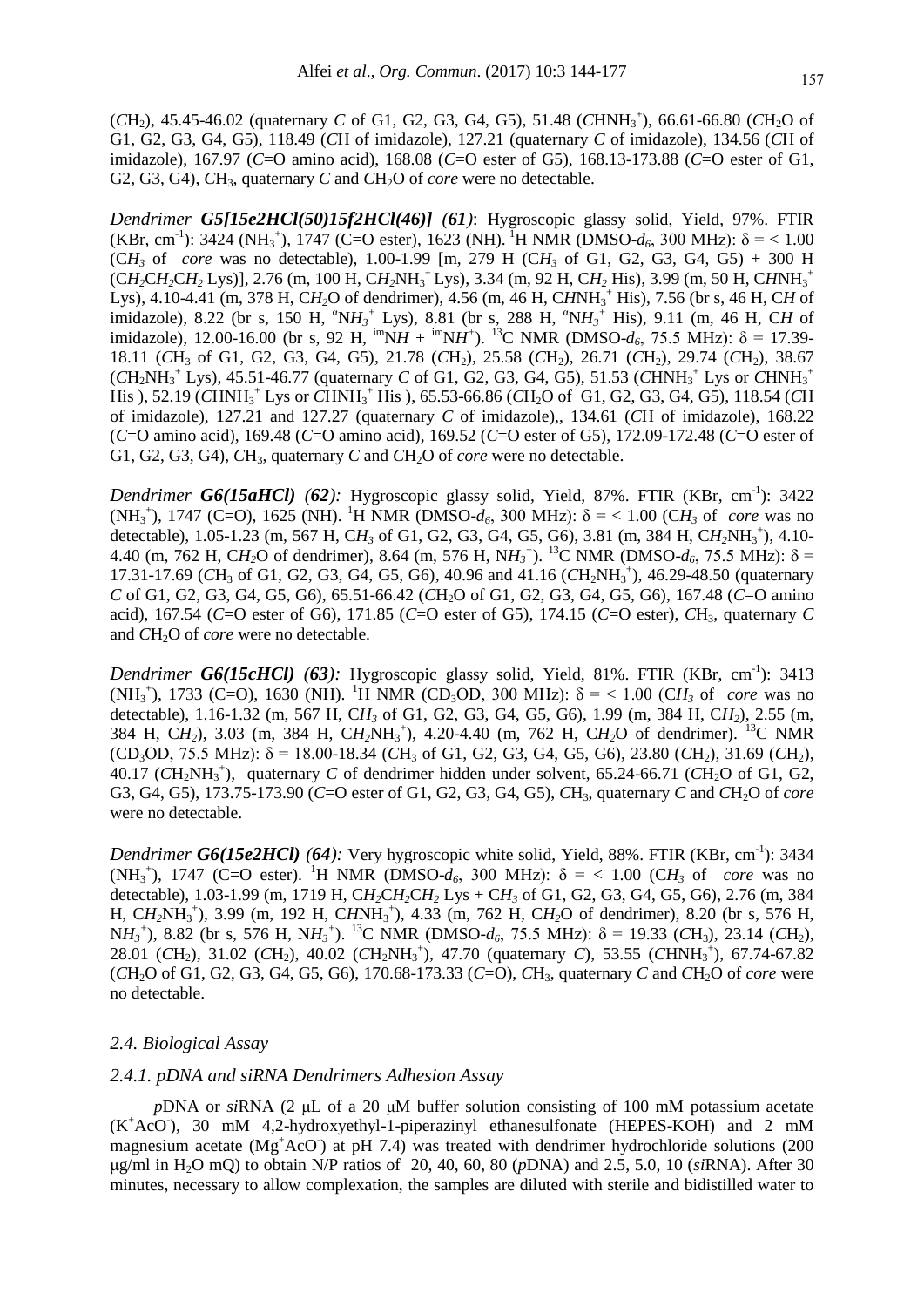15 μL of total volume and loaded into agarose gel wells (4% solution in TBE buffer in the presence of ethidium bromide). The electrophoretic run is carried out at room temperature for 30 minutes at 90V.

#### *2.4.2. Citotoxicity Assay*

KMS-12-BM, LP1, CHO or HeLa cells were increased in DMEM enriched with FBS (10%), non-essential amino acids (1%) and antibiotics (1%, penicillin and streptomycin) and maintained in atmosphere containing 5%  $CO<sub>2</sub>$  at 37 °C.

The cells were sown at the density of 2 x 104 cells per well in a 24-well plate and in 4-wells slides in 500 μL of medium and incubated at 37 ° C for 72 h. For each dendrimer were prepared complex with  $N/P = 20$  ratio at increasing concentrations of *pDNA* and  $N/P = 10$  ratio at increasing concentrations of *si*RNA (250 ng, 500 ng, 1 μg) diluted to 500 μL both with complete medium and with serum free medium. The complexes were added to the cells in replicates of two and incubated at  $37 \text{ °C}$ .

For serum free samples, after 4 hours the medium was replaced by the full one and incubated cells for 24 or 48 h at 37 °C. Then the cells were detached from the plate by trypsin treatment and incubated with annexine and propidium iodide (Hela cells/*si*RNA) or 7-ammino-actinomicina D (7- AAD) (other cells/*p*DNA) and cytotoxicity was evaluated by cytofluorometry.

#### *2.4.3. Transfection Experiments with Dendrimers*

HeLa cells were increased in DMEM enriched with FBS (10%), non-essential amino acids (1%) and antibiotics (1%, penicillin and streptomycin) and maintained in atmosphere containing 5%  $CO<sub>2</sub>$  at  $37 \degree$  C.

The cells were sown at the density of  $2 \times 10^4$  cells per well in a 24-well plate and in 4-wells slides in 500 μL of medium and incubated at 37 ° C for 72 h. For each dendrimer were prepared complexes in ratio N/P = 10 at increasing concentrations of *si*RNA (250 ng, 500 ng, 1 μg) diluted to 500 μL both with complete medium and with serum free medium. The complexes were added to the cells in replicates of two and incubated at 37 °C. For serum free samples, after 4 hours the medium was replaced by the full one and cells incubated for 24 or 48 h at 37 °C. The transfection was then evaluated by microscopic and cytofluorometric analysis. Microscopically analyzed cells were fixed with 4% formaldehyde, permeabilized with 0.1% triton and incubated with DAPI. Cytofluorometric analyzed cells were detached from the plate by trypsin treatment and incubated with annexine and propidium iodide.

# **3. Results and Discussion**

#### *3.1. Chemistry*

The goal of this work was setting up synthetic protocols for the obtainment of dendrimeric vectors for gene delivery endowed with hydrolyzable inner matrix of the ester type and basic outer periphery whose buffer capacity could be tuned by changing the type of basic residues. The ester matrix should have ensured low cytotoxicity levels of the prepared materials while a variety of basic residues with different pKa should have helped in selecting the polyplex more suitable to bind genetic material, to enter the cells and to escape from the endosomal acidic compartments thus resisting lysosomal degradation.

As monomer of  $AB_2$  type to build the hydrolyzable dendrimeric architecture we chose the 2,2*bis*(hydroxymethyl)propanoic acid (*bis*-HMPA), a known building block used to prepare an ample variety of dendrimeric scaffolds<sup>37</sup> and we adopted the synthetic strategy known as double-stage convergent approach<sup>37,40</sup> as previously described in another our paper accepted for publication on Macromolecular Research and currently in print. This strategy required the synthesis of a fourth generation acetonide-protected dendron starting from *bis*-HMPA, its reaction with a *tris-*hydroxyl *core* molecule and final removal of the acetonide protection to obtain the fourth generation dendrimer having 48 peripheral hydroxyl groups (**G4OH**, **10**).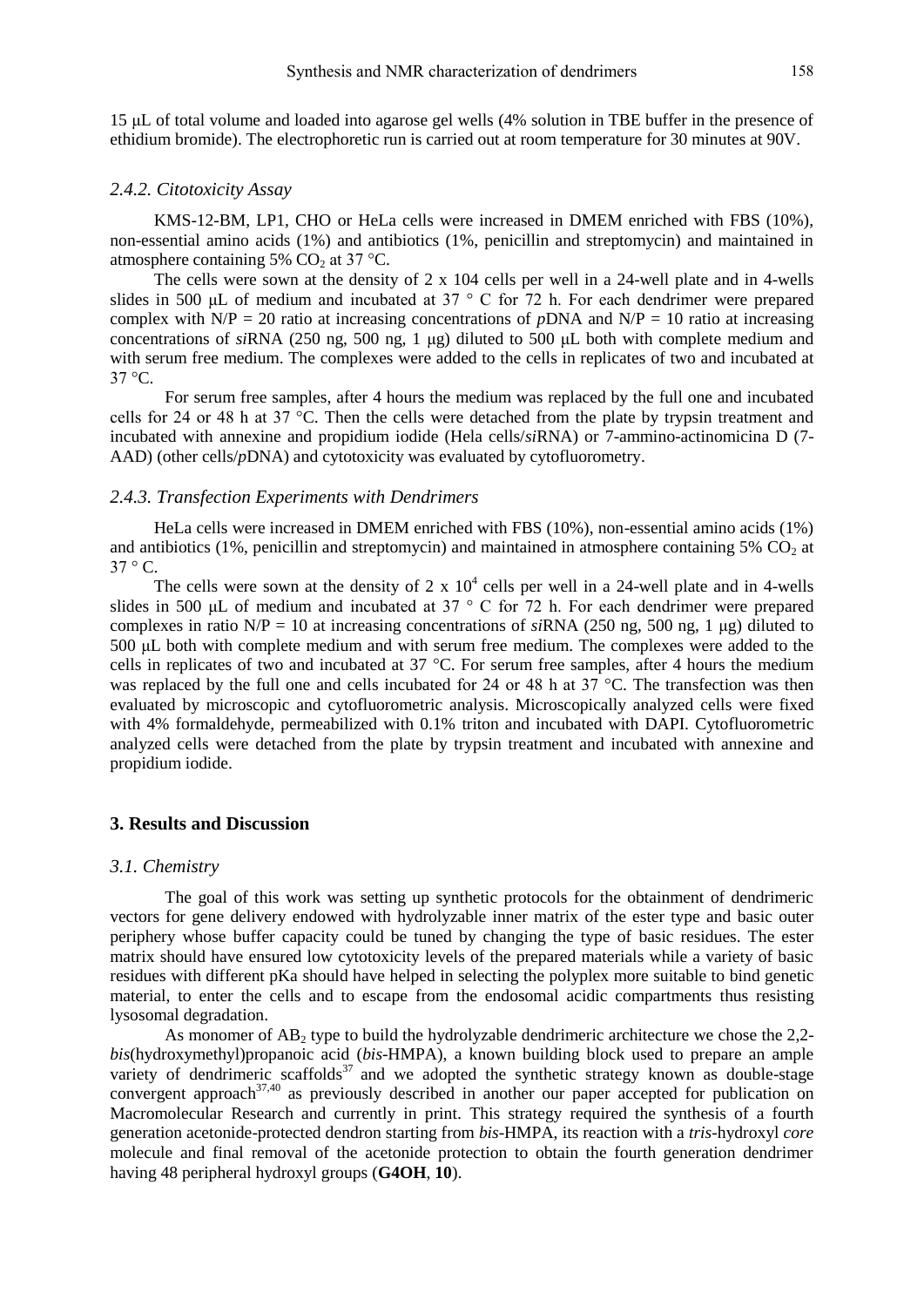The dendron growth was easily monitored through FTIR and NMR spectroscopy that allowed us to verify the absence of defective intermediates dendrons, minimizing the risk of structural imperfections of the final dendrimer. Careful column chromatography was a necessary step for purifying the completely protected forms of dendrons and dendrimer from secondary products such as anhydrides and *N*-acylureic derivatives caused by side reactions of the DCC-activated acid reagents.

Figure 1 shows the fourth generation dendron **7**, its precursors, and *core* molecule **8** used to prepare the polyester scaffold. Dendrons (D) and dendrimers (G) have been associated with both an identification number and a code made by a letter (D or G), indicating the molecule type, followed by a number to specify the generation and finally, within parenthesis, an identifier of the protected functional part (A for acetonide and Bn for benzyl).



**Figure 1.** Structures of dendrons **1-7** and *core* molecule **8** used to prepare dendrimer **G4(OH) (10)**

Dendron  $7^{40}$  was used to synthesize the new acetonide dendrimer  $G4(A)$  (9) by reaction with 2,2-*bis*(hydroxymethyl)propan-3-ol (**8**) as the *core* molecule ( <sup>1</sup>H and <sup>13</sup>C NMR spectra of **9** are available in Supporting Information, Figure S1, 2, pages 6, 7), the successive removal of the acetal protection with acid resin Dowex 50 WX2-200 afforded **G4(OH)** (**10**) having 48 hydroxyl groups at the periphery susceptible of further functionalization (Scheme 1). We remember that attempts to bind **7** to other *core* molecules such as 2,2-*bis*(hydroxymethyl)-1,3-propanediol (pentaerythrytol, **11**) to obtain a four-dendron dendrimer failed for steric buttressing, presumably.

The reaction of the carboxylic function of **7** with DCC brought only to the isolation of the side products which in this case were significant quantities of anhydride **12** (60%) and *N*-acylureic adduct **13** (20%) both derived from DCC-activated **7**. The reaction of **7** with 2-{[3-hydroxy-2,2 bis(hydroxymethyl)propoxy]methyl}-2-(hydroxymethyl)propane-1,3-diol (dipentaerythrytol, **14**) having less buttressed OH groups was successful but the low yields recorded (16%) and the lack of reactivity of the hydroxyl-free dendrimer towards esterification in preliminary test reactions made us not to consider the molecule further.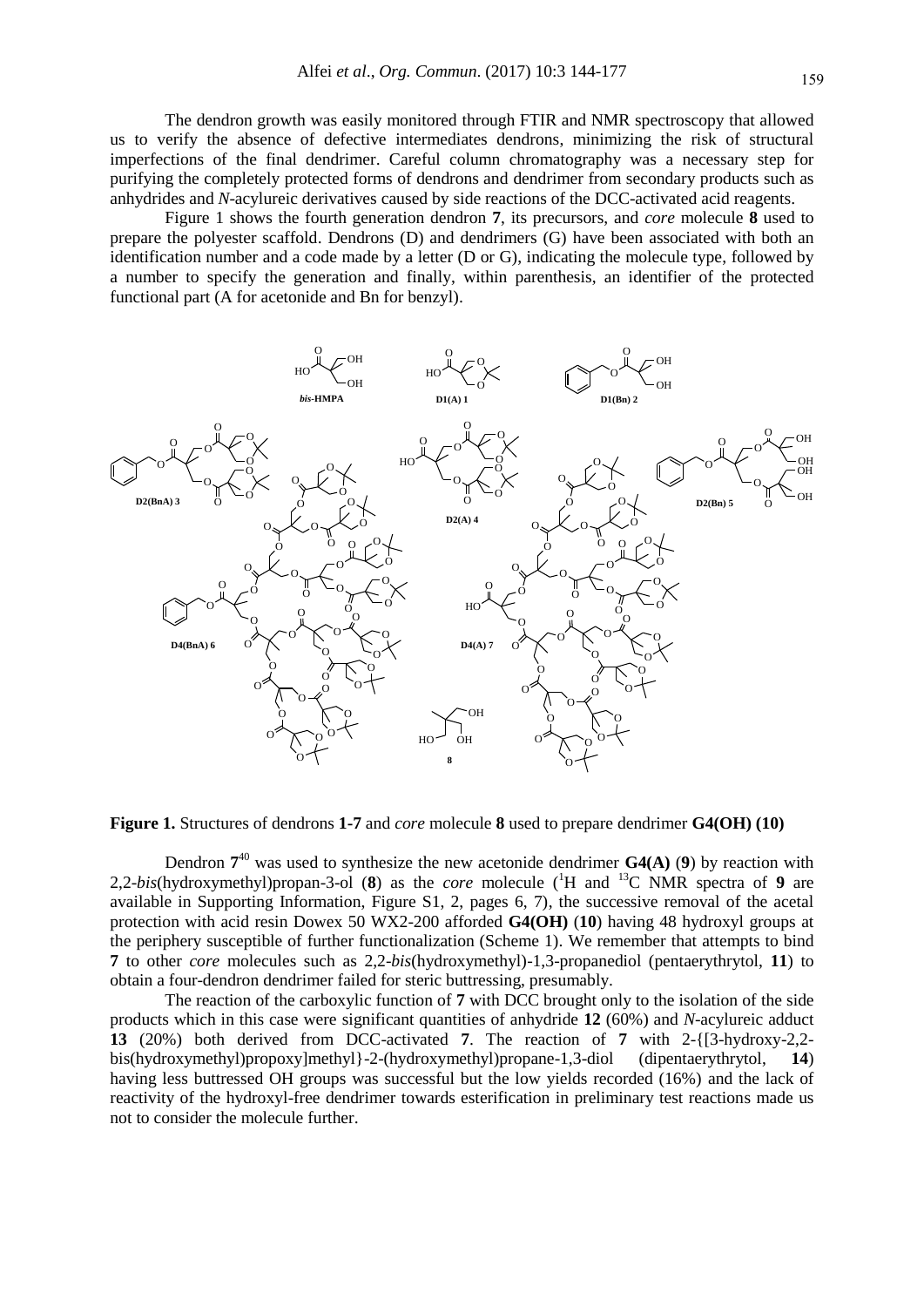

**Scheme 1**. Synthesis of dendrimer **G4(OH) (10)**

Figure 2 shows *core* molecules **11** and **14**, anhydride **12** and adduct **13**.



**Figure 2.** Structures of *core* molecules **11** and **14**, anhydride **12** and adducts **13**

Dendrimer 10 was soluble in DMF, DMSO,  $H_2O$  and insoluble in organic solvents. The <sup>1</sup>H NMR spectrum of **10** was very diagnostic of the dendrimeric structure (Supporting Information, Figure S3, page 8) and was characterized by the broad singlet of 48 OH at 4.44 ppm, by the multiplets of CH<sup>2</sup> of first, second, third generation and of the *core* in the interval 3.92-4.18 ppm and by the multiplet corresponding to 96 protons of methylene groups in  $CH<sub>2</sub>OH$  at 3.43 ppm.

The signals of decreasing intensities corresponding to the CH<sub>3</sub> of *bis*-HMPA in the fourth generation and to the CH<sub>3</sub> of the *core* were also visible at 1.01, 1.16, 1.18, 1.21 and 0.80 ppm.

The structure of  $10$  was further confirmed by  $^{13}$ C NMR spectrum (Supporting Information, Figure S4, page 9) where the signals relative to C=O of esters of the fourth, third, second and first generation were observed at 175.02, 172.80, 172.44, and 172.38 ppm respectively.

The signals of inner  $CH<sub>2</sub>O$  residues of the three generations were found between 65.39 and 66.30 ppm while those of peripheral  $CH<sub>2</sub>OH$  at 64.64 ppm.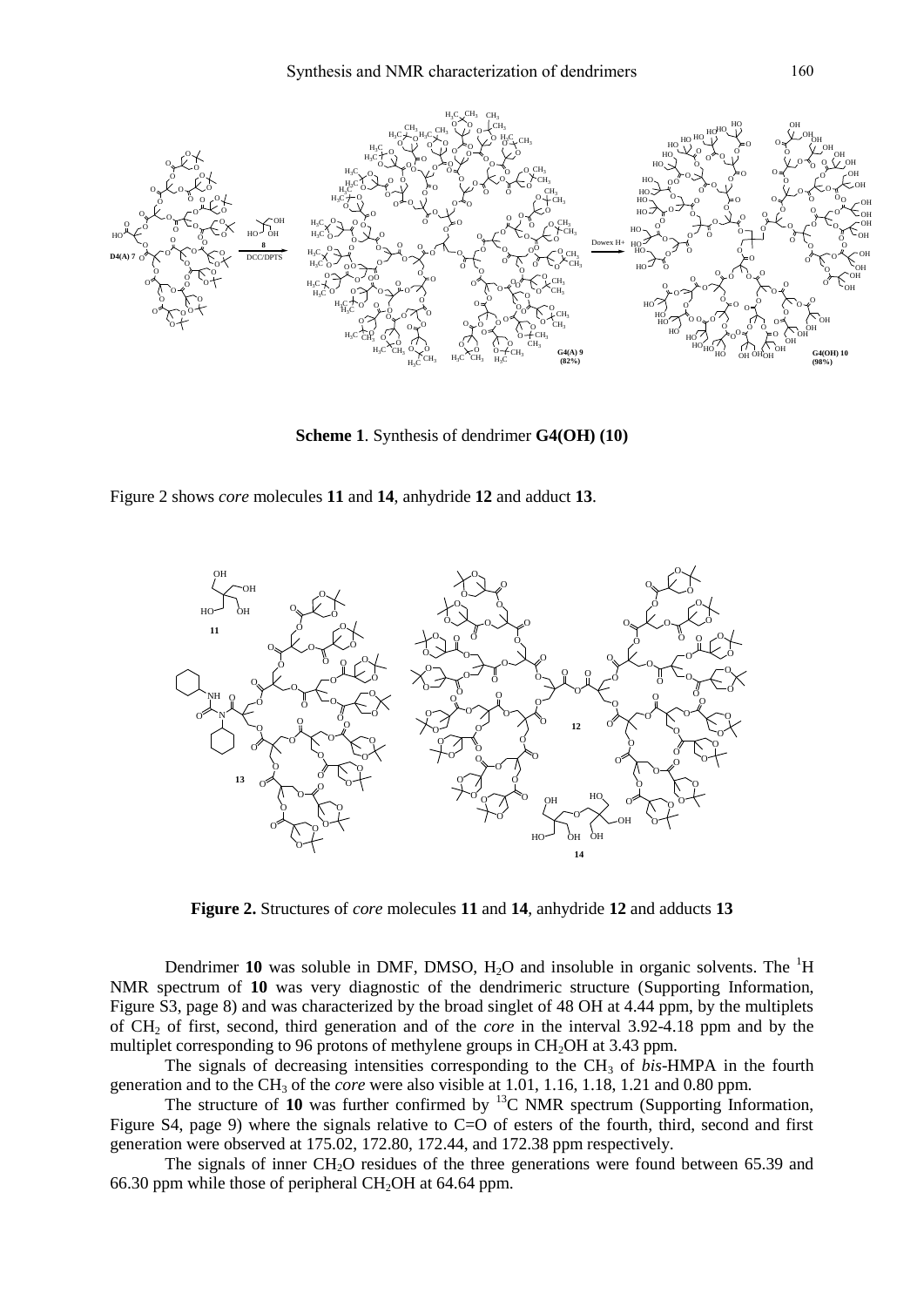The signals for the quaternary carbons were visible at 51.22 ppm (fourth generation) and between 47.10 and 47.30 ppm (first, second and third generation). Methyl groups of all the generations and of the *core* were observed at 17.68, 18.12, 17.88, 17.85 and 17.37 ppm.

To functionalize the surface of **10** with residues endowed with different basic properties and structures we chose amino acids **15a-f**.

Their structural features are: different methylene sequence between amino and carbonyl groups, presence or absence of a methyl group on nitrogen atoms, presence or absence of a second protonable function atom in side chain.

Figure 3 shows the structures of the free amino acids **15a-f** and protected amino acids **16a-f**.



**Figure 3**. Free and protected amino acids used to functionalize dendrimer **10**

The synthetic protocol to obtain dendrimers from amino acids **15a-f** was based on the following three steps: BOC-protection of amino acids, esterification of the dendrimer **10** with BOCprotected amino acids through carbodiimide activation and final removal of the BOC-group to afford dendrimer in the form of hydrochlorides.

Amino acids **15a-f** were converted into their *N*-BOC-derivatives **16a-f** (Figure 3) following standard procedures. Their structure were confirmed by  ${}^{1}H$  and  ${}^{13}C$  NMR spectroscopy. Chemical and analytical data are available in Supporting Information (pages 3-5).

It is interesting to note the occurrence of rotamers due to restricted rotation of the urethane bond<sup>45</sup> in the case of **16a**, **16b**, **16c** and **16e**, particularly evident in **16b** (Supporting Information, Figures S5 and S6, pages 10, 11).

In addition, the NMR analysis allowed us to ascertain the presence of regioisomers where BOC group was found both on τ-nitrogen and on π-nitrogen of **16f**. 46

The grafting of **16a-f** onto **10** was carried out through esterification of the hydroxyl groups of **10** promoted by *N*-ethyl-*N*-(3-*N,N*-dimethylamino)propyl carbodiimide (EDC) in the presence of 4- (dimethylamino)pyridine (DMAP) (Scheme 2). The use of EDC required only a final extractive workup after hydrolysis to obtain analytically pure products being the ureic by-product and acylureic adduct derived from EDC easily removable by acid washings.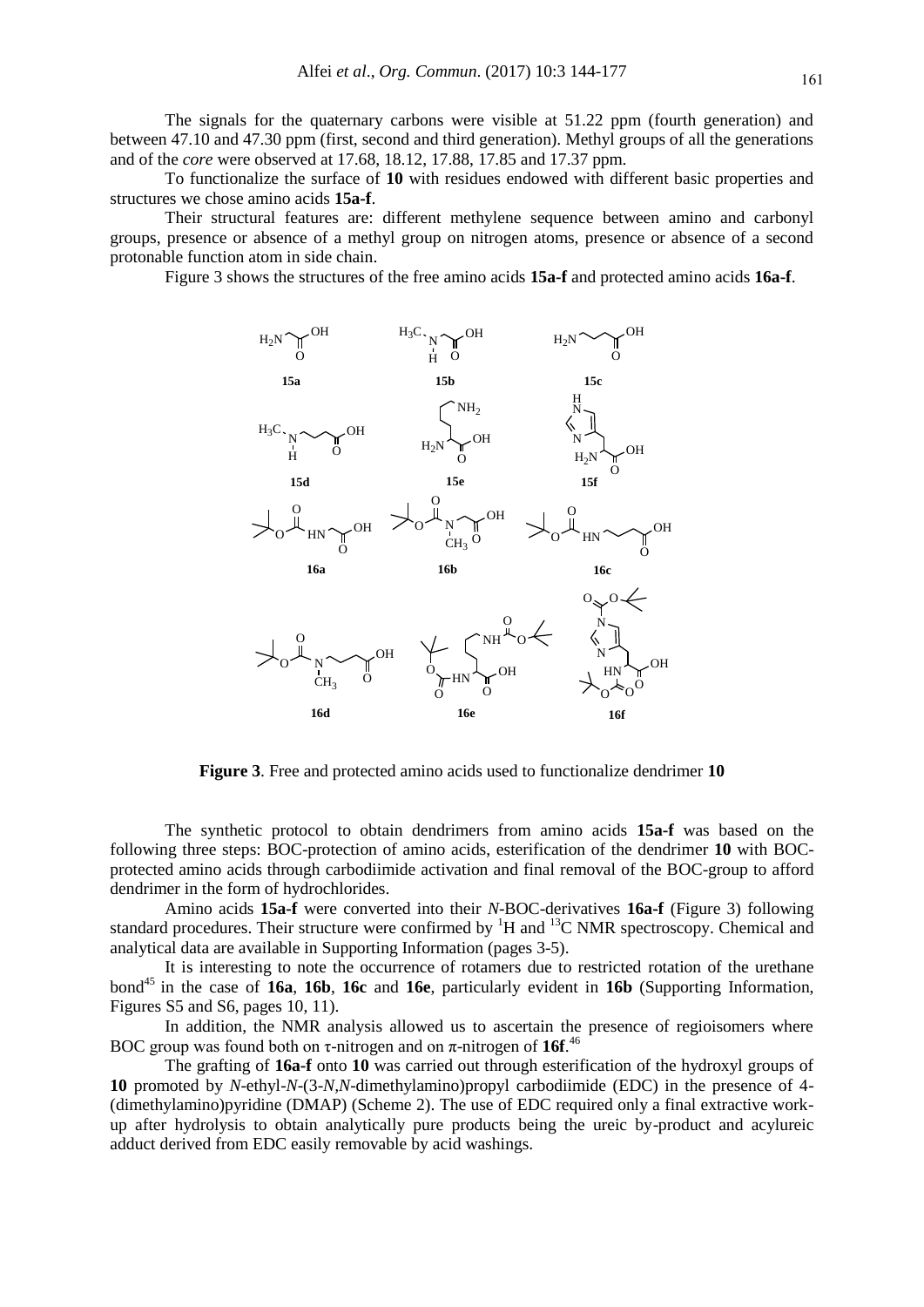

**Scheme 2.** Synthesis of G4 BOC-protected dendrimers **17-22**

Dendrimers **17-22** were glassy solids, oils, or viscous resins soluble in almost all organic solvents except for pentane, hexane, cyclohexane, petroleum ether and diethyl ether. Their FTIR spectra were characterized by two strong bands near  $1700 \text{ cm}^{-1}$  and  $1750 \text{ cm}^{-1}$  indicating the presence of *tert*-butoxycarbonyl groups and the ester groups respectively. The successive removal of BOC groups was performed with anhydrous HCl produced by reacting acetyl chloride with ethanol, conditions that proved compatible with the ester matrix of the dendrimers (Scheme 3).



**Scheme 3.** Synthesis of G4 dendrimers **23-28**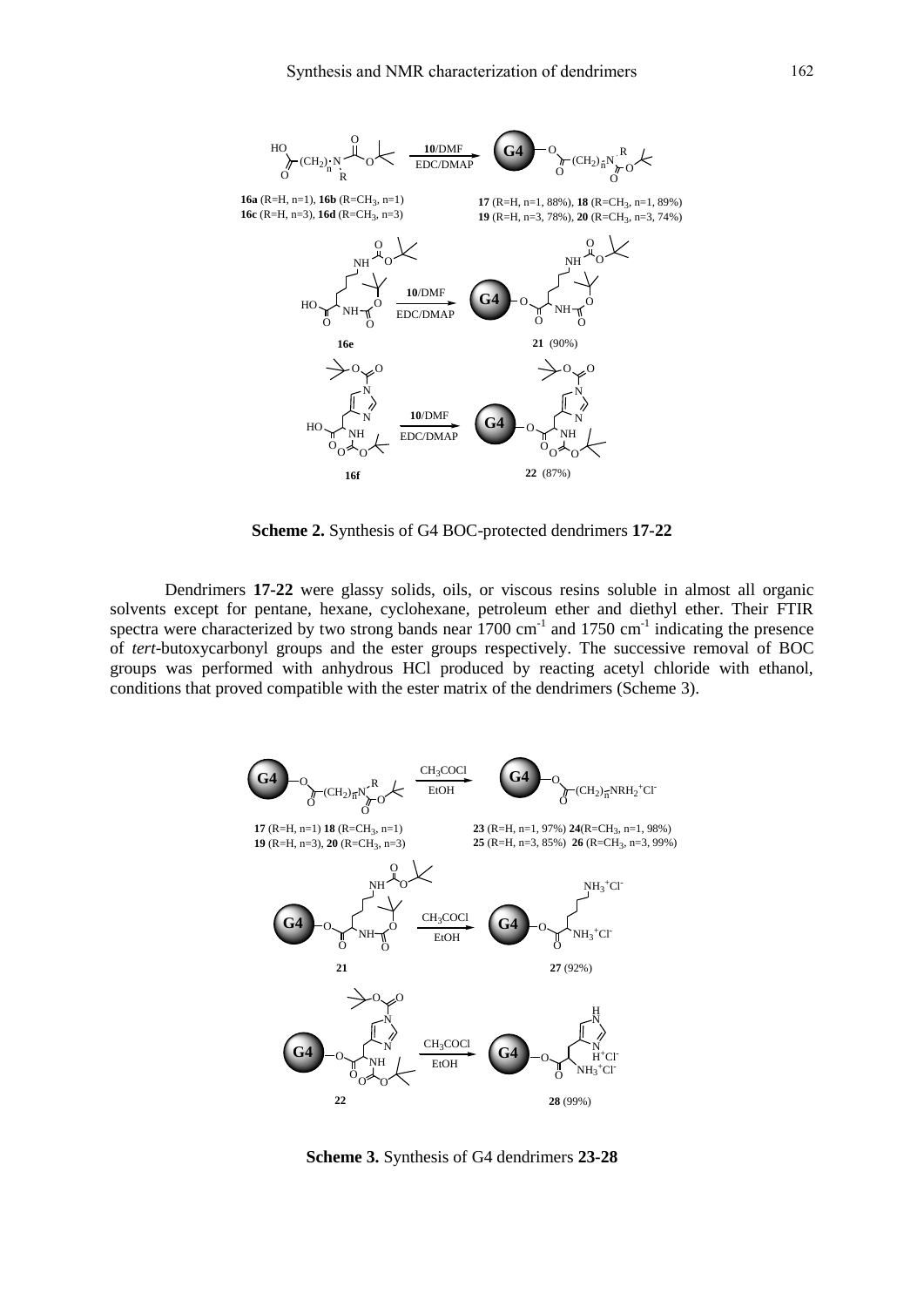<sup>1</sup>H NMR spectra and signals integration were very helpful in following the chemical modifications performed on dendrimers.

As an example the Figure S7 in Supporting Information (page 12) shows the typical changes of the <sup>1</sup>H NMR spectra when **10** was transformed into the BOC-protected dendrimer **17**, containing glycine residues and then into hydrochloride **23**.

The broad signal of the 48 hydroxyl groups at 4.24 ppm and the complex signal of the 96 protons of methylene of the CH2OH group at 3.48 ppm, typical of **10**, disappeared in the spectrum of **17** while a new signal at 3.87 ppm as a doublet corresponding to 96 protons of the CH<sub>2</sub>NH group of glycine and a new broad signal at 5.46 ppm corresponding to 48 protons of the NHBOC groups were quite evident.

This last signal disappeared in the spectrum of dendrimer **23** after the removal of the protective groups and the signal of  $NH_3^+$  groups corresponding to 144 protons popped up at 8.69 ppm. This pattern of changes was a common feature to all the series of dendrimers.

Since it is quite difficult to establish *a priori* which are the optimal dimensions of a vector to efficaciously bind genetic material, compact, protect and bring it to the nucleus, we included in our research the achievement of higher generations dendrimers.

To this end we considered the fourth generation dendrimer 10 as a "hypercore"<sup>2</sup> to which graft dendrons of the D1-type (**2**) and D2-type (**5**) (Figure 1) functionalized with amino acids.

The reaction of dendron **2** with *N*-BOC-amino acids **16a-f** afforded dendrons **29-34** (Scheme 4) which after debenzylation with H2, Pd/C 10% gave dendrons **35-40** as carboxylic acids (Scheme 5) to use in esterifications reaction of **10**.

The reactions of second generation dendron **5**, was instead limited to explore *N*-BOC-amino acids **16a**, **c** and **16e** achieving compounds **41-43** (Scheme 6) which after removal of benzyl group provided dendrons **44-46** (Scheme 7).



**Scheme 4**. Synthesis of BOC-protected dendrons **29-34** from **2**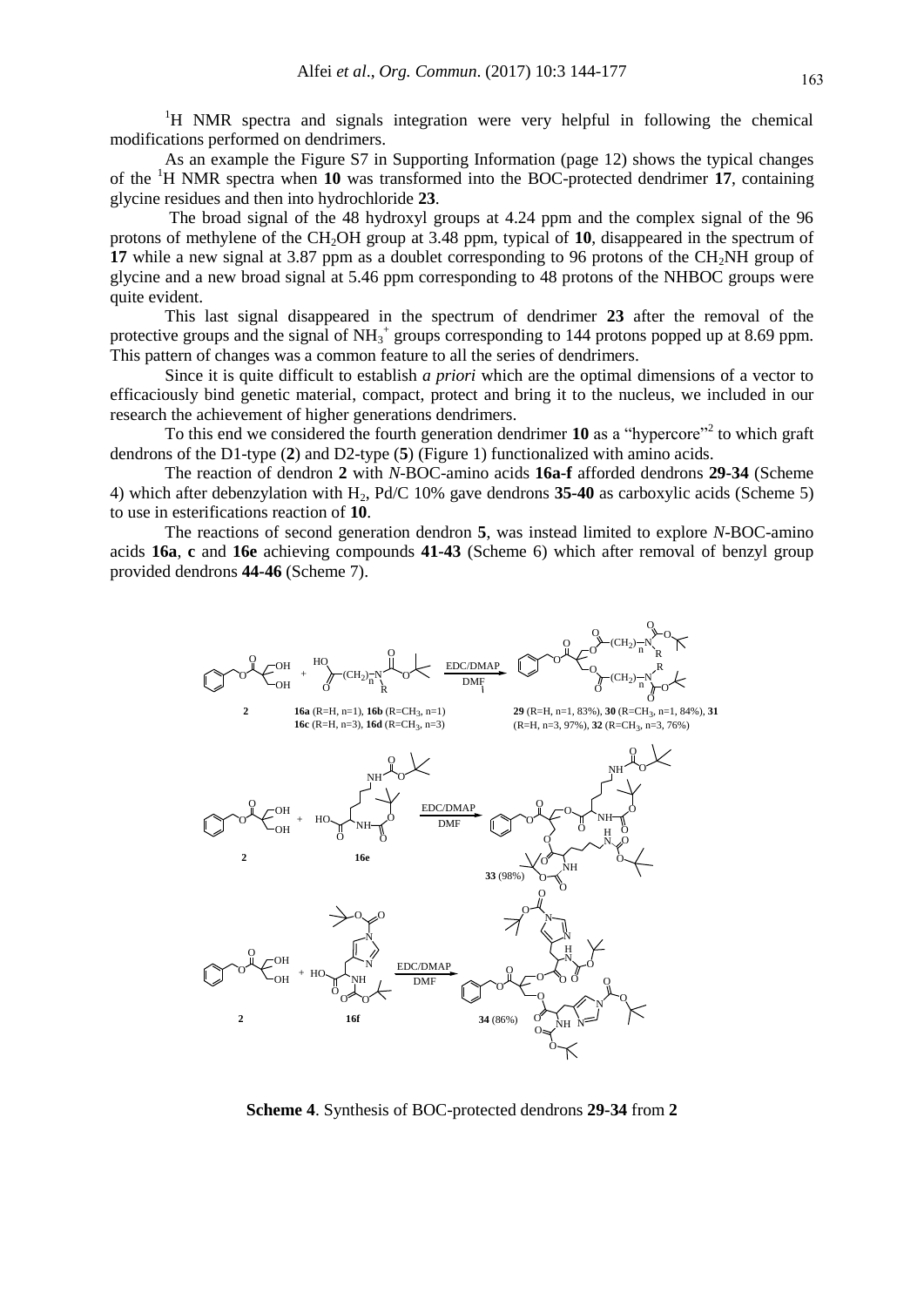

**Scheme 5**. Synthesis of debenzylated dendrons **35-40**

FTIR and NMR spectra confirmed the proposed structures and the assignment of signals was possible also for dendrons **34** and **40** even if difficult to interpret for the presence of regioisomers where Boc groups were found both on  $\tau$ -nitrogen and on  $\pi$ -nitrogen of imidazole ring.



**Scheme 6**. Synthesis of BOC-protected dendrons **41-43** from **5**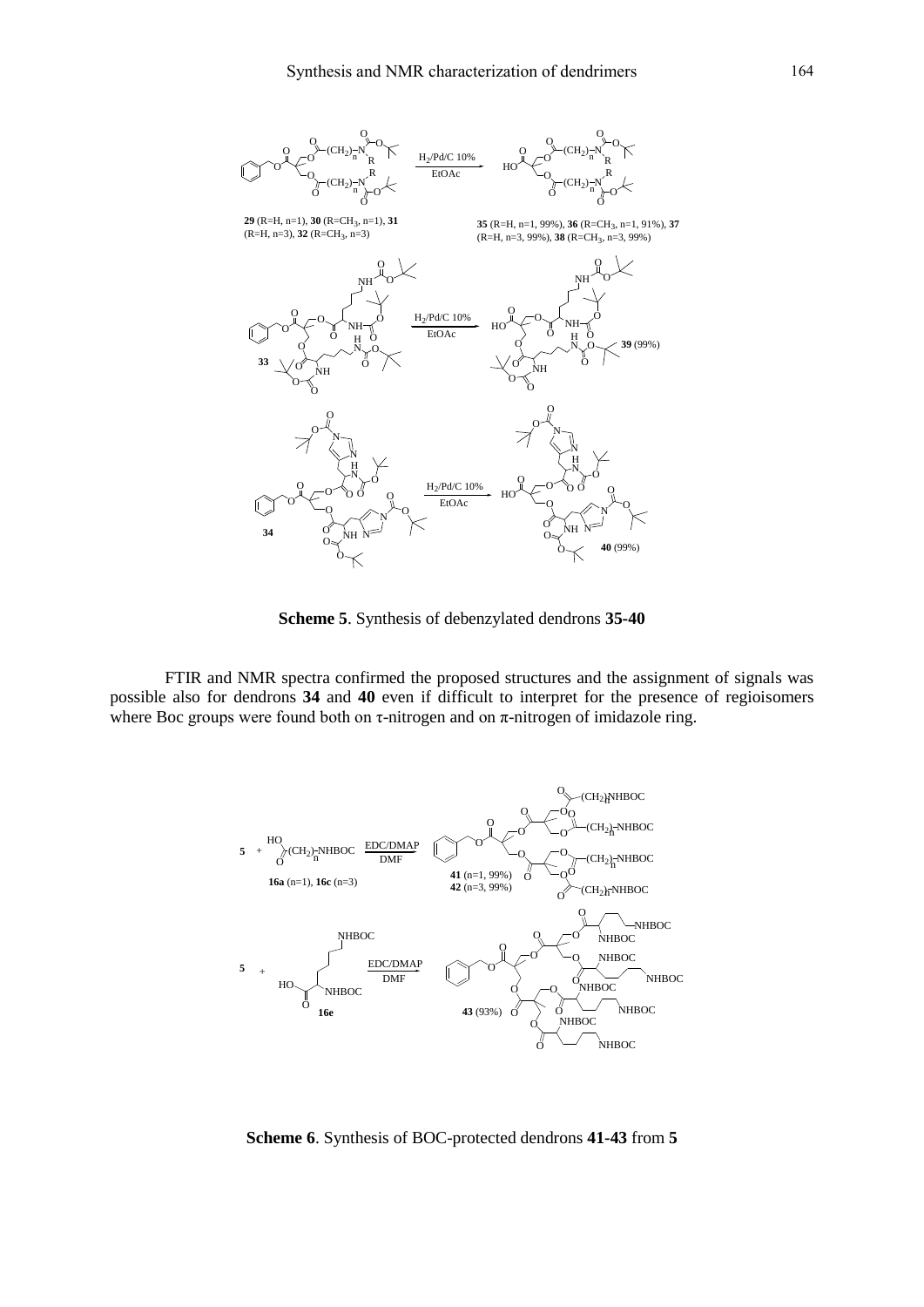

**Scheme 7.** Synthesis of debenzylated dendrons **44-46**

The BOC-protected dendrons **35-37**, **39** and **40** were then grafted successfully onto **10** to afford fifth generation dendrimers **47-51** while, unexpectedly, dendron **38** containing *N*-methyl GABA residues failed the grafting. It was also possible to synthesize the fifth generation *hetero*-dendrimer containing lysine and histidine residues by treating **10** with a 1:1 feed molar ratio mixture of dendrons **39** and **40** to give the protected dendrimer **52** (Scheme 8).



**Scheme 8.** Synthesis of G5 BOC-dendrimers **47-52**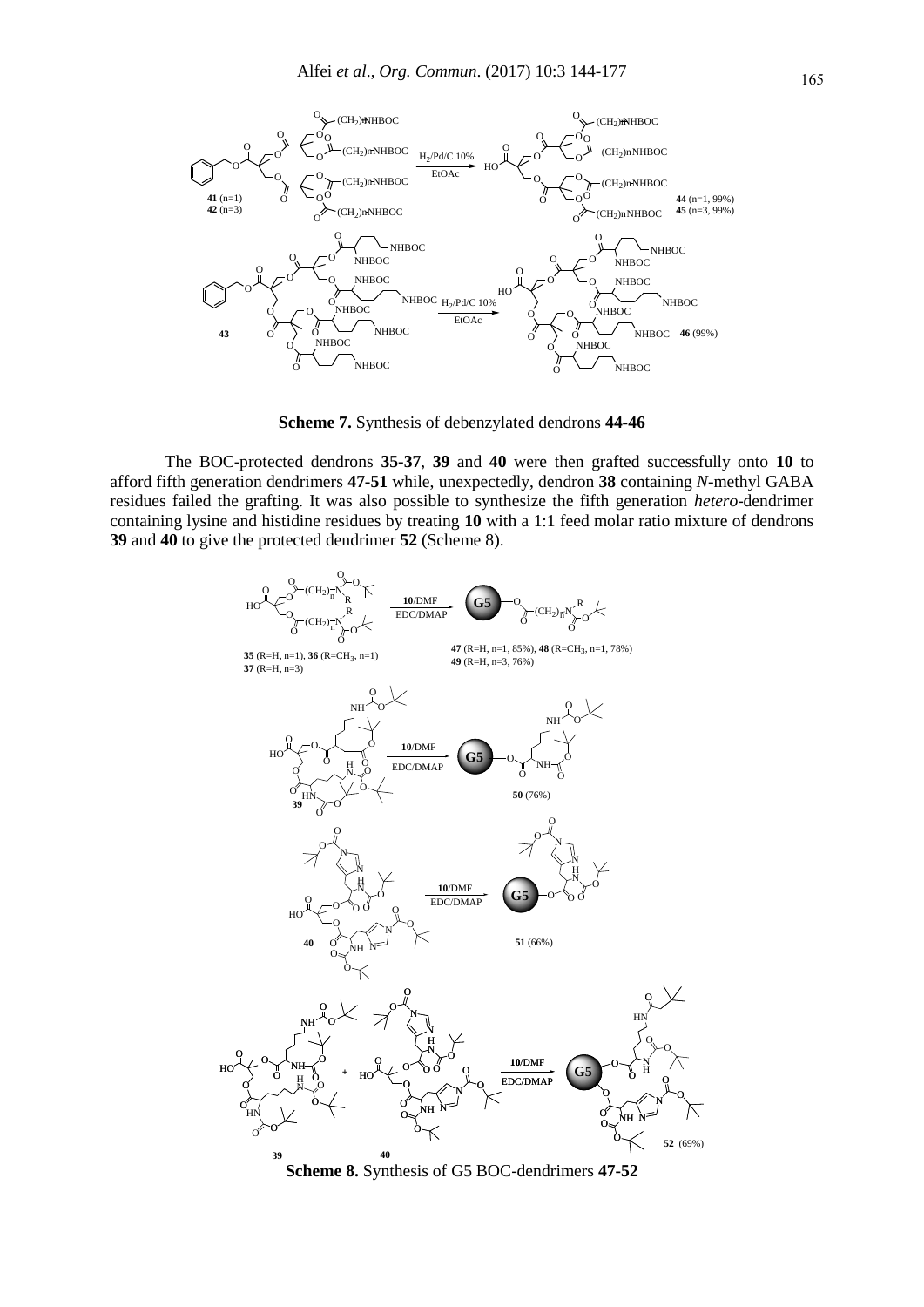The integration of the broad proton signal containing  $CH_2^{\circ}N$  group of lysine and  $CH_2^{\circ}N$  of histidine (2.9-3.20 ppm) with respect to the signal of the imidazolic C(5)H (7.19 ppm) allowed to establish that lysine/histidine ratio was 1.08 corresponding to 25 lysine and 23 histidine residues at the periphery of dendrimer respectively.

The BOC-protected dendrons **44-46** were analogously grafted to **10** to afford sixth generation dendrimers **53-55** (Scheme 9).



**Scheme 9**. Synthesis of G6 BOC-dendrimers **53-55**

The successive removal of BOC groups following the tested procedures described above afforded dendrimers of the fifth (**56-61**) and sixth generation (**62-64**) in the form of hydrochlorides (Schemes 10 and 11 respectively).

The NMR analysis based on integration of selected signals allowed to confirm the growth of **10** to fifth and sixth generation.

Figure S8 in Supporting Information (page 13) shows, as an example, the  ${}^{1}H$  NMR spectra of **10** (a), BOC-protected glycine G5 dendrimer **47** (b) and deprotected **56** in the form of hydrochloride (c). In the spectrum of **47** the broad signal of 48 hydroxyl groups at 4.24 ppm and the complex signal of 96 protons of methylene of the CH2OH group at 3.48 ppm, typical of **10**, disappeared while a new signal at 3.87 ppm corresponding to 192 protons of the  $CH<sub>2</sub>NH$  group of glycine and a new broad split signal between 5.10 and 5.60 ppm corresponding to 96 protons of the NHBOC groups appeared.

The removal of the protective groups caused the disappearance of protons of the NHBOC residues between 5.10 and 5.60 ppm and the appearance of 288 protons of  $NH_3^+$  groups between 8.40 and 8.90 ppm in the spectrum of **56**.

This variation pattern was quite similar for the series **48-55** and **57-64**.

Figure 4 shows simplified structures of all the prepared dendrimers in the form of hydrochlorides. The generally high tendency of these materials to absorb water precluded the obtainment of reliable microanalytical data such as Elemental Analysis.

Since the total number of synthetized compounds was quite high, in order to not overload the Supporting Information file, the <sup>1</sup>H and <sup>13</sup>C NMR spectra of dendrons **29**-**46** were not inserted and the spectra both of BOC-protected dendrimers and of the hydrochlorides of fourth, fifth and sixth generation were reported only for compounds containing glycine (**17**, **47**, **53**, **23**, **56**, **62**) (Figures S 9- 20 pages 14-25). While, since the appearance of the spectrum plot does not change with the change of generation, for the dendrimers containing the amino acids **b**-**f** were reported the spectra of the protected and deprotected forms only of one generation as example (Figures 21-24, pages 26-29; Figures 27-30, pages 32-35; Figures 35-38, pages 40-43; Figures 43-46, pages 48-51 and Figures 49- 56, pages 54-61). Regarding the remaining dendrimers, only the spectra of final hydrochlorides were reported. (Figures S25, 26, 31-34, 39-42, 47, 48, pages 30, 31, 36-39, 44-47 and 52, 53).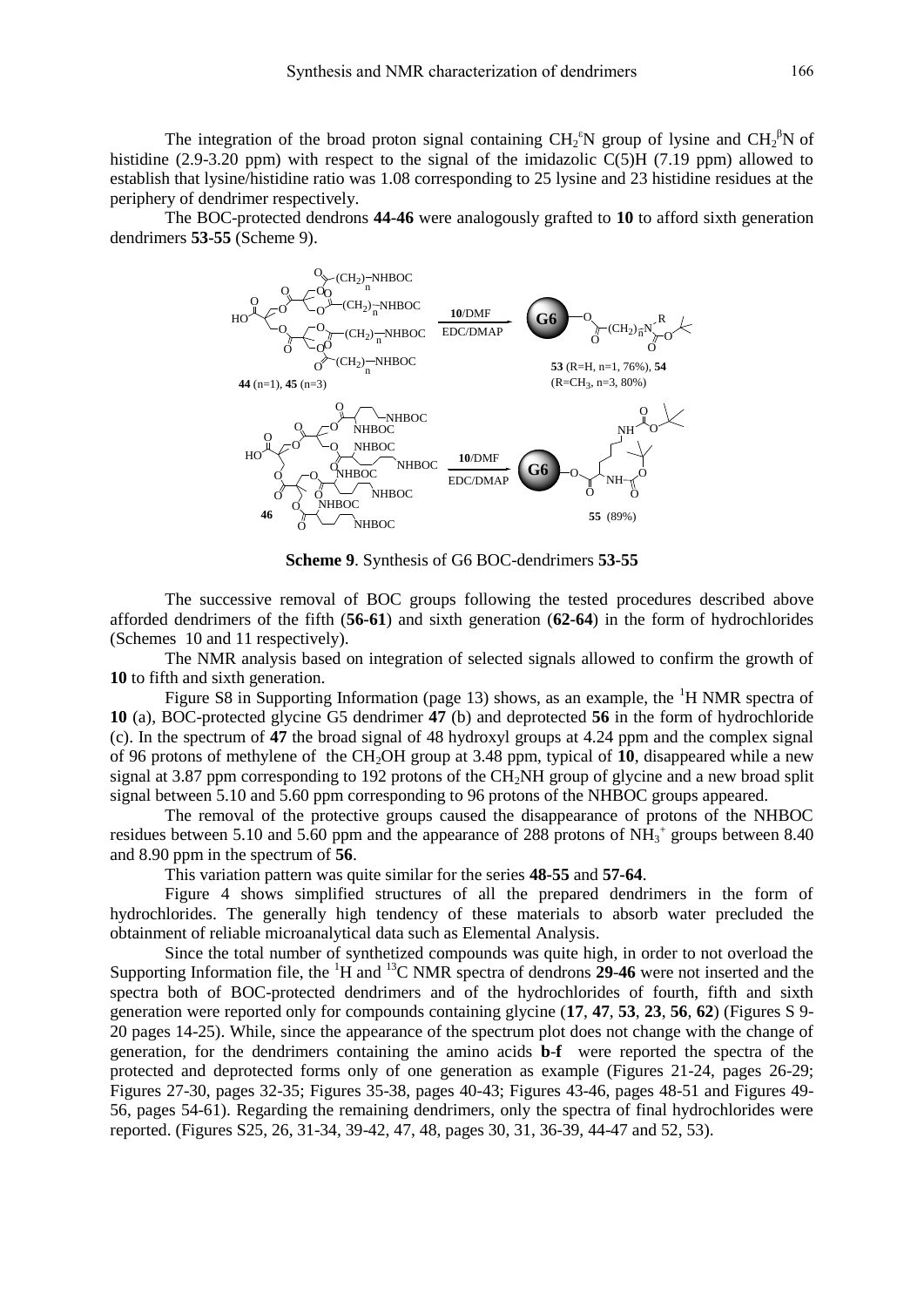

**Scheme 10**. Synthesis of G5 dendrimers **56-61**



**Scheme 11**. Synthesis of G6 dendrimers **62-64**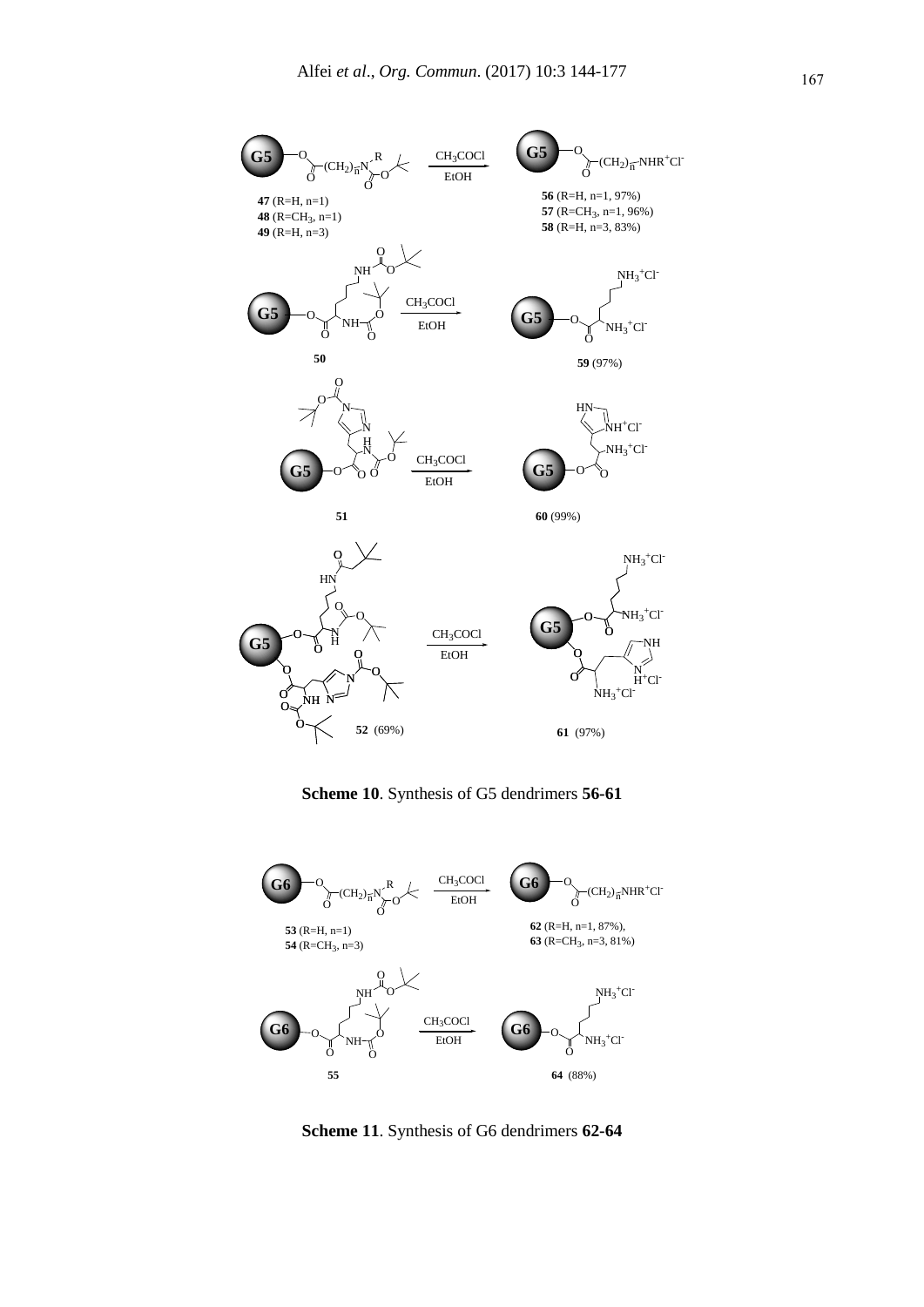

**Figure 4**. Synopsis of the simplified structures of the prepared dendrimers in the form of hydrochlorides

To determine the molecular weight of the 15 dendrimers reported in Figure 4 and have additional evidence of the prepared structures and composition at the periphery, without having to resort to routine well known but very expensive techniques like MALDI-TOF, the titration of amine hydrochlorides with HClO<sub>4</sub> solutions in AcOH in the presence of mercuric acetate and quinaldine red as indicator $41$  proved simple and affordable. We have been the pioneers of using this innovative, cheap and fast method for dendrimers as reported in our recent work currently in print on Macromolecular Research and its accuracy has been secured by a sharp endpoint of titration, while its reliability have been demonstrated by the reproducibility of results. Table 1 collects the comparison between calculated and observed molecular weights as obtained by titration. A histogram plot that displays the comparison between experimental molecular weight values and calculated ones on the bases of  ${}^{1}H$ NMR spectra is available in Supporting Information (Figure S57, page 62).

The generally good or very good agreement of observed data with the calculated one confirmed the molecular structures of the prepared dendrimers and the goodness of the method. The content of the brackets indicate the dendrimer compositions at the periphery.

It is generally accepted that non viral gene carriers improve their efficacy of transfection if endowed with proper buffer capacity  $[\beta = dc_{(HCl)}/dpH]$ <sup>42</sup> and with an average buffer capacity  $[\overline{\beta}] =$  $dV_{(HCl)}/dpH(I)]^{43}$  in the pH range 4.5-7.5 suitable to make them capable to escape from endosomes/lysosomes compartments where  $pH$  is in the 5-6 range<sup>10</sup> thus shirking the lysosomal attack.

To have an estimate of the buffer capacity of the prepared dendrimers, potentiometric titrations of 23-28 and 56-64 were performed according to Benns et al.<sup>44</sup>

Commercial branched PEI-b (25 kDa), a recognized reference standard for non-viral polymeric vectors, was also assayed in the same titration conditions.

Furthermore, since, between dendrimers, PAMAMs are considered as good reference for efficacy in *in vitro* gene transfection, literature data for three G4-PAMAM derivatives<sup>47</sup> potentiometrically titrated with the same protocol, were used to obtain their titration curve.

*β* and  $\overline{β}$  of each synthesized sample, together with *β* and  $\overline{β}$  of commercial PEI-b (25 kDa) and G4-PAMAM derivatives were calculated from the titration data. Table 2 collects the *β* values recorded at pH around 6 and the *β* values calculated in the pH range 4.5-7.5 for three degree of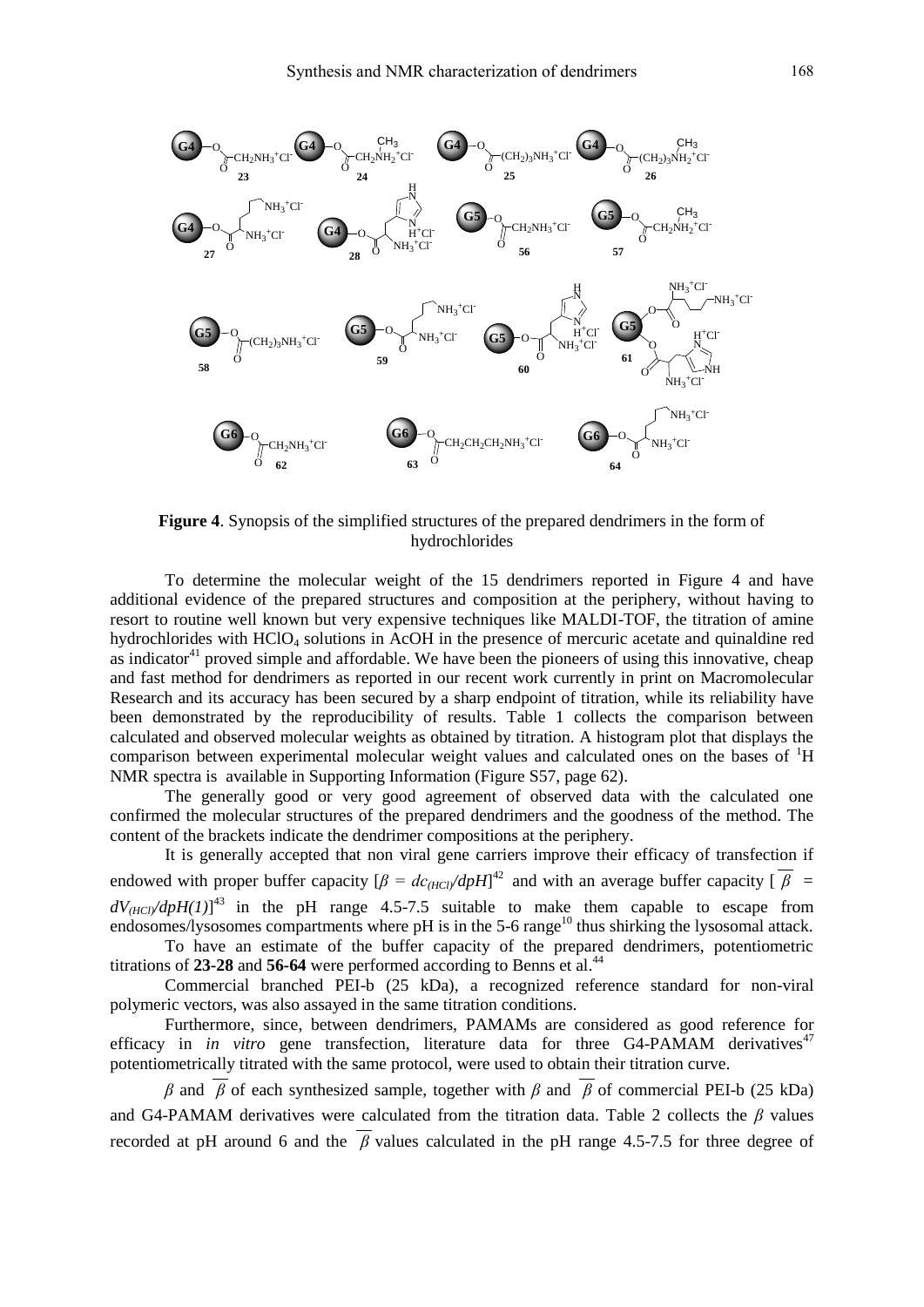freedom. Figures of all the titration and β values curves and of the histogram plot of *β* values are available in Supporting Information (Figures S58-S60, pages 63-65).

| <b>Dendrimer</b>              | $\overline{\bf N}^*$ | MW (Calc.) | MW (obs.) |
|-------------------------------|----------------------|------------|-----------|
| G4(15aHCl) 23                 | 48                   | 9834       | 9887      |
| G4(15bHCl) 24                 | 48                   | 10507      | 10920     |
| G4(15cHCl) 25                 | 48                   | 11181      | 11351     |
| G4(15dHCl) 26                 | 48                   | 11854      | 11639     |
| G4(15e2HCl) 27                | 96                   | 14998      | 15503     |
| G4(15f2HCl) 28                | 96                   | 15428      | 17225     |
| G5(15aHCl) 56                 | 96                   | 19896      | 19455     |
| G5(15bHCl) 57                 | 96                   | 21243      | 23941     |
| G5(15cHCl) 58                 | 96                   | 22589      | 27962     |
| G5(15e2HCl) 59                | 192                  | 30849      | 28966     |
| G5(15f2HCl) 60                | 192                  | 31085      | 29141     |
| G5[15e2HCl(50)15f2HCl(46)] 61 | 192                  | 30637      | 30592     |
| G6(15aHCl) 62                 | 192                  | 40021      | 39129     |
| G6(15cHCl) 63                 | 192                  | 45407      | 42082     |
| G6(15e2HCl) 64                | 192                  | 60725      | 62367     |

 **\***number of peripheral basic groups as determined by NMR

 **Table 2.**  $\beta$  (pH around 6) and  $\overline{\beta}$  (pH = 4.5-7.5) of dendrimers **23-28** and **56-64**, **PEI-b** and **G4-PAMAMs** from potentiometric titrations.

| and G+-1 ADIADES HOTH PORTRIGHICHIC HUADOIS. |       |         |                      |
|----------------------------------------------|-------|---------|----------------------|
| <b>Dendrimer</b>                             | $N^*$ | $\beta$ | $\overline{\beta}$ s |
| G4(15aHCl) 23                                | 48    | 0.0206  | 0.219                |
| G4(15bHCl) 24                                | 48    | 0.0426  | 0.314                |
| G4(15cHCl) 25                                | 48    | 0.0500  | 0.256                |
| G4(15dHCl) 26                                | 48    | 0.0455  | 0.317                |
| G4(15e2HCl) 27                               | 96    | 0.0596  | 0.387                |
| G4(15f2HCl) 28                               | 96    | 0.0674  | 0.370                |
| G5(15aHCl) 56                                | 96    | 0.0390  | 0.280                |
| G5(15bHCl) 57                                | 96    | 0.0408  | 0.303                |
| G5(15cHCl) 58                                | 96    | 0.0362  | 0.242                |
| G5(15e2HCl) 59                               | 192   | 0.0472  | 0.287                |
| G5(15f2HCl) 60                               | 192   | 0.0653  | 0.510                |
| G5[15e2HCl(50)15f2HCl(46)] 61                | 192   | 0.0870  | 0.430                |
| G6(15aHCl) 62                                | 192   | 0.0344  | 0.260                |
| G6(15cHCl) 63                                | 192   | 0.0250  | 0.220                |
| G6(15e2HCl) 64                               | 192   | 0.0244  | 0.250                |
| $PEI-b^*$                                    |       | 0.0760  | 0,517                |
| $G4$ -PAMAM <sup>a</sup>                     |       | 0.0014  | 0,017                |
| $G4$ -PAMAM-Arg <sup>b</sup>                 |       | 0.0015  | 0,018                |
| $G4$ -PAMAM-HisHisArg <sup>c</sup>           |       | 0.0038  | 0,041                |

\*number of peripheral basic groups as determined by NMR; § calculated for three degree of freedom; <sup>#</sup>non-dendrimeric branched structure; <sup>a</sup>fourth generation PAMAM; <sup>*b*</sup>G4-PAMAM containing arginine; <sup>*c*</sup>G4-PAMAM containing the His-His-Arg sequence.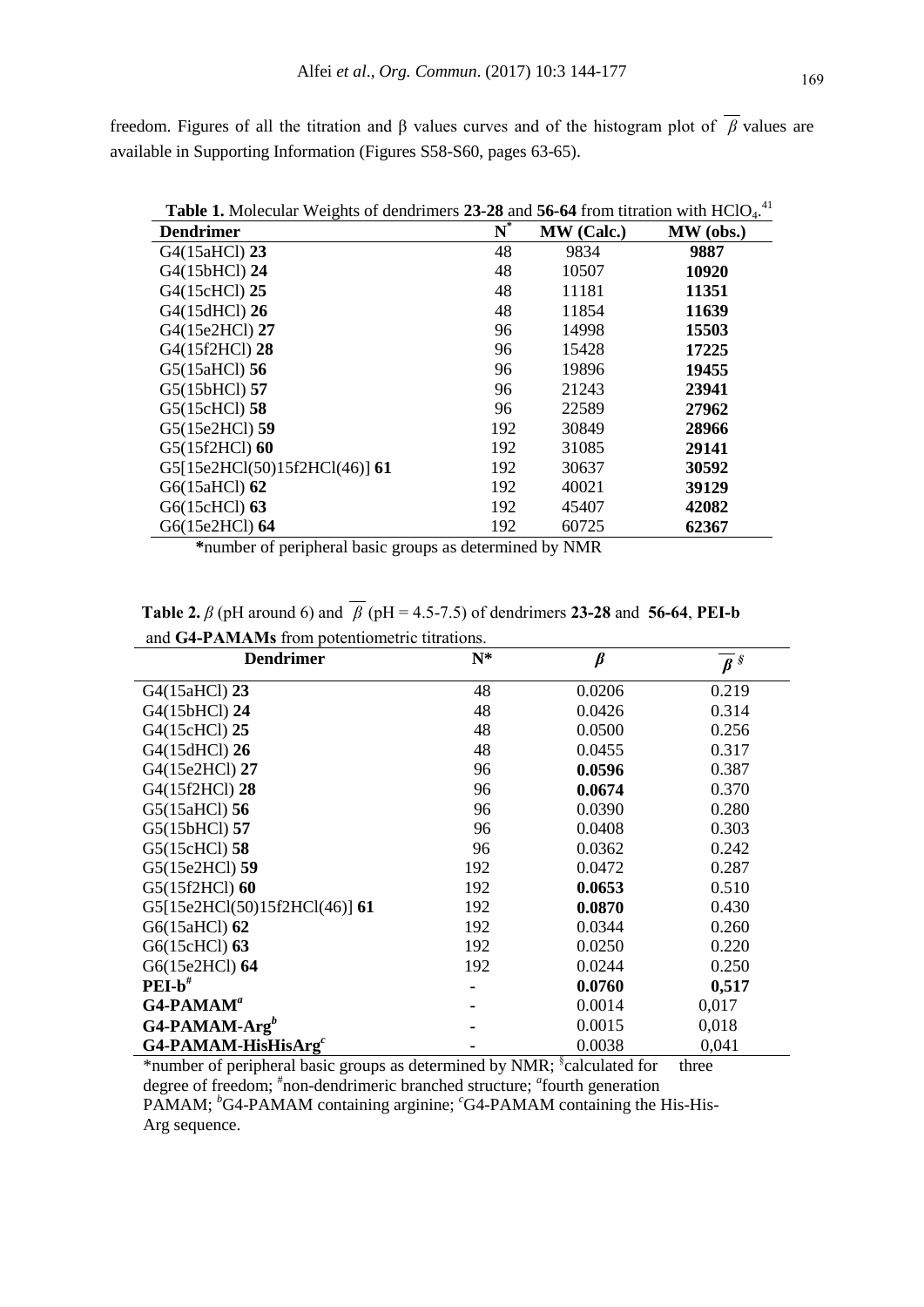Though no clear, typical patterns came out from data in Table 2 correlating buffer capacity (*β*) with number of generation and nature of amino acid, it must be noted the importance on this respect of lysine and histidine.

The fourth generation dendrimers containing lysine **27** or histidine **28** and fifth generation dendrimer containing histidine **60** showed in fact buffer capacity and average buffer capacity values very close to PEI and fifth generation dendrimer containing the mixture lysine-histidine **61** showed *β* value even higher than PEI itself. Finally all the prepared dendrimers showed *β* values from ten to twenty times higher than those of G4-PAMAM derivatives taken as a reference.

# *3.2. Biological Assay*

# *3.2.1 Genetic Material Adhesion Assay*

The binding assays with genetic material, in a first set of experiments, were performed using plasmid DNA ( $p$ DNA) ( $1\mu$ g) and dendrimers **56-58**, **62**, and **63** with a fixed ratio N/P = 20, obtaining results that associated to the ones obtained in cytotoxicity and transfection assays were considered unsatisfactory. Then we chose to use the fourth and fifth generation dendrimers containing lysine **27** and **59** and the fifth generation ones containing histidine and the mixture histidine-lysine **60** and **61**.

We prepared dendriplexes with *p*DNA in N/P ratios of 10, 20, 40 and 80 which were charged on 4% agarose gel in TBE buffer (Tris-Borate-EDTA) containing ethidium bromide (Figure 1), an interlayer of DNA bases that emits fluorescence after UV irradiation.



**Figure 5.** Ethidium bromide structure

As a reference, pure *p*DNA was loaded too and was subjected to electrophoresis together with the dendriplexes. If the *p*DNA does not adhere to the dendrimer, it is not retained and then advances freely in the electrophoretic stroke. An image that shows the obtained results is available in Supporting Information (Figure S61, page 66). Only in the case of fifth generation dendrimer containing only histidine, there was no vector/*p*DNA interaction, whereas all other samples were capable to bind the *p*DNA to any N/P ratio value.

In the light of these satisfactory results, we also evaluated the ability of these samples to bind *si*RNA that adheres to polycationic vectors with lesser affinity because of its very small size and lower density of negative charges.<sup>48</sup>

The small/short interfering RNA (*si*RNA) identifies double stranded oligonucleotides consisting of about 21 pairs of bases of about 6-7 nm in size and molecular weight around 13500 g/mol. The *si*RNA is used to enter the cells in order to silence the expression of target genes by specific matching with the *m*RNA perfectly complementary to one of its filaments.

This time were prepared dendriplexes at N/P ratio of 2.5, 5.0, 10.0, were charged on 4% agarose gel in TBE buffer (Tris-Borate-EDTA) containing ethidium bromide, *si*RNA was also charged as reference but this time was not subjected to electrophoretic stroke. After about 30 minutes we could observe the very satisfactory results displayed in Figure S62 (Supporting Information, page 66).

The image clearly shows a framework similar to that obtained using *p*DNA as genetic material. Briefly, *si*RNA is not bound by **60** which contain only histidine (*si*RNA, not retained by the dendrimer, has run freely in the gel), while remaining well attached to the dendrimers **27** (b) **61** (c) and **59** (d) the last two being successfully also at N/P ratio = 2.5.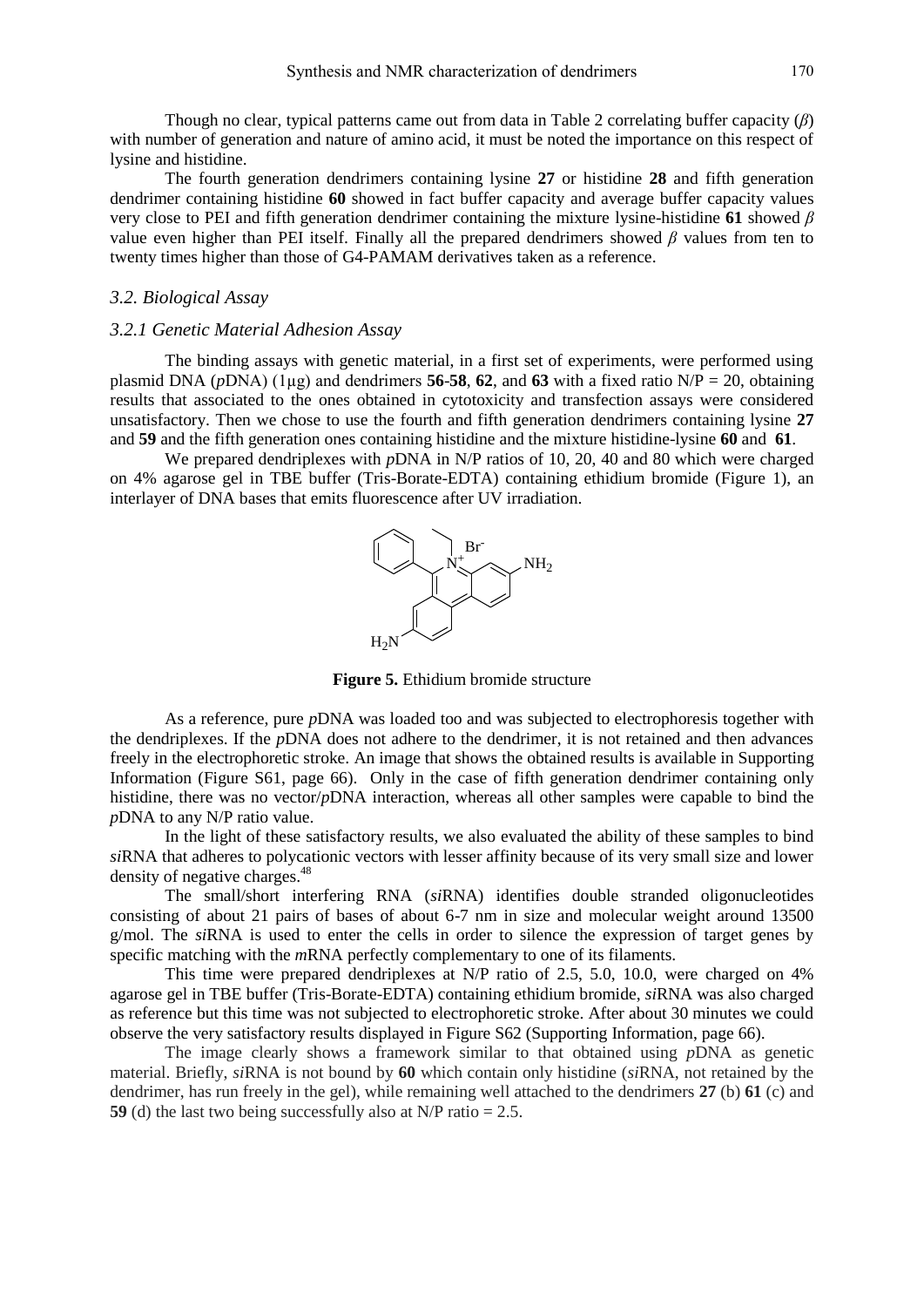#### *3.2.2 Cytotoxicity Assay*

A first set of experiments to evaluate the cytotoxicity of some of the prepared materials was performed using KMS-12-BM and LP1 cell taken from a patient suffering from Multiple Myeloma (MM), a bone marrow cancer due to uncontrolled plasma cell replication. Despite of some difficulties in cultivating and maintaining cells that do not easily penetrate surfaces the results obtained with a selection of dendrimers containing amino acids with only one amino group (**56**-**58** and **62**,**63**) are reported in Table 3.

| <b>Dendrimer</b> | MW    | <b>Number</b> | $IC_{\dots}$ 24h ( $\mu$ g/ml) | $IC_{\ldots}$ 24h ( $\mu$ g/ml) |  |
|------------------|-------|---------------|--------------------------------|---------------------------------|--|
|                  | obs.  | NH            | <b>KMS-12-BM</b>               | $LP-1$                          |  |
| $G5(15aHCl)$ 56  | 19455 | 96            | 1329                           | 455                             |  |
| G5(15bHCl) 57    | 23941 | 96            | 940                            | 1200                            |  |
| G5(15cHCl) 58    | 27962 | 96            | 176                            | 62                              |  |
| G6(15aHCl) 62    | 39129 | 192           | 650                            | 207                             |  |
| G6(15cHCl) 63    | 42082 | 192           | 133                            | 24                              |  |

 **Table 3**. Citotoxicity  $\left[IC_{50} 24h \left( \mu g/ml \right) \right]$  of compounds **56-58** and **62**, **63** 

Samples containing GABA, both of fifth and of sixth generation, were the most toxic to both cell lines, while glycine and sarcosine dendrimers were well tolerated by cells, and in particular the samples **56** and **57**.

Subsequent biological investigations were conducted using more easily cultivable cell lines, such as the CHO (Chinese Hamster Ovary) line and HeLa (by Henrietta Lacks, whose cancer cells of the uterine cervix were the first to be immortalized) line. The tables below collect results obtained from cytotoxicity tests using plasmid DNA (*p*DNA) as genetic material complexed with the fourth generation dendrimer **27**, the fifth generation dendrimers **56**-**61** and the sixth generation ones **62** and **63** on CHO cells (Table 4) and using *si*RNA as genetic material complexed with the fourth generation dendrimer **27** and the fifth generation dendrimers **59** and **61** (Table 5).

 **Table 4.** Citotoxicity (% of CHO dead cells) of compounds **27**, **56-61** and **62**, **63**.

| <b>Dendrimer</b>              | MW<br>obs. | <b>Number</b><br>NH | Mortality*<br>$\frac{6}{9}$ |
|-------------------------------|------------|---------------------|-----------------------------|
| G4(15e2HCl) 27                | 15503      | 96                  | 2.1                         |
| G5(15aHCl) 56                 | 19455      | 96                  | >30                         |
| G5(15bHCl) 57                 | 23941      | 96                  | $\leq$ 1                    |
| G5(15cHCl) 58                 | 27962      | 96                  | >30                         |
| G5(15e2HCl) 59                | 28966      | 192                 | 2.6                         |
| G5(15f2HCl) 60                | 29141      | 192                 | 2.5                         |
| G5[15e2HCl(50)15f2HCl(46)] 61 | 30592      | 192                 | 2.5                         |
| G6(15aHCl) 62                 | 39129      | 192                 | 28                          |
| G6(15cHCl) 63                 | 42082      | 192                 | 28                          |
| JetPEI                        | 22000      | ۰                   | 28.6                        |
| *% dead cells                 |            |                     |                             |

 **Table 5.** Citotoxicity (% of Hela dead cells) of compounds **27**, **59** and **61**.

| <b>Dendrimer</b>              | <b>MW</b><br>obs. | <b>Number</b><br>NH | Mortality*<br>$\frac{0}{0}$ |
|-------------------------------|-------------------|---------------------|-----------------------------|
| G4(15e2HCl) 27                | 15503             | 96                  | 3.9                         |
| G5(15e2HCl) 59                | 28966             | 192                 | 3.9                         |
| G5[15e2HCl(50)15f2HCl(46)] 61 | 30592             | 192                 | 3.9                         |
| <i><b>JetPEI</b></i>          | 22000             | ۰                   | 28.6                        |

\*% dead cells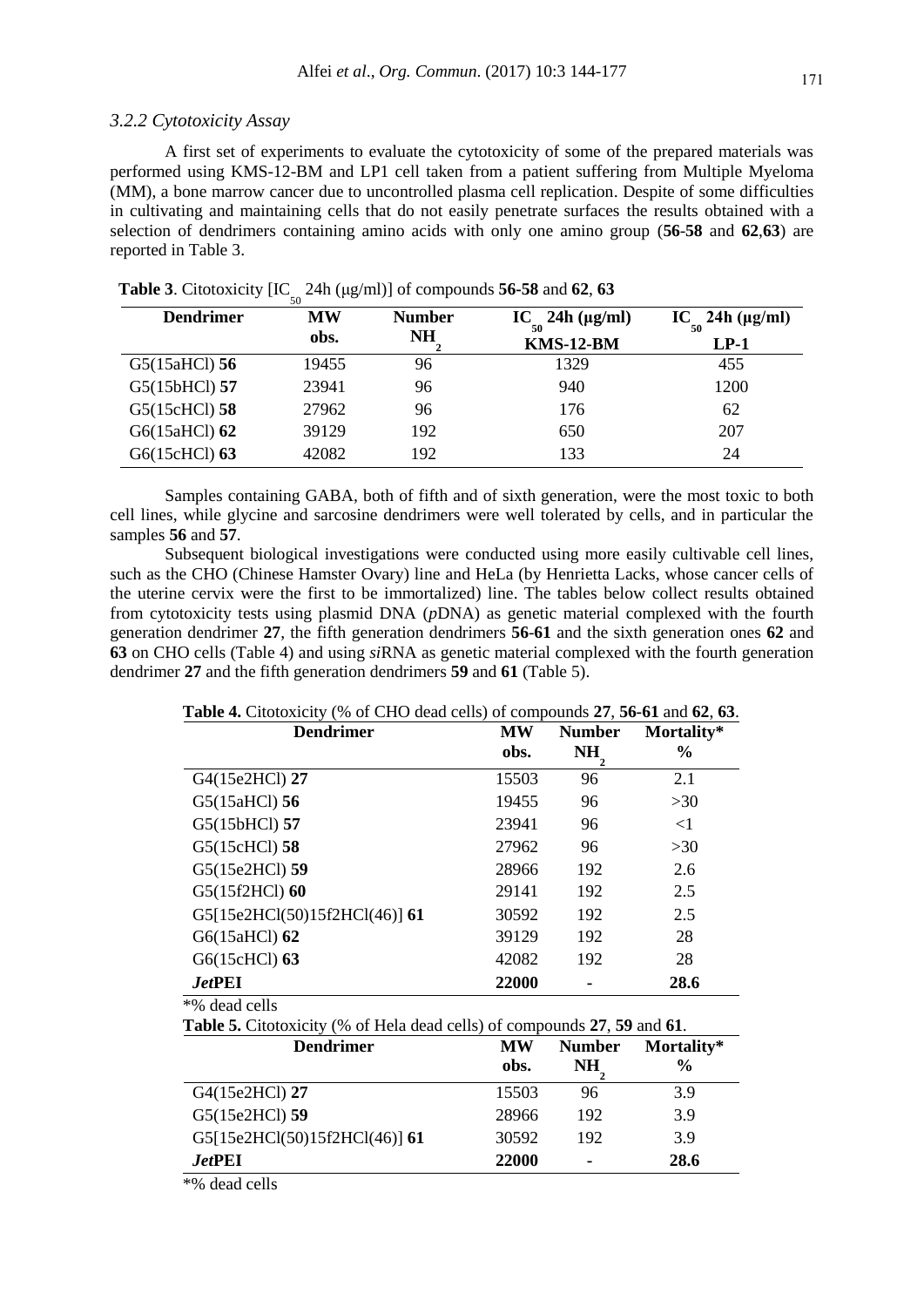Cytotoxicity was evaluated by cytofluorometry after incubation of cell and dendrimers together with 7-amino-actinomycin D (7-AAD, Figure 4), a DNA intercalating fluorescent substance, selective for the pair of cytosine-guanine nitrogen bases. 7-AAD is excluded from live cells, but penetrates the dead and dying cell membrane, and once intercalated into genetic material it emits fluorescence at a wavelength of 674 nm.



**Figure 6.** Structure of 7-amino-actinomycin D (7-AAD).

The results of the cytotoxic assays were compared to those obtained with the same dendrimers in the presence of *Jet*PEI (PolyPlus), a linear polyethyleneimine highly effective as vector of genetic material but also very cytotoxic. The fifth generation dendrimers containing glycine (**56**) and GABA (**58**) were very toxic (more than 30% mortality), the sixth generation dendrimers containing glycine (**62**) and GABA (**63**) resulted as toxic as *Jet*PEI, but dendrimers containing lysine, histidine or the mixture histidine-lysine showed very low cytotoxicity (2-2.6%) and finally the fifth generation dendrimer containing sarcosine (**57**) was very well tolerated by cells, demonstrating a cytotoxicity less than 1%.

# *3.2.3 Transfection Assays*

Dendrimers **56**-**58** and **62**, **63** were evaluated in transfection tests after binding with *p*DNA (N/P  $= 20$ ) on CHO cell line and after 24 hours of incubation. The results were compared with that obtained with *Jet*PEI as reference. The transfection was measured by the intensity of the fluorescent light emitted by the Green Fluorescent Protein (GFP) encoded by the gene contained in the *p*DNA used to prepare the dendriplexes.

The transfection capacity observed with the examined dendrimers and the *p*DNA used was considered too low for further development. Thinking that a reduction in the size of the dendriplexes could facilitate their internalization, *si*RNA was considered as a genetic material because of its significantly smaller dimensions than *p*DNA.

Subsequent transfection tests were conducted only with dendrimers **27**, **61** and **59** which showed good adhesion to *si*RNA, maintaining N/P = 10 at *si*RNA concentrations of 250 ng, 500 ng and  $1 \mu$ g.

Experiments were conducted on the HeLa cells line in parallel using both a fluorescencelabeled *si*RNA whose transfection would be well visible at the nuclear level by means of a double fluorescence microscope, and a *si*RNA capable of inhibiting the expression of the p53 gene responsible for cell proliferation by resulting in apoptosis by means of citofluorimetric analysis.

The complexes were prepared both in complete medium with fetal bovine serum, amino acids and antibiotics, and in serum-free medium which, being rich in polyanionic proteins, especially albumin, is often the cause of formation and precipitation of aggregates resulting in a negative outcome of transfection.

After 24 hours of incubation, the results of the experiments conducted with fluorescent *si*RNA were verified by using the double fluorescence microscope after marking nuclei with coloring 4', 6 diaminodino-2-phenylindole (DAPI, Figure 5).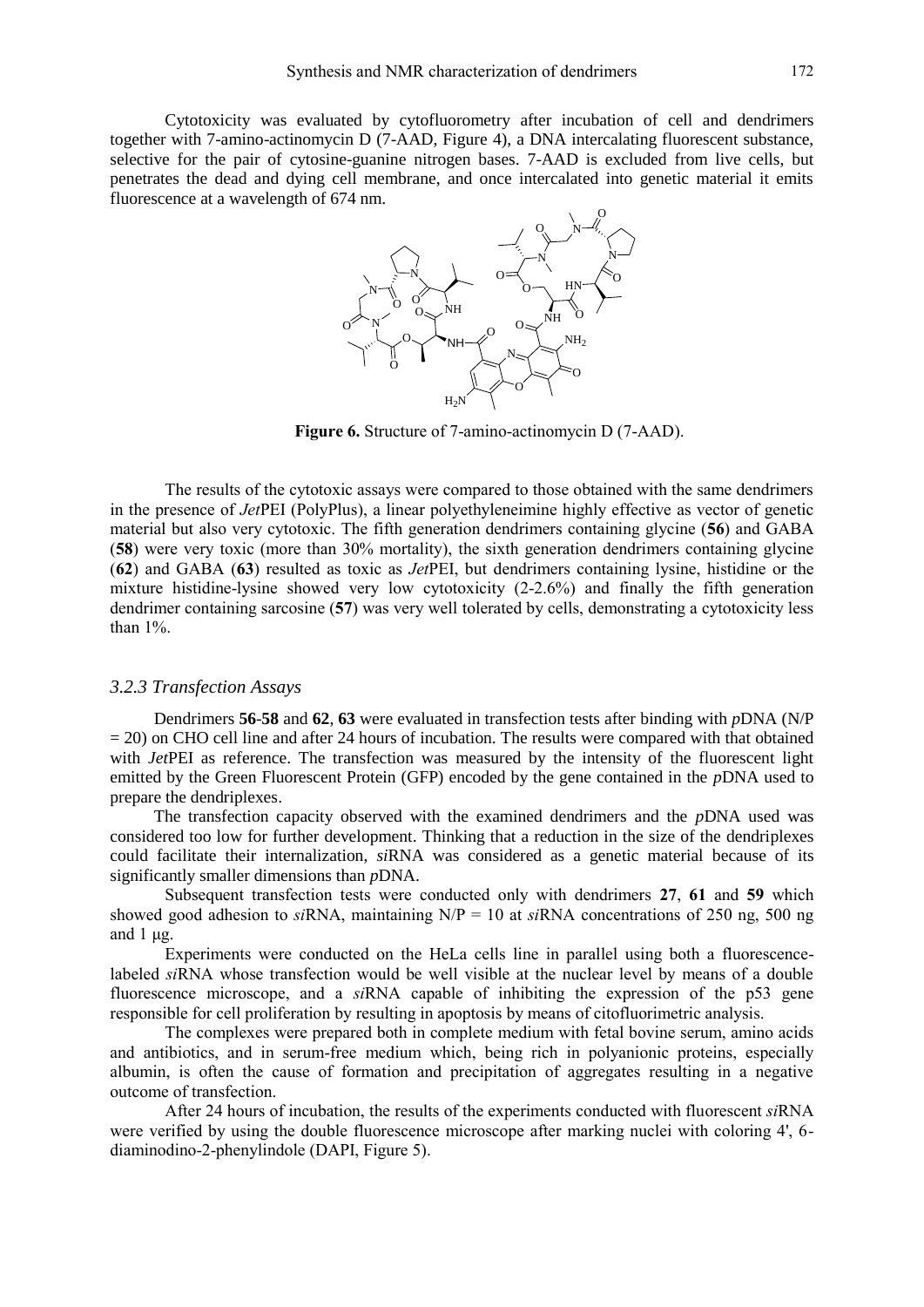

**Figure 7.** Structure of 4',6-diamidine-2-phenylindole (DAPI).

Unfortunately, no fluorescence was observed at nuclear level as expected in case of transfection (Figure S63a, page 67 in Supporting Information), but fluorescence was observed for precipitated aggregates on cells incubated with complete medium as shown in Figure S63b, page 67 in Supporting Information, deliberately magnified to better highlight the fluorescence only on the outer surface of the cells and to verify its absence inside. This data was confirmed by the transfection experience with *si*RNA inhibiting the expression of the p53 gene evaluated after 48 hours of transfection by cytofluorometric analysis after marking cells with propidium iodide (Figure 6), a fluorescence molecule capable of crossing the membrane of the dead cells, and Annexine, a fluorescent protein structure capable of binding sphingolipids expressed on the membrane of the apoptotic cells, in order to discern dead cells, apoptotic cells, and living cells.



**Figure 8**. Structure of propidium iodide.

Figure S64 in Supporting Information (page 67) illustrates as dendrimer **27** was slightly cytotoxic, because 83% of cells are still alive, and able to enter the cells but the only 3% of apoptotic cells was a signal of poor transfection efficiency. Similar results were obtained with dendrimers **59** and **61**.

### **4. Conclusion**

Versatile protocols for the step-wise synthesis of dendrimers containing peripheral amino acid residues have been setup. Fourth generation dendrimers were obtained by anchoring *N*-BOC-protected amino acids directly onto the polyester dendrimer **10** containing 48 hydroxyl groups at the periphery prepared from 2,2-*bis*(hydroxymethyl)propanoic acid (*bis*-HMPA).

The fifth and sixth generation dendrimers were obtained by functionalizing first and second generation dendrons **2** and **5** respectively, with *N*-BOC-protected amino acids and successively, after debenzylation, anchoring the functionalized dendrons onto **10**.

In both the routes the peripheral protecting group was removed by treatment protected dendrimers with HCl generated in anhydrous conditions from acetyl chloride and ethanol affording dendrimers with polycationic nature at the periphery. The possibility of preparing *hetero*-dendrimers was also proved by the synthesis of fifth generation dendrimer containing lysine and histidine residues.

The structures of the dendrimers **9** and **10** and the results of the successive chemical modifications were confirmed by  ${}^{1}H$  and  ${}^{13}C$  NMR spectra and Elemental analysis. Further structural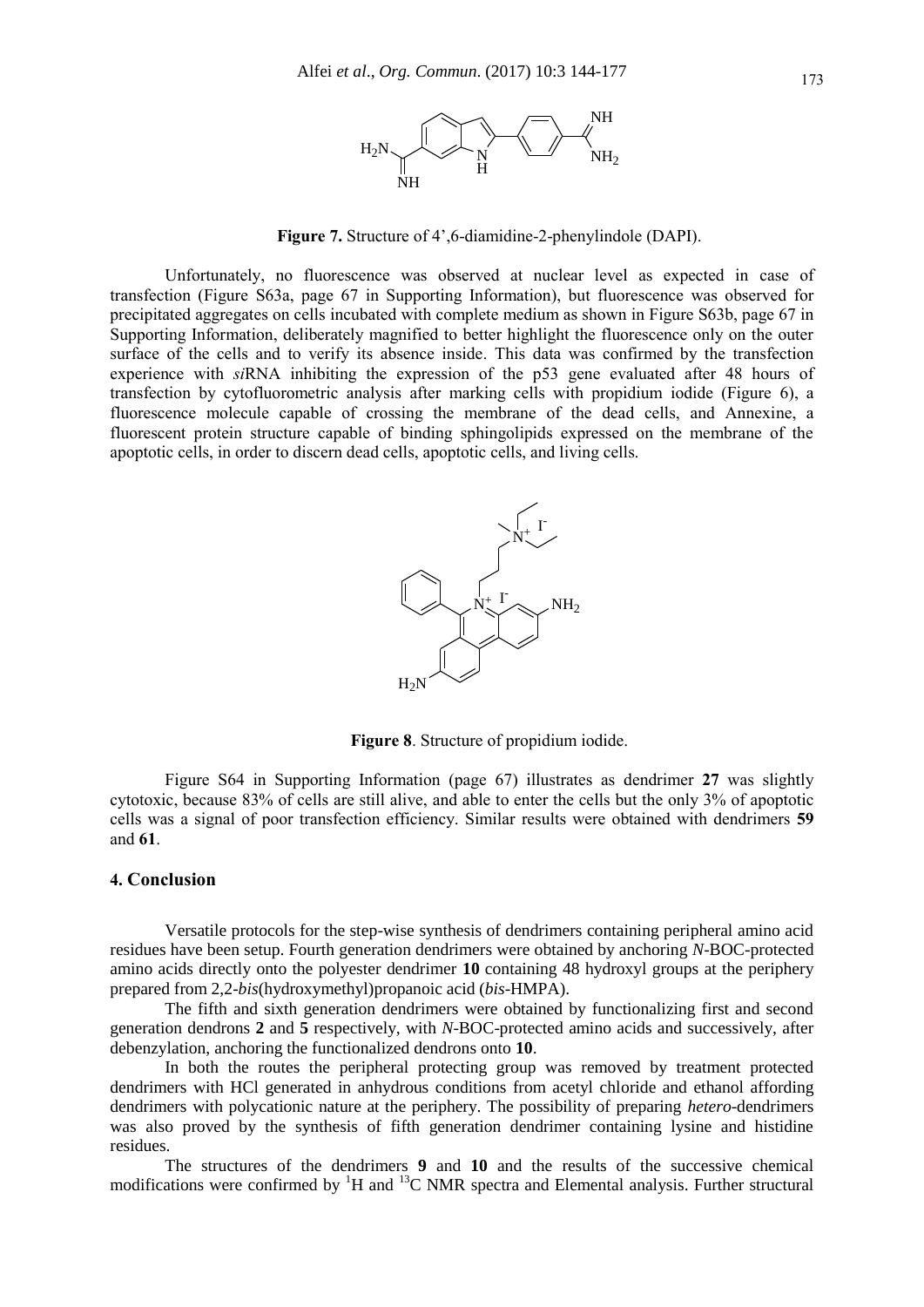and composition evidence for the dendrimers in the form of hydrochlorides **23-28** and **56-64** came from the determination of molecular weights by titration with  $HClO<sub>4</sub>$  solutions in AcOH in the presence of mercuric acetate which were in accordance with the calculated ones in respect of composition assessed by NMR analysis or estimated by the integrals ratio of proper peaks in  ${}^{1}H$  NMR spectra.

Potentiometric titrations showed that dendrimers containing lysine or histidine residues had buffer capacity (*β*) close to or higher than branched PEI-b taken as reference and that all the prepared dendrimers were better than G4-PAPAM derivatives.

Biological assays on a selection of dendrimers representative of all the prepared samples revealed that only dendrimers containing GABA were more toxic than *Jet*PEI taken as reference, while the majority was well tolerated by all the cell lines used for the assays (mortality below 3%). Both *p*DNA and smaller *si*RNA binding assays gave very satisfactory results: 3 out of 4 samples showed of binding genetic materials even at very low N/P ratio values (2.5). The samples tested in transfection assay proved to be able to enter the cells but for some reasons such as endosome delayed escape, lysosomal or nuclease degradation, difficulty in passing the nuclear membrane, the amount of genetic material expressed was still unsatisfactory.

It is designed to be increased by preparing hybrid *hetero*-dendrimers containing for example *L*-arginine residues, known to improve the cellular uptake, tertiary amine groups, known for their contribution to the proton sponge effect which favors endosomal escape and lipophilic residues to improve interactions with cell membranes.

## **Acknowledgements**

The authors are very thankful to Mr Gagliardo Osvaldo for Elemental Analysis and to University of Genoa for financial support (FRA).

# **Supporting Information**

Supporting information accompanies this paper on<http://www.acgpubs.org/OC>

# **ORCID**

Silvana Alfei: [0000-0002-4630-4371](http://orcid.org/0000-0002-4630-4371) Sara Castellaro: [0000-0001-8412-6564](http://orcid.org/0000-0002-5470-130X) Gaby Brice Taptue: [0000-0003-3322-7095](http://orcid.org/0000-0003-3322-7095)

# **References**

- [1] Hourani, R.; Kakkar, A. Advances in the elegance of chemistry in designing dendrimers. *Macromol. Rapid Commun.* **2010**, *31*, 947-974.
- [2] Sowinska, M.; Urbanczyk-Lipkowska, Z. Advances in the chemistry of dendrimers. *New J. Chem.* **2014**, *38*, 2168-2203.
- [3] Kesharwani, P.; Jain, K.; Jain, N. Dendrimer as nanocarrier for drug delivery. *Progr. Polym. Sci.* **2014**, *39*, 268-307.
- [4] Satija, J.; Sai, V. V. R.; Mukherji, S. Dendrimers in biosensors: Concept and applications. *J. Mater. Chem.* **2011**, *21*, 14367-14386.
- [5] Caminade, A-M. Dendrimers as Biological Sensors, in Dendrimers: Towards Catalytic, Material and Biomedical Uses*,* Caminade, A-M.; Turrin, C-O.; Laurent, R.; Ouali, A.; Delavaux-Nicot, B. Eds; John Wiley & Sons, 2011.
- [6] Kim, J-K.; Park, K.; Nam, H. Y.; Lee, S.; Kim, K.; Kwon, I. C. Polymers for bioimaging. *Progr. Polym. Sci.* **2007**, *32*, 1031-1053.
- [7] Wang, Z.; Niu, G.; Chen, X. Polymeric materials for theranostic applications. *Pharm. Res.* **2014**, *31*, 1358-1376.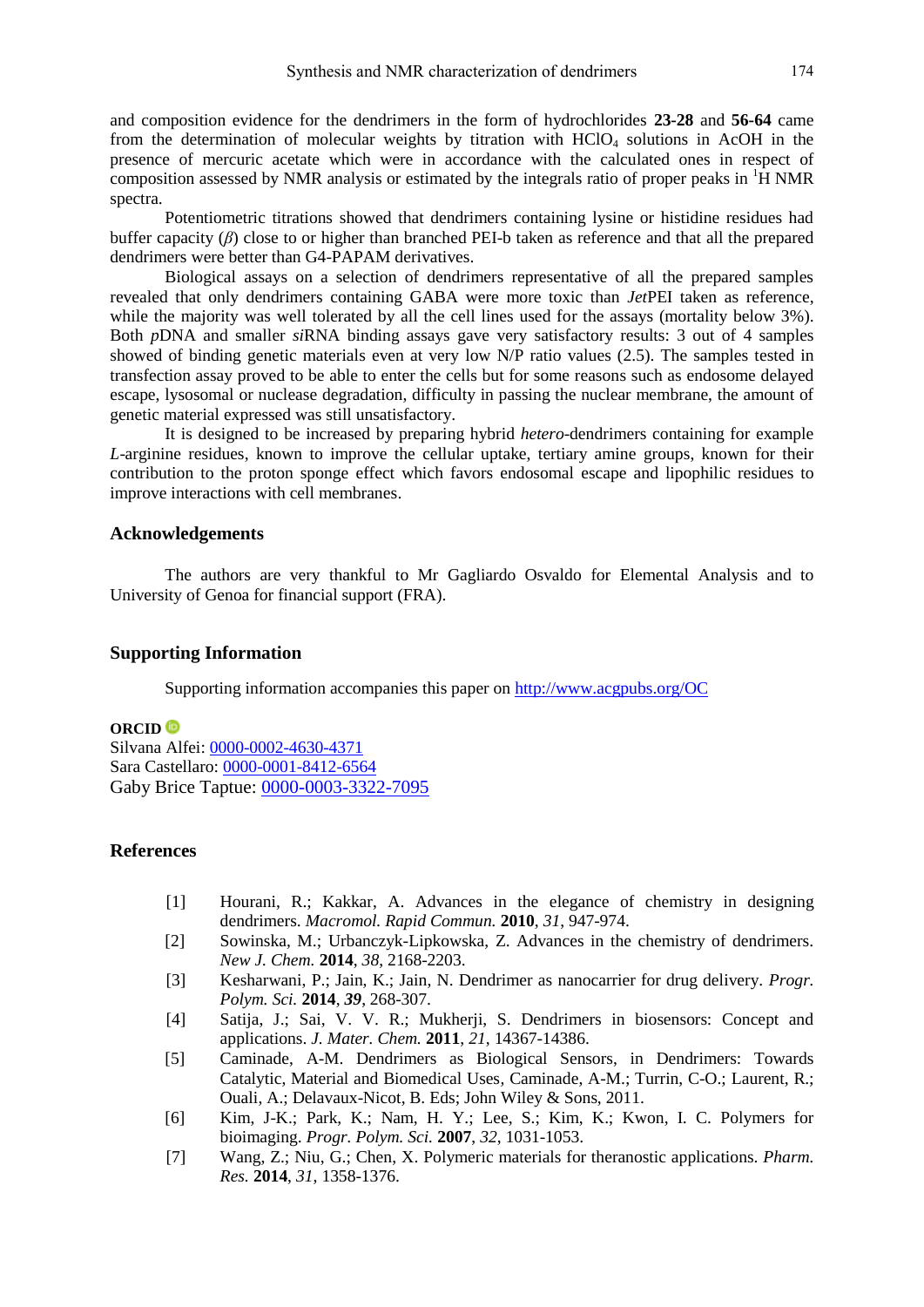- [8] Dufès, C.; Uchegbu, I. F.; Schätzlein, A. G. Dendrimers in gene delivery. *Adv. Drug Del. Rev.* **2005**, *57*, 2177-2202.
- [9] Eliyahu, H.; Barenholz, Y.; Domb, A. J. Polymers for DNA delivery. *Molecules* **2005**, *10*, 34-64.
- [10] Pack, D. W.; Hoffman, A. S.; Pun, S.; Stayton, P. S. Design and development of polymers for gene delivery. *Nature Rev. Drug Disc.* **2005**, *4*, 581-593.
- [11] Schaffert, D.; Wagner, E. Gene therapy progress and prospects: synthetic polymerbased systems. *Gene Ther*. **2008**, *15*, 1131-1138.
- [12] Mintzer, M. A.; Simanek, E. E. Nonviral vectors for gene delivery. *Chem. Rev.* **2009**, *109*, 259-302.
- [13] O'Rorke, S.; Keeney, M.; Pandit, A. Non-viral polyplexes: Scaffold mediated delivery for gene therapy. *Progr. Polym. Sci.*, **2010**, *35*, 441-458.
- [14] Marvaniya, H. M.; Parikh, P. K.; Patel, V. R.; Modi, K. N.; Sen, D. J. Dendrimer nanocarriers as versatile vectors in gene delivery. *J. Chem. Pharm. Res.* **2010**, *2*, 97- 108.
- [15] Guo, X.; Huang, L. Recent Advances in nonviral vectors for gene delivery. *Acc. Chem. Res.* **2012**, *45*, 971-9.
- [16] Yue, Y.; Wu, C. Progress and perspectives in developing polymeric vectors for *in vitro* gene delivery. *Biomater. Sci.* **2013**, *1*, 152-170.
- [17] Biswas S.; Torchilin, V. P. Dendrimers for siRNA delivery. *Pharmaceuticals* **2013**, *6*, 161-183.
- [18] Taghavi Pourianazar, N.; Mutulu, P.; Gunduz, U. Bioapplications of poly(amidoamine) (PAMAM) dendrimers in nanomedicine. *J. Nanopart. Res.* **2014**, *16*, 2342/1-2342/38.
- [19] Newkome, G. R.; Shreiner, C. D. Poly(amidoamine), polypropylamine, and related dendrimers and dendrons possessing different 1→ 2 branching motifs: An overview of the divergent procedures. *Polymer* **2008**, *49*, 1-173.
- [20] Kolhatkar, R. B.; Kitchens, K. M.; Swaan, P. W.; Ghandehari, H. Surface Acetylation of polyamidoamine (PAMAM) dendrimers decreases cytotoxycity while maintaining membrane permeability. *Bioconj. Chem.* **2007**, *18*, 2054-2060.
- [21] Waite, C. L.; Sparks, S. M.; Uhrich, K. E.; Roth, C. M. Acetylation of PAMAM dendrimers for cellular delivery of siRNA. *BMC Biotechnol.* **2009**, *9*, 38, DOI: 10.1186/1472-6750-9-38.
- [22] Liu, J.; Liu, J.; Chu, L.; Tong, L.; Gao, H.; Yang, C.; Wang, D.; Shi, L.; Kong, D.; Li, Z, [Synthesis, biodistribution, and imaging of PEGylated-acetylated polyamidoamine](https://scifinder.cas.org/scifinder/references/answers/76A562E5X86F35099X16F191902112696F0F:76A67CC7X86F35099X309D9CC24690267ACB/8.html?nav=eNpb85aBtYSBMbGEQcXczNHM3NnZPMLCzM3Y1MDSMsLYwNLF0tnZyMTM0sDIzNzR2QmoNKm4iEEwK7EsUS8nMS9dzzOvJDU9tUjo0YIl3xvbLZgYGD0ZWMsSc0pTK4oYBBDq_Epzk1KL2tZMleWe8qCbiYGhooCBAWx3RgmDtGNoiId_ULynX5irXwiQ4ecf7x7kHxrg6edewsCZmVuQX1QCNKG4kKGOgRmojwEomp1bEJRaiCIKAEQTO1w&key=caplus_2014:513024&title=U3ludGhlc2lzLCBiaW9kaXN0cmlidXRpb24sIGFuZCBpbWFnaW5nIG9mIFBFR3lsYXRlZC1hY2V0eWxhdGVkIHBvbHlhbWlkb2FtaW5lIGRlbmRyaW1lcnM&launchSrc=reflist&pageNum=1&sortKey=ACCESSION_NUMBER&sortOrder=DESCENDING)  [dendrimers.](https://scifinder.cas.org/scifinder/references/answers/76A562E5X86F35099X16F191902112696F0F:76A67CC7X86F35099X309D9CC24690267ACB/8.html?nav=eNpb85aBtYSBMbGEQcXczNHM3NnZPMLCzM3Y1MDSMsLYwNLF0tnZyMTM0sDIzNzR2QmoNKm4iEEwK7EsUS8nMS9dzzOvJDU9tUjo0YIl3xvbLZgYGD0ZWMsSc0pTK4oYBBDq_Epzk1KL2tZMleWe8qCbiYGhooCBAWx3RgmDtGNoiId_ULynX5irXwiQ4ecf7x7kHxrg6edewsCZmVuQX1QCNKG4kKGOgRmojwEomp1bEJRaiCIKAEQTO1w&key=caplus_2014:513024&title=U3ludGhlc2lzLCBiaW9kaXN0cmlidXRpb24sIGFuZCBpbWFnaW5nIG9mIFBFR3lsYXRlZC1hY2V0eWxhdGVkIHBvbHlhbWlkb2FtaW5lIGRlbmRyaW1lcnM&launchSrc=reflist&pageNum=1&sortKey=ACCESSION_NUMBER&sortOrder=DESCENDING) *J. Nanosci. Nanotechno.* **2014**, *14*, 3305-3312.
- [23] Ciolkowski, M.; Petersen, J. F.; Ficker, M.; Janaszewska, A.; Christensen, J. B.; Klajnert, B.; Bryszewska, M. Surface modification of PAMAM dendrimer improves its biocompability. *Nanomed-Nanotechnol.* **2012***, 8*, 815-817.
- [24] Ghilardi, A.; Pezzoli, D.; Bellucci, M. C.; Malloggi, C.; Negri, A.; Sgnappa, A.; Tedeschi, G.; Candiani, G.; Volonterio, A. Synthesis of multifunctional PAMAMaminoglycoside conjugates with enhanced transfection efficiency. *Bioconj. Chem.* **2013**, *24*, 1928-1936.
- [25] Arima, H.; Motoyama, K.; Higashi, T. Sugar-appended polyamidoamine dendrimer conjugaters with cyclodextrins as cell-specific non-viral vectors. *Adv. Drug Del. Rev.* **2013**, *65*, 1204-1214.
- [26] Navath, R. S.; Menjoge, R.; Wang, B.; Romero, R.; Kannan, S.; Kannan, R. M. Amino Acid-functionalized dendrimers with heterobifunctional chemoselective peripheral groups for drug delivery applications. *Biomacromolecules* **2010**, *11*, 1544-1536.
- [27] Park, J. H.; Park, J-S.; Choi, J. S. Basic amino acid-conjugated polyamidoamine dendrimers with enhanced gene transfection efficiency. *Macromol. Res.* **2014**, *22*, 500-508.
- [28] Wang, F.; Wang, Y.; Wang, H.; Shao, N.; Chen, Y.; Cheng, Y. Synergistic effect of amino acids modified on dendrimer surface in gene delivey. *Biomaterials* **2014**, *35*, 9187-9198.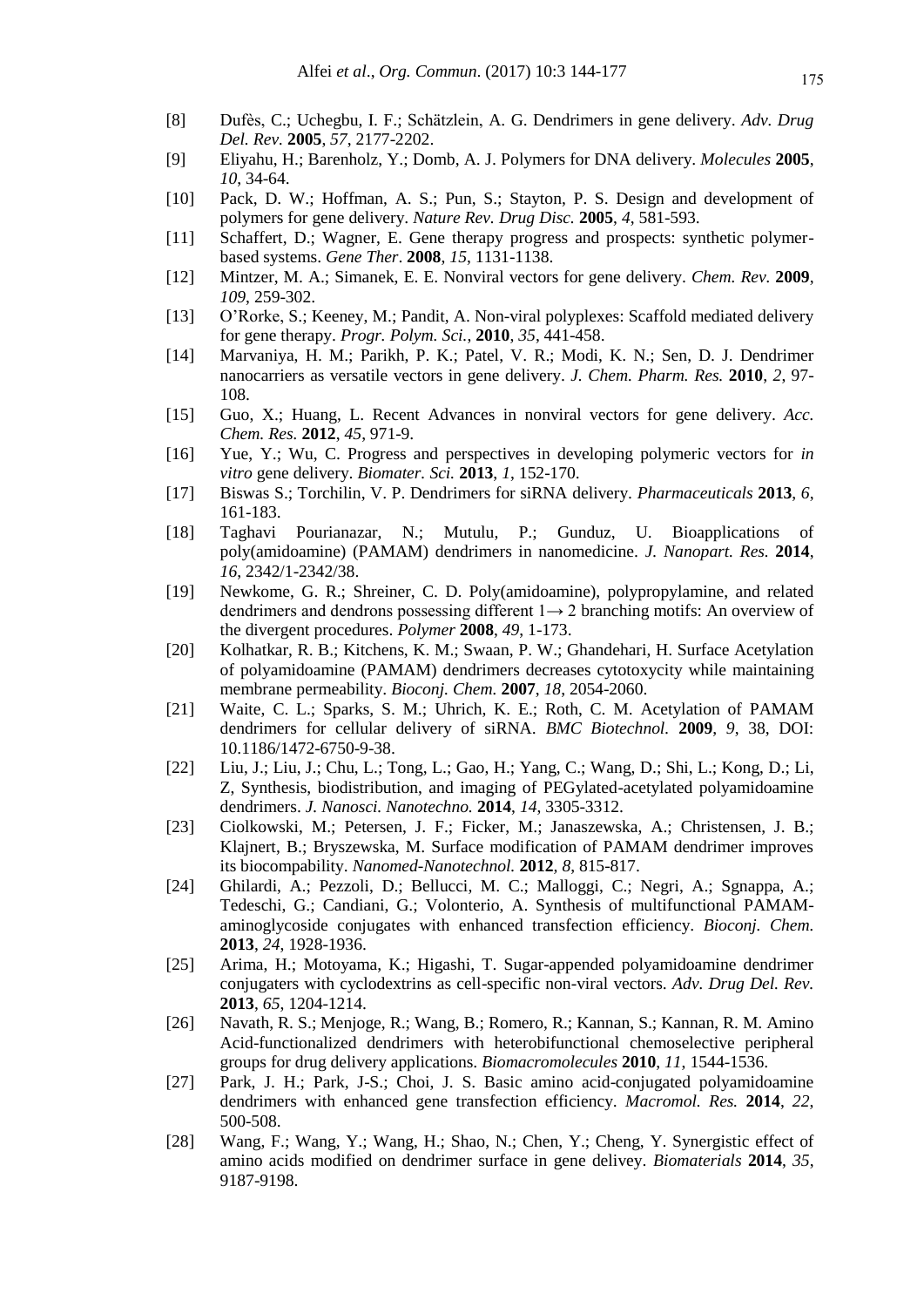- [29] Lam, S. J.; Sulistio, A.; Ladewig, K.; Wong, E. H. H.; Blencowe, A.; Qiao, G. G. [Peptide-based star polymers as potential siRNA carriers.](https://scifinder.cas.org/scifinder/references/answers/7726B0BCX86F35099X63FF08E5382D1F8610:7734CCECX86F35099X4E39027F4DD0FE7B43/5.html?nav=eNpb85aBtYSBMbGEQcXc3NjE2dnVOcLCzM3Y1MDSMsLE1djSwMjczcTFxcDN1dzJxBioNKm4iEEwK7EsUS8nMS9dzzOvJDU9tUjo0YIl3xvbLZgYGD0ZWMsSc0pTK4oYBBDq_Epzk1KL2tZMleWe8qCbiYGhooCBgYENaGBGCYO0Y2iIh39QvKdfmKtfCJDh5x_vHuQfGuDp517CwJmZW5BfVAI0obiQoY6BGaiPASianVsQlFqIIgoAWFQ7eg&key=caplus_2014:569377&title=UGVwdGlkZS1CYXNlZCBTdGFyIFBvbHltZXJzIGFzIFBvdGVudGlhbCBzaVJOQSBDYXJyaWVycw&launchSrc=reflist&pageNum=1&sortKey=ACCESSION_NUMBER&sortOrder=DESCENDING) *Austr. J. Chem.* **2014**, *67*, 592-597.
- [30] Nam, H. Y.; Nam, K.; Hahn, H. J.; Kim, B. H.; Lim, H. J.; Kim, H. J.; Choi, J. S.; Park, J-S. Biodegradable PAMAM ester for enhanced transfection efficiency with low cytotoxicity. *Biomaterials* **2009**, *30*, 665-673.
- [31] Liu, M.; Chen, J.; Xue, Y-N.; Liu, W-M.; Zhuo, R-X.; Huang, S-W. Poly( $\beta$ aminoester)s with pendant primary amines for efficient gene delivery. *Bioconj. Chem.* **2009**, *20*, 2317-2323.
- [32] Eltoukhy, A.A.; Siegwart, D. J.; Alabi, C. A.; Rajan, J. S.; Langer, R.; Anderson, D. G. Effect of molecular weight of amine end-modified  $poly(\beta\text{-amino est})$  on gene delivery efficiency and toxicity. *Biomaterials* **2012**, *33*, 3594-3603.
- [33] Bishop, C. J.; Ketola, T-M.; Tzeng, S. Y.; Sunshine, J. C.; Urttio, A.; Lemmetyinen, H.; Vuorimaa-Laukkanen, E.; Yliperttula, M.; Green, J. J. The Effect and Role of carbon atoms in Poly(β-amino ester)s for DNA binding and gene delivery. *J. Am. Chem. Soc.* **2013**, *135*, 6951-6957.
- [34] Chang, K-L.; Higuchi, Y.; Kawakami, S.; Yamashita, F.; Hashida, M. Development of lysine–histidine dendron modified chitosan for improving transfection efficiency in HEK293 cells. *J. Control. Release* **2011**, *156*, 195-202.
- [35] Wen, Y.; Guo, Z.; Du, Z.; Fang, R.; Wu, H.; Zeng, X.; Wang, C.; Feng, M.; Pan, S. Serum tolerance and endosomal escape capacity of histidine-modified *p*DNA-loaded complexes based on polyamidoamine dendrimer derivatives. *Biomaterials* **2012**, *33*, 8111-8121.
- [36] Wang, F.; Wang, Y.; Wang, H.; Shao, N.; Chen, Y.; Cheng, Y. Synergistic effect of amino acids modified on dendrimer surface in gene delivery. *Biomaterials* **2014**, *35*, 9187-9198.
- [37] Carlmark, A.; Malström, E.; Malkoch, m. Dendritic architectures based on bis-MPA: functional polymeric scaffolds for application-driven research. *Chem. Soc. Rev.* **2013**, *42*, 5858-5879.
- [38] Feliu, N.; Walter, M. V.; Montañez, M. I.; Kunzmann, A.; Hult, A.; Nyström, A.; Malkoch, M.; Fadeel, B. Stability and biocompatibility of a library of polyester dendrimers in comparison to polyamidoamine dendrimers. *Biomaterials* **2012**, *33*, 1970-1981.
- [39] Moore, J. S.; Stupp, S. I. Room temperature polyesterification. *Macromolecules* **1990**, *23*, 65-70.
- [40] Ihre, H. ; Hult, A. ; Fréchet, J. M. J.; Gitsov, I. Double-stage convergent approach for the synthesis of functionalized dendritic aliphatic polyesters based on 2,2 bis(hydroxymethyl)propionic acid. *Macromolecules* **1998**, *31*, 4061-4068.
- [41] Vogel, A. I. In Elementary Practical Organic Chemistry. Part III. Quantitative Organic Analysis, Longman, London, 1958, ch. 20, pp 702-705.
- [42] Von Seel, F. In Grundlagen der analytischen Chemie, Geier, G. Ed., 5th ed., Verlag Chemie, Weinheim, 1970, Vol. 82, p. 962.
- [43] Aravindan, L.; Bicknell, K. A.; Brooks, G.; Khutoryanskiya, V. V.; Williams, A. C. Effect of acyl chain length on transfection efficiency and toxicity of polyethylenimine. *Int. J. Pharm*. **2009**, *378*, 201-210.
- [44] Benns, J. M.; Choi, J. S.; Mahato, R. I.; Park, J. S.; Kim, S. W. pH-sensitive cationic polymer gene delivery vehicle: N-Ac-poly(L-histidine)-graft-poly(L-lysine) comb shaped polymer. *Bioconj. Chem*. **2000**, *11*, 637-645.
- [45] Kessler, H.; Molter, M. Conformation of protected amino acids. V. Application of lanthanide-shift reagents for conformational studies of *tert*-butoxycarbonyl α-amino acid esters: Equilibrium changes and kinetics of the isomerization. *J. Am. Chem. Soc.*  **1976**, *98*, 5969-5973.
- [46] Zaramella, S. ; Heinonen, P.; Yeheskiely, E.; Stromberg, R. Facile determination of the protecting group location of Nim-protected histidine derivatives by  $H^{-15}N$ heteronuclear correlation NMR. *J. Org. Chem*. **2003**, *68*, 7521-7523.